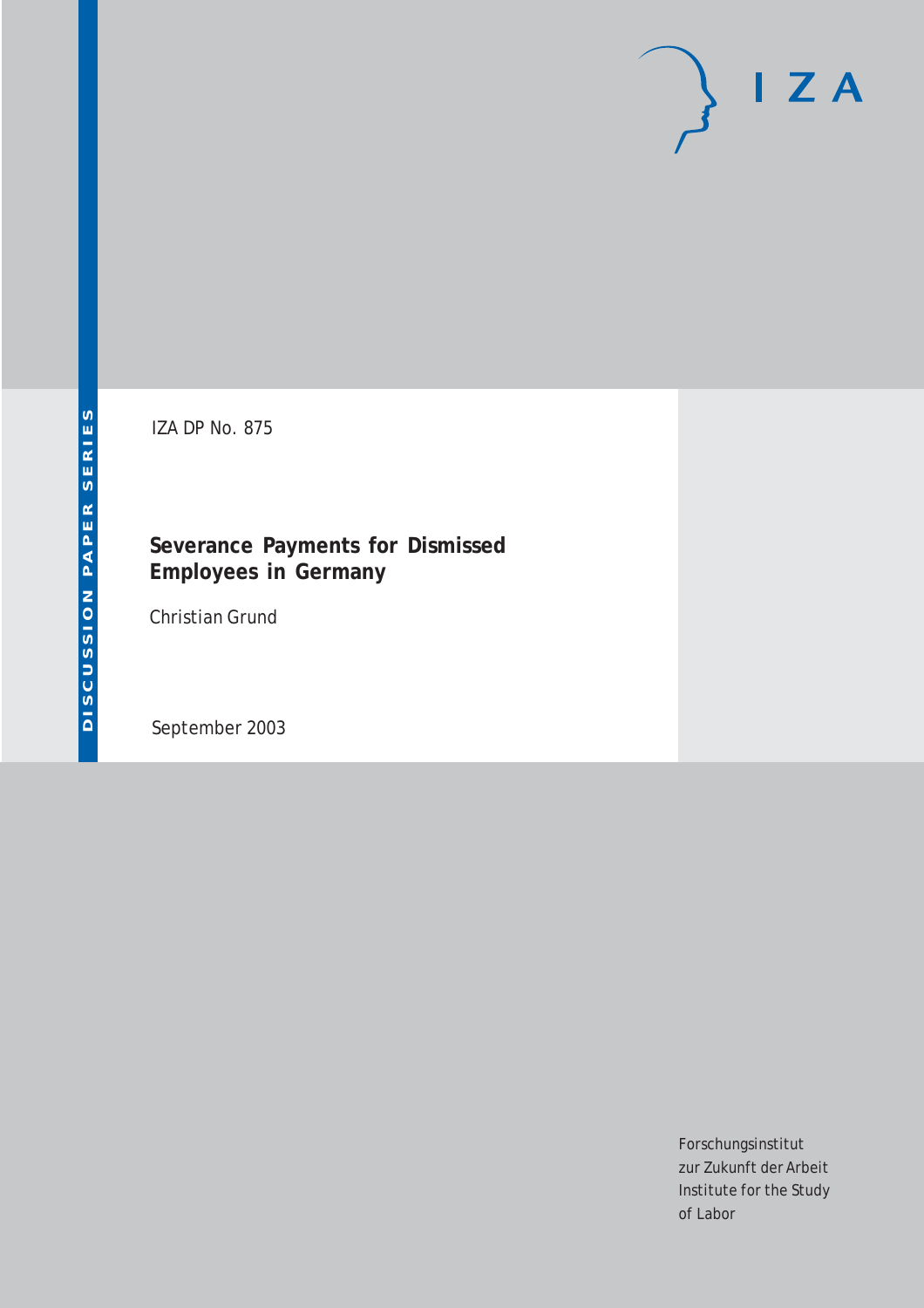# **Severance Payments for Dismissed Employees in Germany**

**Christian Grund** 

*University of Bonn and IZA Bonn* 

Discussion Paper No. 875 September 2003

IZA

P.O. Box 7240 D-53072 Bonn **Germany** 

Tel.: +49-228-3894-0 Fax: +49-228-3894-210 Email: [iza@iza.org](mailto:iza@iza.org)

This Discussion Paper is issued within the framework of IZA's research area *Welfare State and Labor Market.* Any opinions expressed here are those of the author(s) and not those of the institute. Research disseminated by IZA may include views on policy, but the institute itself takes no institutional policy positions.

The Institute for the Study of Labor (IZA) in Bonn is a local and virtual international research center and a place of communication between science, politics and business. IZA is an independent, nonprofit limited liability company (Gesellschaft mit beschränkter Haftung) supported by Deutsche Post World Net. The center is associated with the University of Bonn and offers a stimulating research environment through its research networks, research support, and visitors and doctoral programs. IZA engages in (i) original and internationally competitive research in all fields of labor economics, (ii) development of policy concepts, and (iii) dissemination of research results and concepts to the interested public. The current research program deals with (1) mobility and flexibility of labor, (2) internationalization of labor markets, (3) welfare state and labor market, (4) labor markets in transition countries, (5) the future of labor, (6) evaluation of labor market policies and projects and (7) general labor economics.

IZA Discussion Papers often represent preliminary work and are circulated to encourage discussion. Citation of such a paper should account for its provisional character. A revised version may be available on the IZA website ([www.iza.org](http://www.iza.org/)) or directly from the author.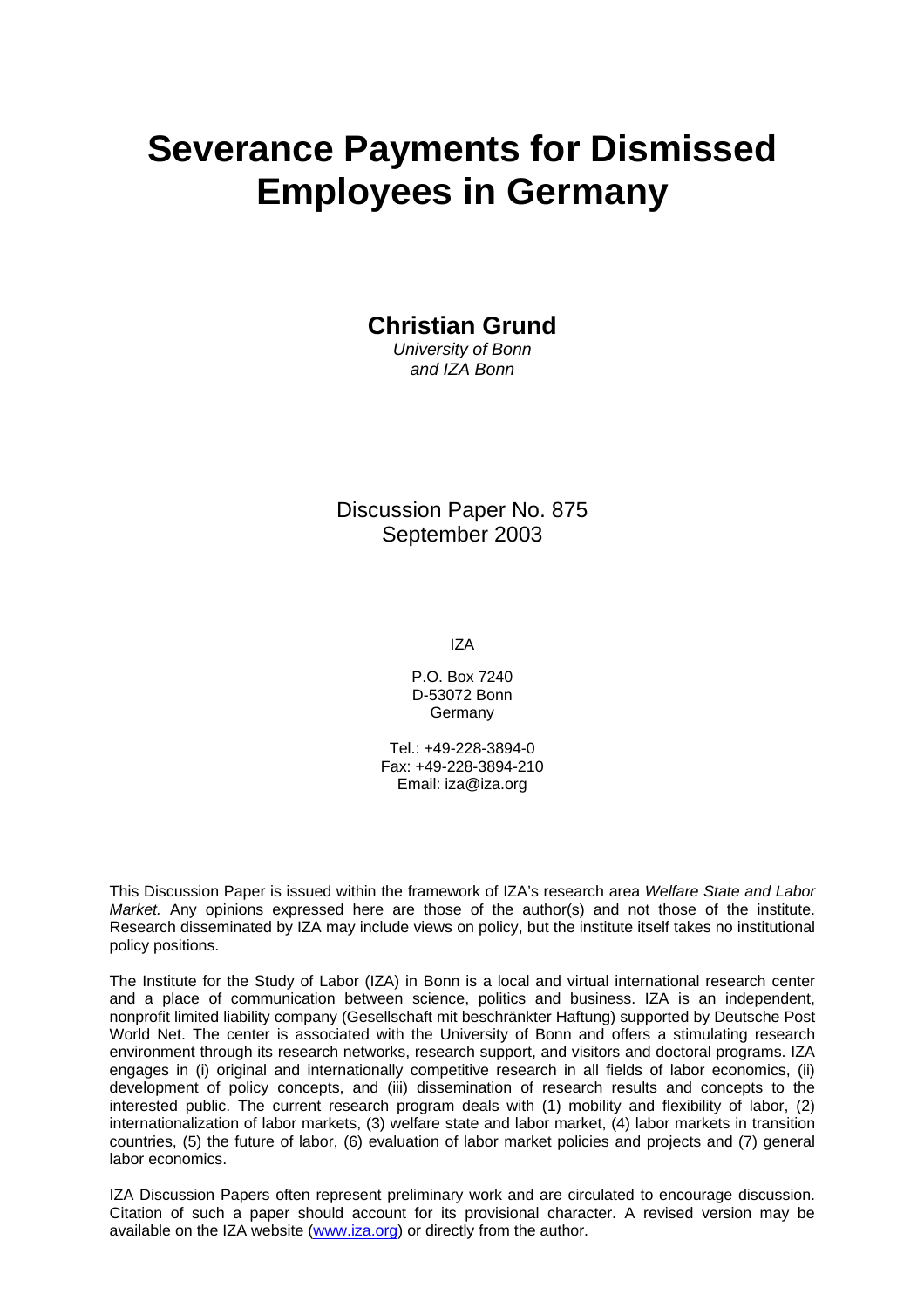IZA Discussion Paper No. 875 September 2003

## **ABSTRACT**

## **Severance Payments for Dismissed Employees in Germany**

This contribution investigates severance payments for dismissed employees in Germany. Subsequent to an overview about the legal framework, we respond to the following questions: Who receives severance payments? By which characteristics is the level of severance payments determined? Is overcompensation to be considered a relevant issue? Hereby, individual and collective dismissals are always distinguished. This is the first study on this issue using individual representative data – the German Socio-Economic Panel – and multivariate methods. The results indicate that rather women, persons with many years of tenure and working in big firms receive severance payments. There is a huge variance in the size of the payments, which can only partly be explained by tenure, the wage, firm size and the region. At least one quarter of dismissed employees is better off in their following careers independent of having received a severance payment.

JEL Classification: M51, M52, J32, J53

Keywords: severance payments, dismissals, plant closings

Christian Grund BWL II Department of Economics University of Bonn Adenauer Allee 24-42 53113 Bonn Germany Tel.: +49 228 73 9213 Fax: +49 228 73 9210 Email: [christian.grund@uni-bonn.de](mailto:christian.grund@uni-bonn.de)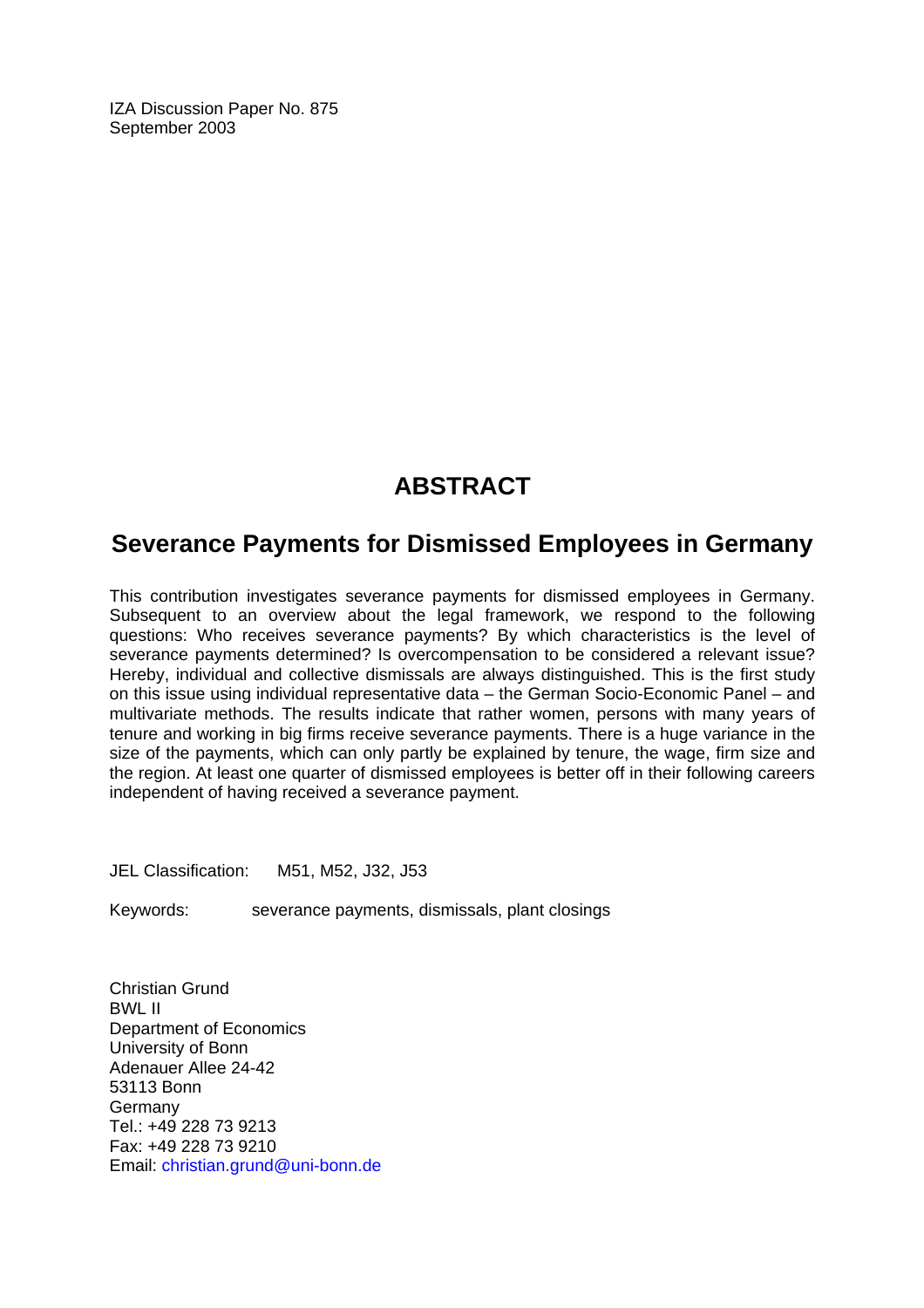## **Severance Payments for Dismissed Employees in Germany**

#### **1. Introduction**

In 2000 the British Vodafone Group acquired the German Mannesmann AG, what resulted in a redundancy of Mannesmann CEO Klaus Esser, inter alia. However, the financial consequences for Klaus Esser were not too bad: he received a totalling severance payment of over  $\epsilon$  30,000,000. This 'golden parachute' was approved by the board of directors and justified with Esser's success in increasing the shareholder value of the Mannesmann AG (see Financial Times Deutschland 2000).

Obviously, there are other rules to define whether ordinary employees other than top managers receive severance payments in the case of dismissals and how to fix their size. Apart from the above mentioned prominent case, astonishingly little is known about severance payments for individually or collectively dismissed employees in Germany. The legal framework is not very explicit with respect to this issue and there are only few and not very updated studies, which concentrate on decisions of labour courts and severance payments in connection with social plans in firms with mass layoffs (see Falke et al. 1981, Falke 1983, Hemmer 1997a).

The aim of this study is therefore to analyse the relevance of severance payments in Germany. Both, the probability and the size of severance payments, are examined. We make use of the German Socio-Economic Panel (GSOEP), a large representative data set, which has not been consulted for this issue before.

1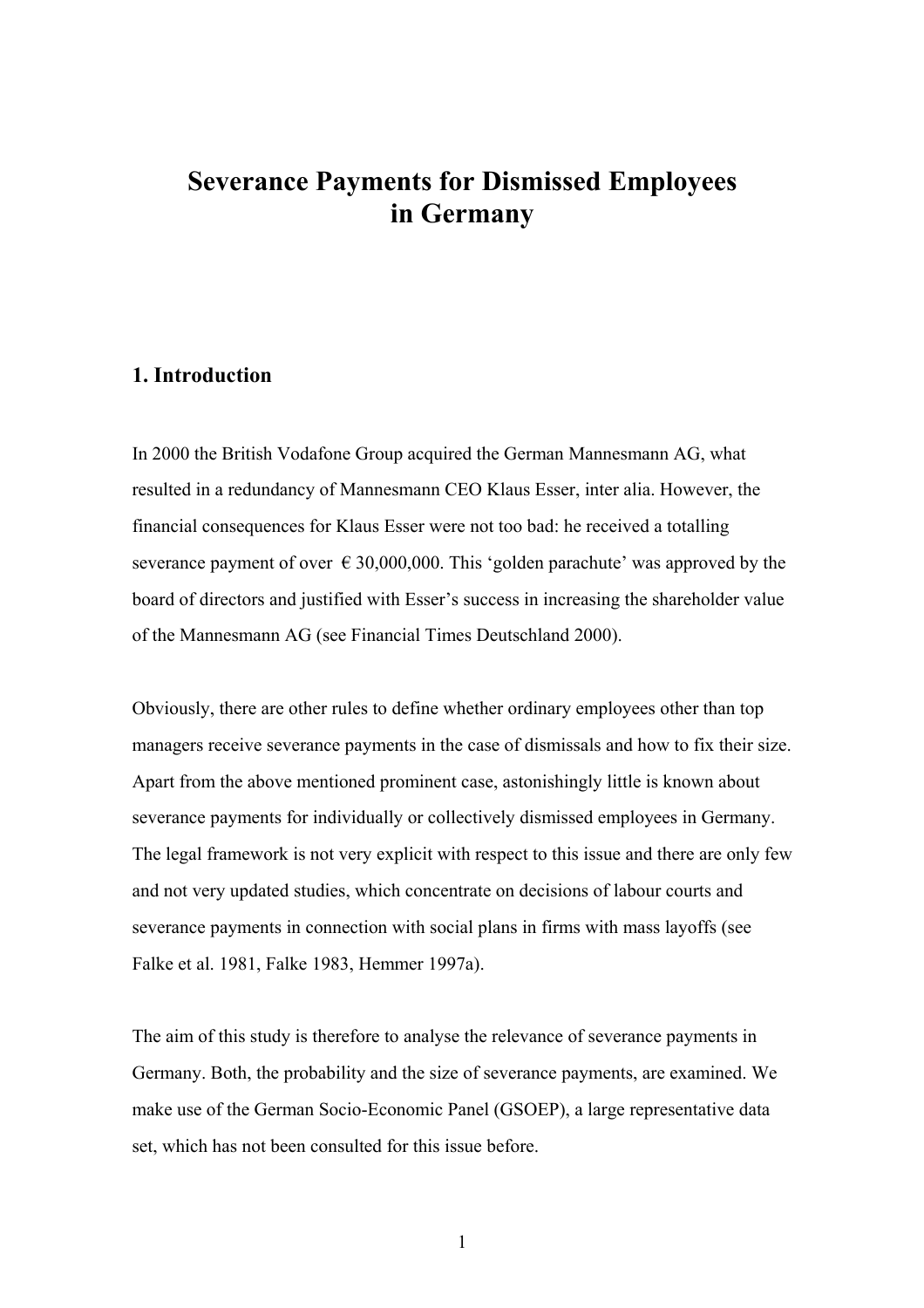What do we know about severance payments in general? Several studies examine the *effects* of severance payments on aggregated employment and unemployment as well as on firm and individual behaviour: Using aggregated data from more than 20 countries during the years 1956 to 1984 Lazear (1990) finds evidence for employment reductions of severance pay requirements in Europe. Addison and Grosso (1996) as well as Addison et al. (2000) relativise this result. Within a more detailed analysis they find no significant effect of severance payments on the unemployment rate.<sup>1</sup> Additionally, Hunt (2000) investigates that the reduction of firing costs – especially severance payments – by a modification of the legal requirements in 1985 had no effect on the speed of employment adjustment in Germany.

As to the effects on individual behaviour, Krodrzycki (1998) ascertains that severance recipients in Massachusetts, where the severance bonuses are paid in addition to unemployment insurance benefits, return to work more slowly. Also, the probability of quits increases, if severance payments are announced for employee initiated separations as well. Pencavel (2001) examines this effect for the case of the University of California's faculty. Kugler (2002) analyses the legal framework of Columbia, where in 1990 a new system of individual severance payments saving accounts (SPSA) replaced the former mandatory severance pay for dismissed employees in the amount of one monthly wage per year of tenure. It is shown that the system of SPSA makes it easier for the firms to shift the costs of severance payments to the workers in form of lower wages. It is important to note that within a perfect market mandated severance payments can be offset by a properly designed contract, e.g. by an up-front payment from the worker to the firm (see Lazear 1990: 699). But as soon as market imperfections such as

 $1$  Other studies concentrate on the consequences of general dismissal protection regulations on employment, unemployment as well as entries in and outflows from unemployment. For instance, general results of Jackman et al. (1996), Nickel (1997), Nickel and Layard (1999) and the OECD (1999) include decreasing short term unemployment, increasing long term unemployment and lowering of the adaptation speed by the degree of dismissal protection. Others such as Bertola (1990) and Blanchard and Wolfers (2000) find no effect on employment and unemployment. Boeri (1999) demonstrates that the employment chance for unemployed persons is reduced by dismissal protection.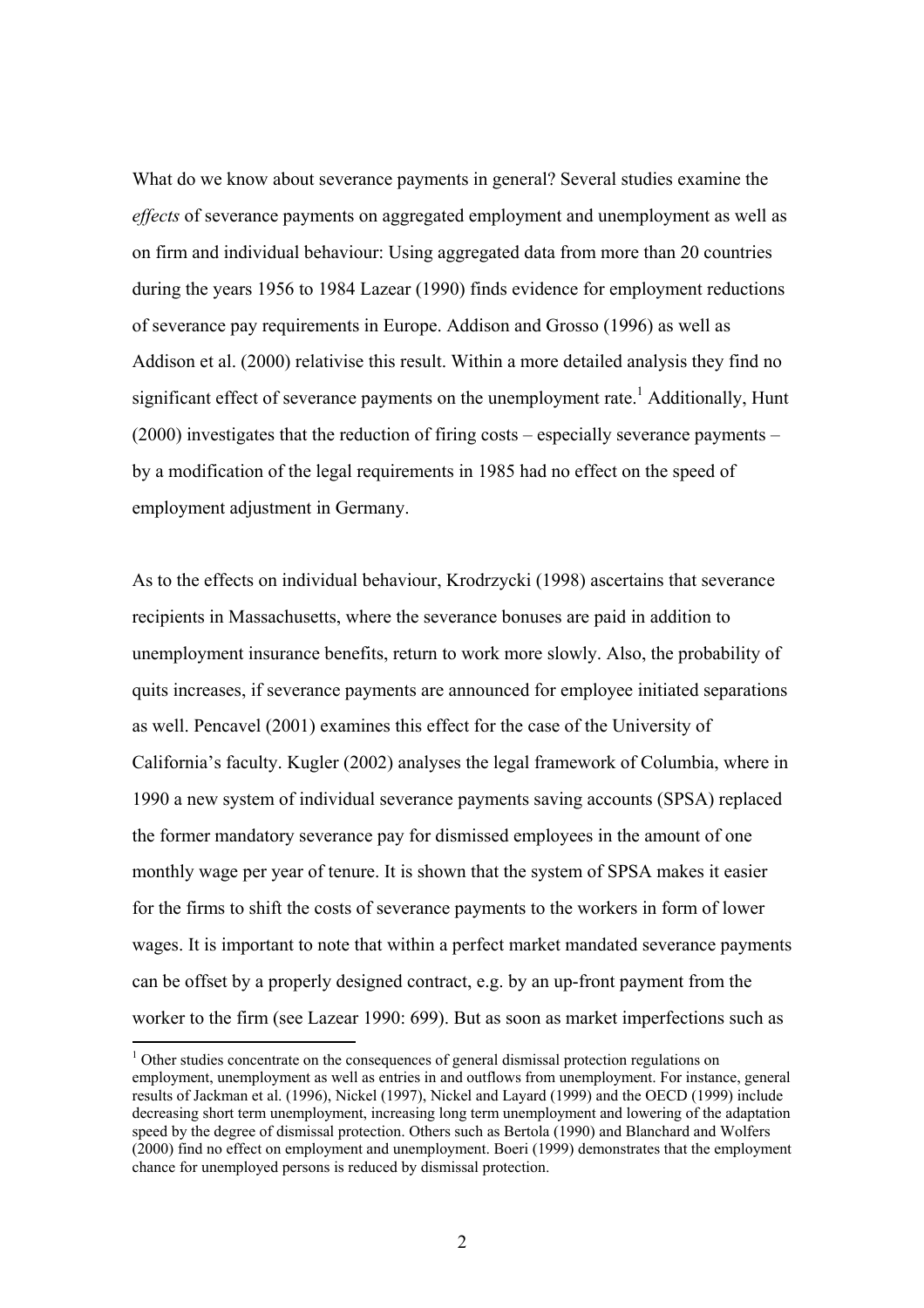limited liability of employees or incomplete information are taken into account, this possibility does not endure any more.

Some contributions investigate the *size* of severance payments to dismissed employees on an aggregated level as well. Within a wider context, several contributions analyse adjustment costs – differentiated in hiring and firing costs. The results vary substantially among countries and industries (see e.g. Burda 1991). For instance, Del Boca and Rota (1998) estimate hiring costs of 2.0 to 2.6 months of labour costs and a huge range from 0.5 to 20 months of labour costs for firing costs in Italy. Hamermesh and Pfann (1996: 1280) and Hunt (2000: 181) provide brief overviews of the relevant literature. The few studies dealing with the size of individual severance payments in Germany are discussed in Section 2 below.

There are also different theoretical economic approaches dealing with severance payments.<sup>2</sup> For example, macroeconomic effects of a change of severance pay are explored by Burda (1992). Fabel (2002) analyses the effect of severance payments on the layoff decisions of firms and finds decreasing layoff rates for older employees if severance payments increase with seniority. Suedekum and Ruehmann (2003) focus on the effect of severance payments on the human capital accumulation of employed workers. In general, investments in firm-specific human capital are strengthened by severance payments. However, the penalty function of dismissals is weakened simultaneously. Goerke (2003) incorporates this point even more explicitly within an efficiency wage model assuming that severance payments in the case of collective dismissals are also given to shirkers. Galdon-Sanchez and Güell (2003) point out a double moral hazard problem in dismissal conflicts within an efficiency wage framework. If firing costs are higher in the case of redundancies compared to disciplinary dismissals, employers will always have an incentive to claim each dismissal

<sup>&</sup>lt;sup>2</sup> The general seminal work dates back to Oi (1962), who characterised labour as a quasi-fixed factor and examines – among other things – a rational order of dismissals at redundancies.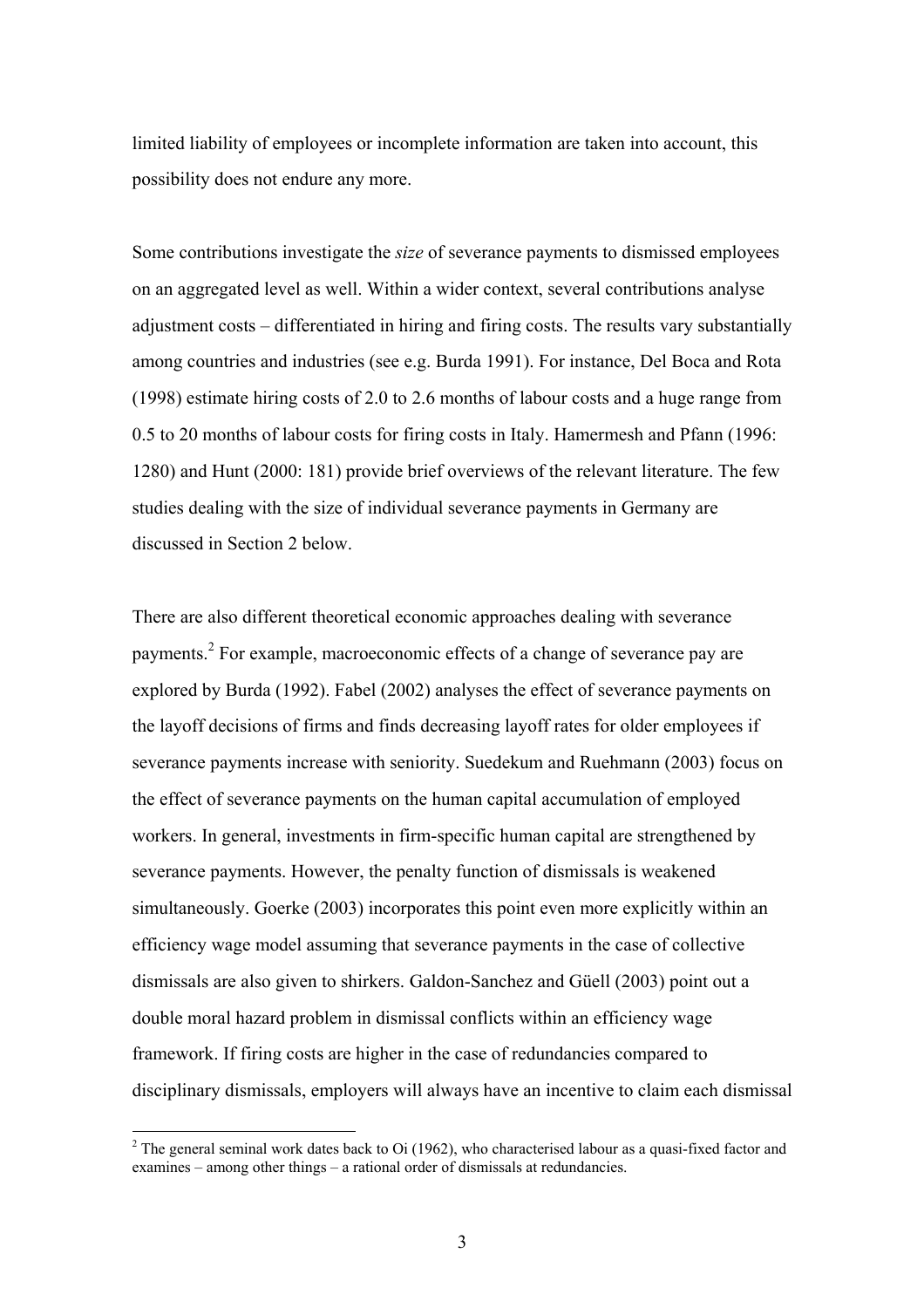as a disciplinary one. On the other hand, workers have always an incentive to claim unfair dismissal in order to receive a (higher) severance payment. If information problems occur for a court, wrong decisions lead to the situation that some redundant employees do not receive severance payments and some other fairly dismissed employees by disciplinary reasons do receive severance payments.

Other authors provide bargaining models, where employees and employers ex ante bargain about wages and the amount of severance payments. Hence, the determination of the size of severance payments is in the spotlight of these contributions. For example, Booth (1995) und Pita (1997) obtain a full insurance of the employees as a result. In this sense, full insurance means constant marginal utility of the employees over the states. Fabel (1996) even finds cases of efficient overcompensation of employees within his ex ante bargaining model with labour cost minimising firms.

Malo (2000: 270f) points out that there is considerable empirical evidence of ex-post bargaining about severance payments in most European countries as well. In this sense "ex post" means that negotiations about severance payments begin subsequent to the perception of a negative shock. He provides a model, which fitted especially the Spanish institutional framework of individual dismissals. However, the German case is represented by ex-post bargaining very often as well, because unions are responsible for wage bargaining industry wide and works councils rather than unions can help employees to receive substantial severance payments, when dismissals occur. In another paper Malo presents an ex-post (Nash-) bargaining model representing collective dismissals in continental Europe (see Malo 2001). One of the important results is again an overcompensation of the dismissed employees. Malo (2001: 84-86), as well as Fabel (1996: 592), tries to find some evidence of overcompensation that is in line with these theoretical considerations. Fabel argues on the basis of average severance payments in Germany and Malo gives a numerical example, using aggregated averages of severance

4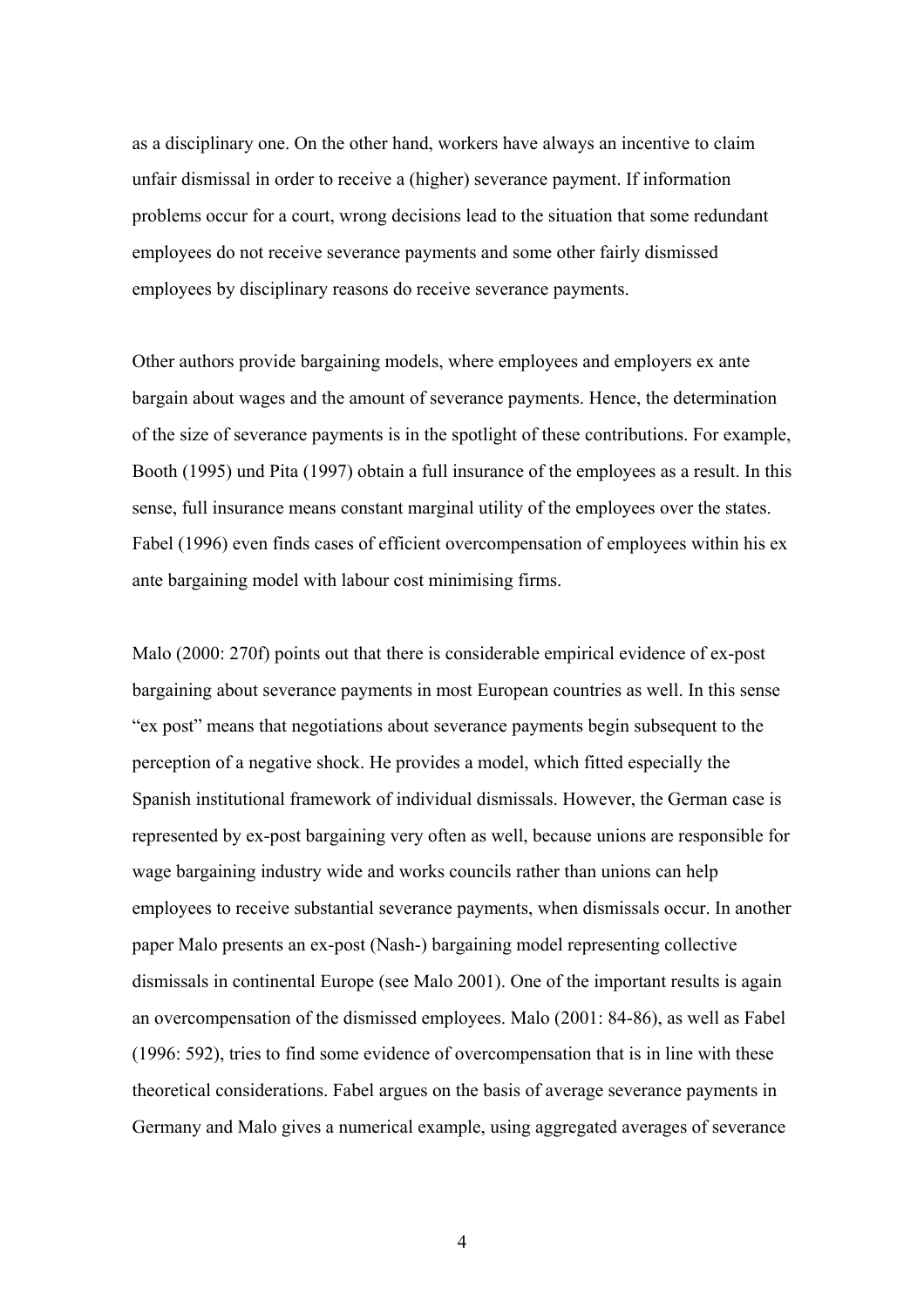payments and wages in Spain. A first direct empirical examination, using individual data – missing so far –, is given in this contribution (subsection 3.4).

At least the ex-ante bargaining models implicitly presume an *insurance function* of severance payments. Severance payments are supposed to act as insurance benefits against uncertain employment conditions. In this sense, severance payments can be characterised as breach penalties firms have to pay for breaking employment relationships (see Pita 1997). Hence, the size of the severance payments has to be bargained ex ante. Another possible function of severance payments is the *provision function*. In this case, the underlying objective is the reduction of financial disadvantages caused by the dismissal. It is therefore clearly future based and ex post negotiations between employers and employees are necessary.<sup>3</sup> In the sense of such a provision function, severance payments can only be pushed through by legal requirements or with employers having a sense of social responsibility. The latter possibility is usually neglected in economic models. Relevance of this provision function might result in higher severance pay probabilities and sizes for persons faced by unemployment subsequent to their dismissals and individuals with children under age or other obligations to pay maintenance. The empirical relevance of the provision function will be explicitly examined in this study.

The paper proceeds as follows: Section 2 presents the legal framework with respect to severance payments in Germany. Additionally, the results of earlier studies are summarised. Section 3 comprises the empirical study on severance payments for dismissed employees based on the German Socio-Economic Panel. We will respond in detail to the issues, who the beneficiaries of severance payments are, which characteristics determine their levels, and whether overcompensation is important.

 $3$  See Hemmer (1997a: 27-30) for a summary of different possible functions of severance payments.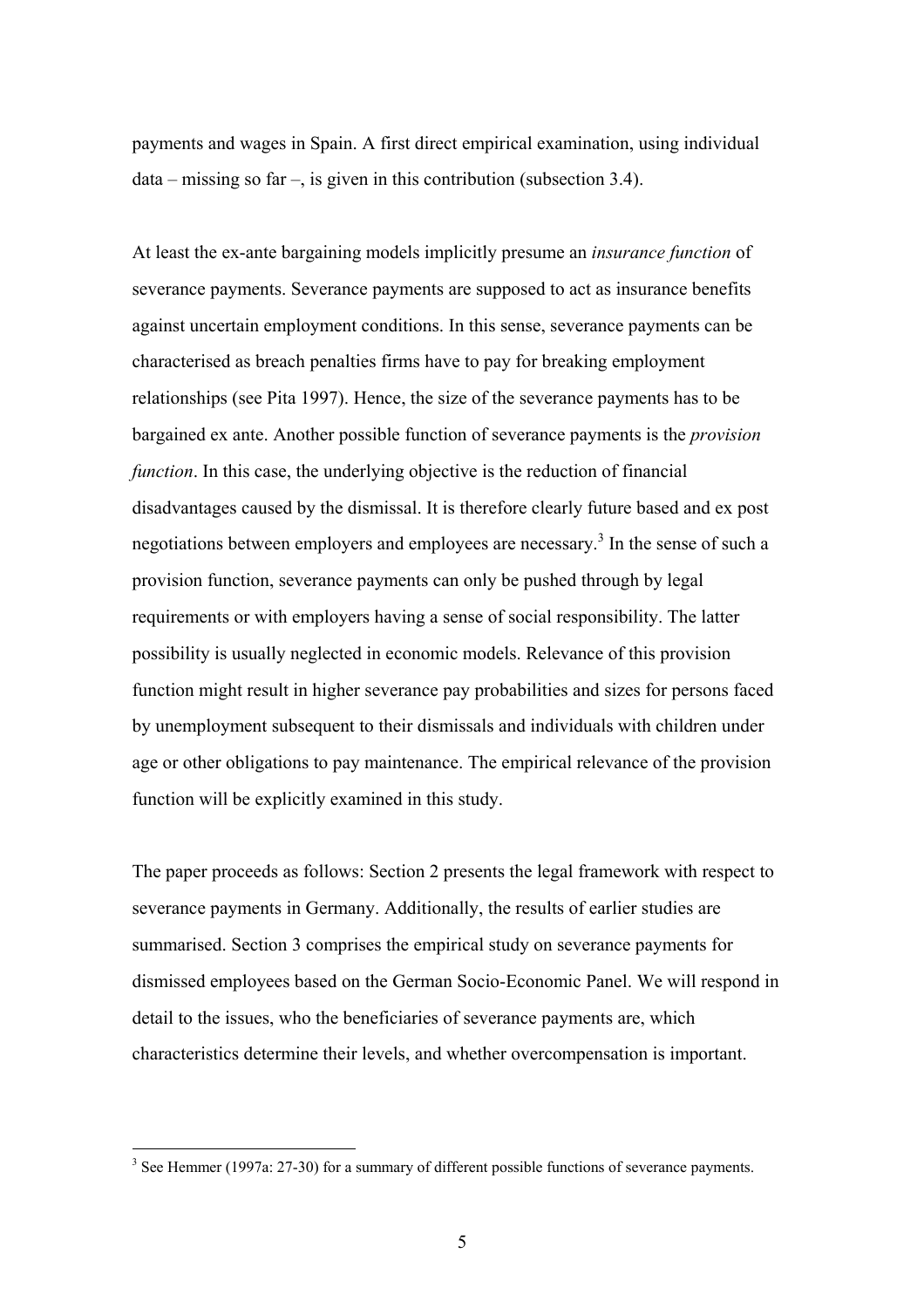Individual and collective dismissals are kept separate throughout the study. Section 4 concludes.

#### **2. Severance pay in Germany – legal framework and prior evidence**

As mentioned above, German law neither lays down general severance payments in the case of individual dismissals nor minimum severance payments in the event of collective dismissals in Germany as opposed to other European countries like France, Spain or the UK. $<sup>4</sup>$  In spite of the absence of mandatory regulations, severance payments</sup> in connection with dismissals can be observed in Germany as well. Different types of severance payments can be distinguished (see e.g. Inhoffen and Müller-Dahl 1981). The first type is based on the Protection Against Dismissal Act ("Kündigungsschutzgesetz"). It is applicable for firms with more than five employees and employees with more than six month of tenure. Severance payments can be the outcome of dismissal protection claims if ordinary dismissals are socially unjustified or extraordinary dismissals are causeless.<sup>5</sup> In these cases severance payments are arranged if one party makes the application to cancel the employment relationship (although the dismissal was socially not justified), because a further co-operation between the employer and the employee cannot be expected.

A court decision is not necessary for a severance payment. Frequently the parties come to an agreement with the help of a court without an official decision and in many cases

<sup>&</sup>lt;sup>4</sup> See Küchle (1990) and the OECD (1999) for an overview of the legal framework in countries of the European Union.

 $<sup>5</sup>$  An ordinary dismissal has to be justified with a misconduct of the employee (e.g. repeated late arrivals),</sup> lack of capability (e.g. repeated or long term illness) or redundancies of the firm (§1 Protection Against Dismissal Act). Misconduct of the employees is the reason for the majority of cases (see Falke 1983: 19). See Kittner and Kohler (2000) for a detailed description and discussion of the German legal position in comparison to the USA. Additionally, Emerson (1988: 808-811) and the OECD (1999) provide a summary of international legal frameworks regarding individual and collective dismissals.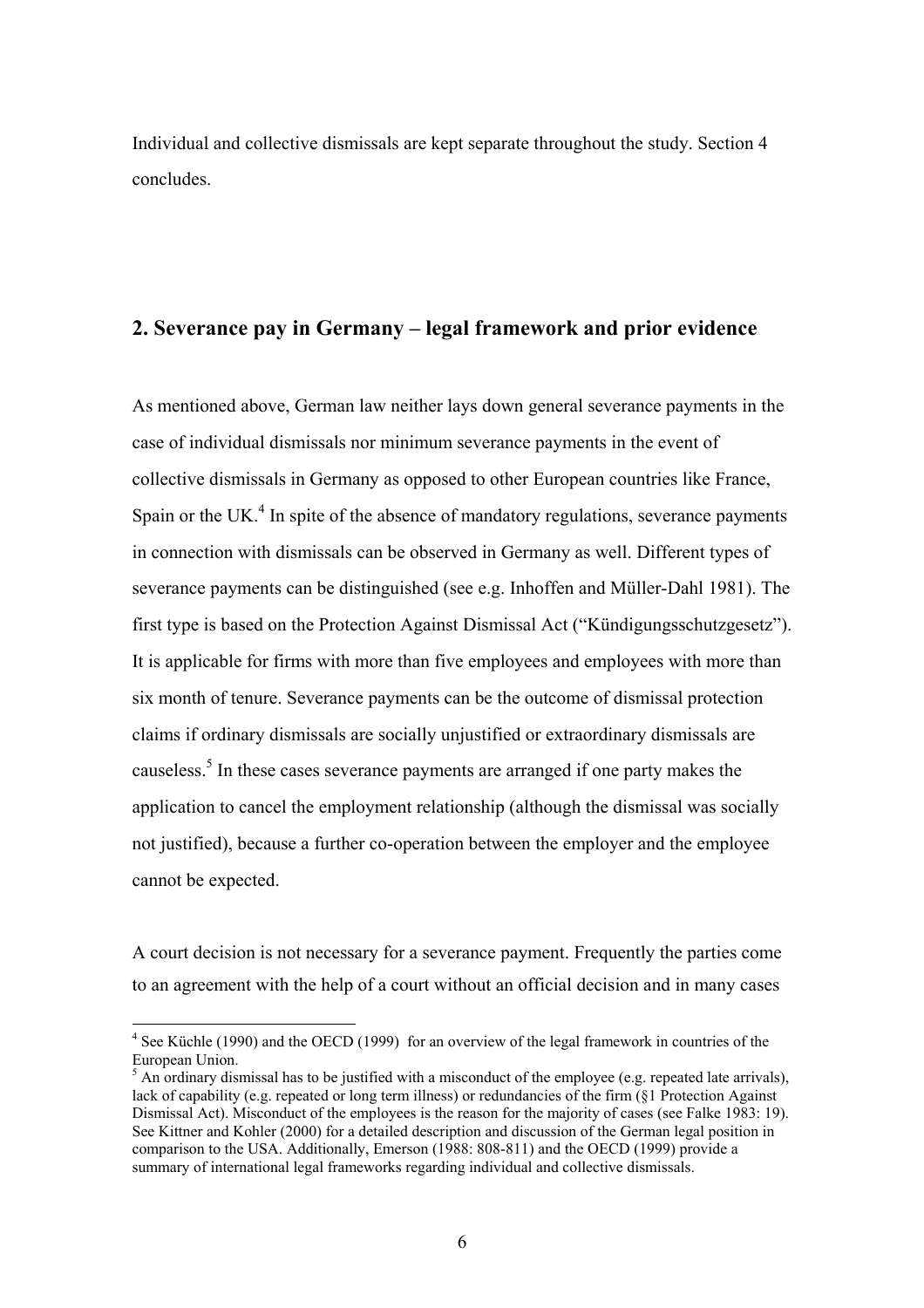employees and employers agree upon a certain amount of severance pay without using a court at all. They may anticipate the costs and the uncertain outcome of claims and are both better off – in terms of expected utility – with a mutual agreement. Additionally, many firms worry about a loss of reputation if conflicts concerning dismissals become public knowledge.<sup>6</sup> Actually, the share of dismissal protection claims with respect to all dismissals was only about eight percent at the beginning of the 1980s (see Falke 1983: 27). <sup>7</sup> Unfortunately, it is not possible to get valid data, which are more up to date. However, it is estimated by judges that this fraction has increased in the meantime (see Rüthers 2002: 1603). The number of completed dismissal protection claims in Germany amounts to almost 250,000 in the year 2000.

A different, second type of severance payment can occur in the context of operational changes in connection with mass dismissals and a social plan. $8$  The German Works Constitution Act ("Betriebsverfassungsgesetz", §§ 112-113) defines that a social plan, as a result of the coordination of the interests of the management and the works council, shall allay the economic disadvantages of the dismissed employees, in particular earnings decreases. The German Work Constitution Act aims at firms with at least five employees. A social plan can be conducted with a minimum number of six dismissed employees.<sup>9</sup> Obviously, the function of a social plan for the firms is somewhat different. From the firms' point of view personnel costs are supposed to be reduced with the help of dismissals and dismissal protection, as well as the necessity of social plans, acts as a restriction of the firms' decision-making authority. Severance payments from dismissal protection claims or settlements can be credited against payments from social plans. Both types of severance payments are paid as a lump sum and not on a weekly or

<sup>&</sup>lt;sup>6</sup> That is why an increasing number of firms authorise some kind of "dismissal consults", who teach managers how to dismiss employees in order to avoid conflicts when dismissals become necessary (see Schrep 2003).

<sup>&</sup>lt;sup>7</sup> This fraction is somewhat higher, if the dismissals are justified with the behaviour or the person  $(0.1)$ than in cases in which the dismissals are justified with operational reasons (0.04).

<sup>&</sup>lt;sup>8</sup> Heseler and Mückenberger (1999) provide a comprehensive overview of the management of redundancies in Germany.

<sup>&</sup>lt;sup>9</sup> In detail, a social plan has to be conducted if 20 percent of the workforce or at least six employees are faced (firms with less than 60 employees), 20 percent or at least 37 affected employees (firms with less than 250 employees), 15 percent or at least 60 affected employees (firms with less than 500 employees) and 10 percent or at least 60 affected employees in firms with at least 500 employees.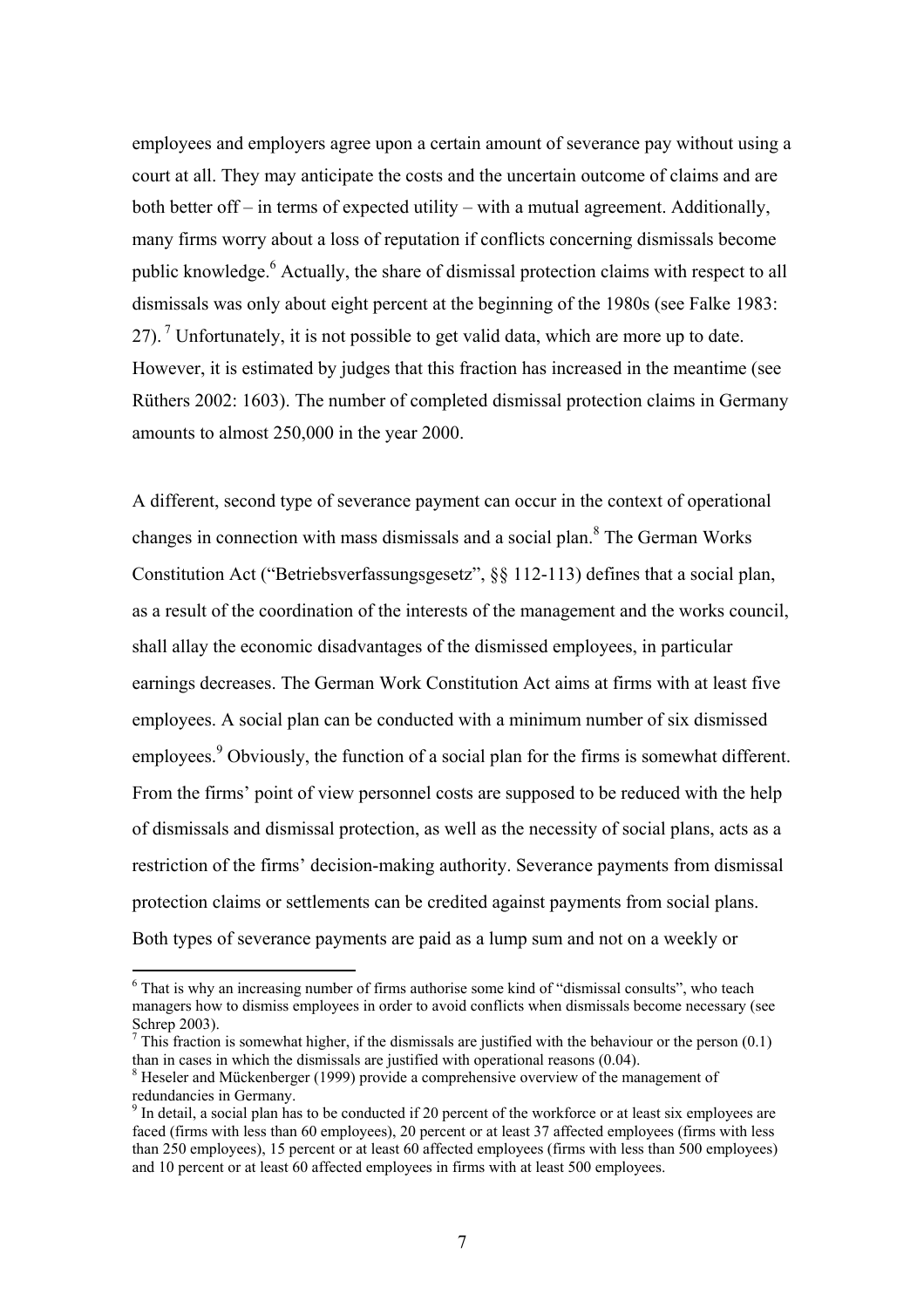monthly basis for example. The entitlement to possible unemployment benefits is not affected by the severance pay in general.

The size of severance payments is not clearly determined by law, either. The Protection Against Dismissal Act denominates only maximum limits at the amount of 12 monthly wages in general and 15 or rather 18 monthly wages for older employees with many years of tenure. But there is scope of discretion of the courts, which is endorsed by juridical commentaries on the law, in order to establish an "equitable" severance payment in every single case (see Ascheid et al. 2000: 631ff.). Hence, the size of severance payments should also be determined by future prospects next to past employment characteristics. Apart from court decisions, it is possible that employers and employees make a settlement, which can be coordinated with the help of a judge, though. In this case, an empirical formula, such as a severance payment to an amount of half a monthly wage per year of tenure, is argued to be well established. Characteristics next to tenure and the previous wage that can play a role in court decisions encompass the age<sup>10</sup>, the amount of social adverseness, the economic situation of the firm, the expected or actual unemployment duration of the dismissed employees and maintenance obligations (see Dorndorf at al. 2001: 602-604).

The size of severance payments in the case of *collective* dismissals using social plans is not fixed either. Some kind of "severance pay formula" is usually used to calculate the individual payments for the affected employees. Frequently these payments are increasing with tenure, previous wage and age. But other individual characteristics may be relevant as well. Additionally, the jurisprudence indicates that big companies have to pay more on average because of higher financial opportunities (Inhoffen and Müller-Dahl 1981: 1474).

 $10$  Usually, the amount of severance payments should increase with age. But it can also decrease for older employees, who attain mandatory retirement (65 years) in the nearer future.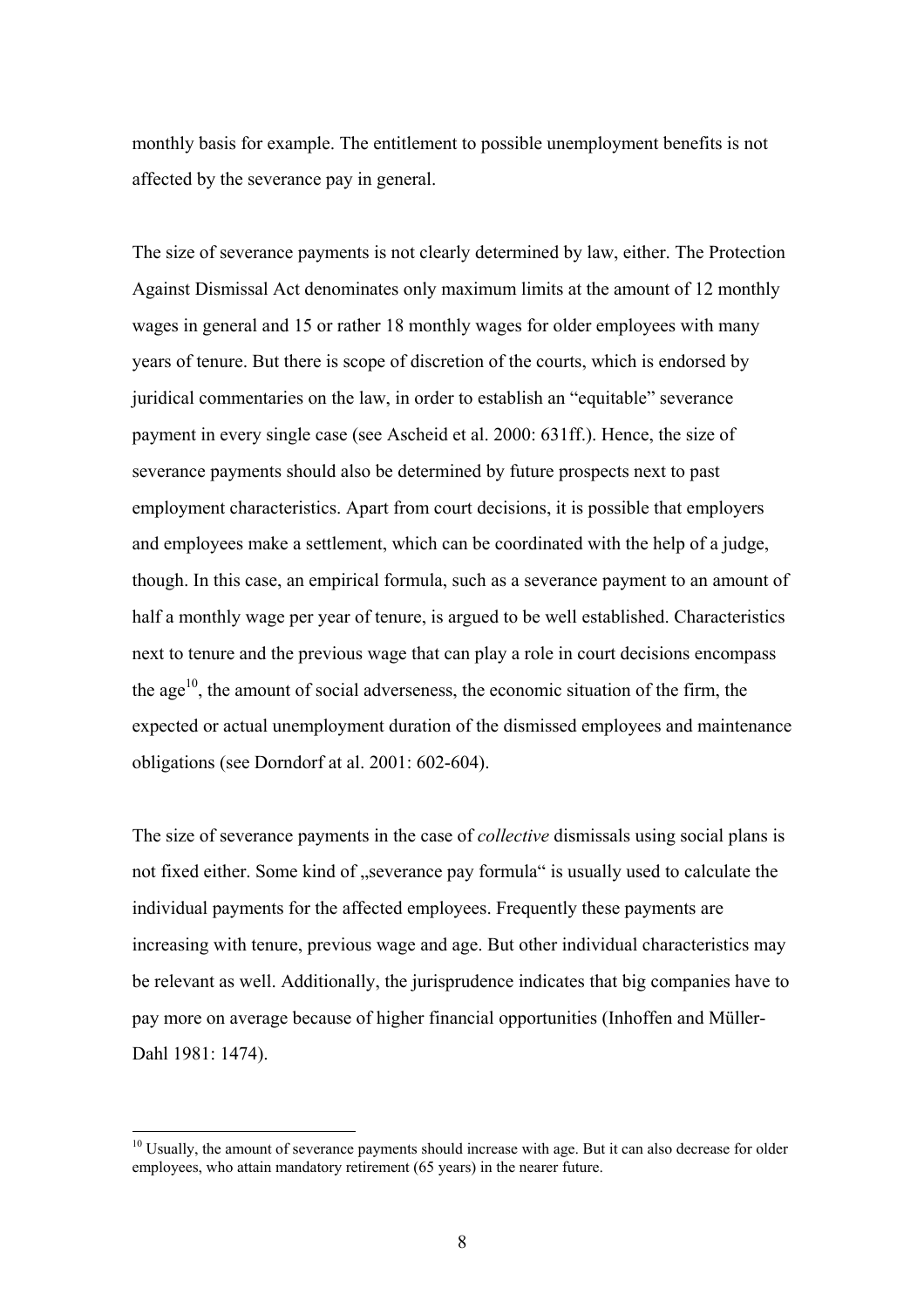Only little is known about the size of individual severance payments in Germany up to now. On the basis of a firm sample Falke et al. (1981) find severance payments of DM  $7.149<sup>11</sup>$  on average. But the amounts are very unevenly distributed with few very high payments. The median is about DM 2,700 in this early study. Data of labour courts decisions in Germany at the end of the seventies show that severance payments are arranged at DM 2,000 on average (median) at first instance (see Falke 1983). By dividing the severance payments by monthly wages (in DM) and tenure (in years) it is possible to calculate severance pay factors, which are slightly above 0.5 on average. This means that the labour courts adjudge half a monthly wage per year of tenure to dismissed workers.

In a more recent study, Hemmer (1997a) examines the level of severance payments in the context of social plans. The data contain over 100 firms, which are faced with a social plan. The financial burden of the firms with social plans account for 4% of personnel expenses or 1.3% of total revenue in 1995. The mean severance payment per worker within the social plans of his sample increased from DM 13,360 in 1985 to DM 19,900 in 1995 (see Hemmer 1997a: 113). Hemmer considers possible individual determinants like wages and tenure for the size of severance payments. Unfortunately, he is not able to analyse these features due to lack of data. The relevance of the different possible functions of severance payments has not been examined until now, neither. Remember that higher (probabilities of) severance payments are expected for persons with maintenance obligations and those faced by unemployment subsequent to their dismissal, if a provision function of severance payments is empirically relevant.

 $11$  Within this paper all amounts of severance payments and wages are given in the former currency German Marks (DM). A transformation in Euro can be made by a division by 1.95583.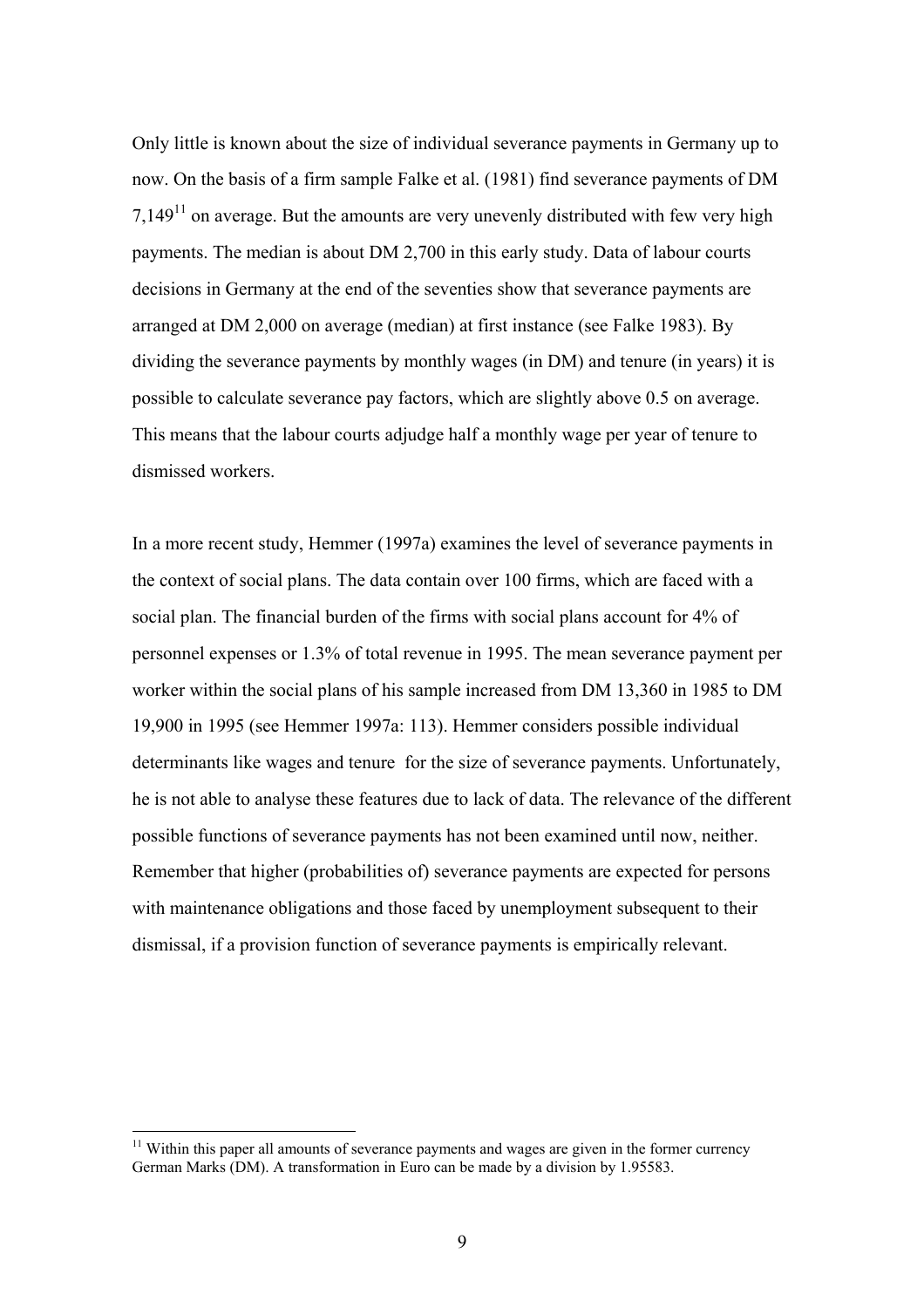#### **3. Empirical Study**

 $\overline{a}$ 

As it is shown in the previous section, only court decisions and the outcomes of social plans have been analysed in very few studies so far and additionally most of the data are somewhat outdated. Court decisions only account for a small fraction of dismissal protection claims (see Kittner and Kohler 2000: 27). Up to 90 percent of the cases end up with a mutual agreement between the employer and the employee without a court decision. Only 10 percent from the remaining claims result in a success for the employee with an adjudication of a severance payment. Hence, most of the relevant cases of severance payments have not been analysed before. The study presented in this section will use an individual data set from the nineties and integrate all kind of severance payments.

There are hardly any comparable international studies either. To our knowledge, only one study analysed determinants of received severance payments and the amount of severance pay with individual data and multivariate methods so far. Kodrzycki (1998) matches a Massachusetts displaced workers data set with information on severance benefit plans of 15 employers with mass layoffs, which result in some 2,000 observations. She investigates that the probability of receiving a severance payment after a dismissal increases with job tenure, tends to increase with age and is higher in firms of the manufacturing sector. The size of severance pay – measured in the number of weekly wages<sup>12</sup> – also increased with tenure as well as with former annual earnings, and is below average in the manufacturing sector (see Kodrzycki 1998: 67). The shortcoming of this study is obviously that the data are not representative and only employees of a few firms faced by collective dismissals are taken into account.

 $12$  The form of severance payments varies among employers in Massachusetts. Some are disbursed weekly and others as a lump sum (see Kodrzycki 1998: 44). Hence, the system differs slightly from severance payments in Germany, where generally a lump sum is paid.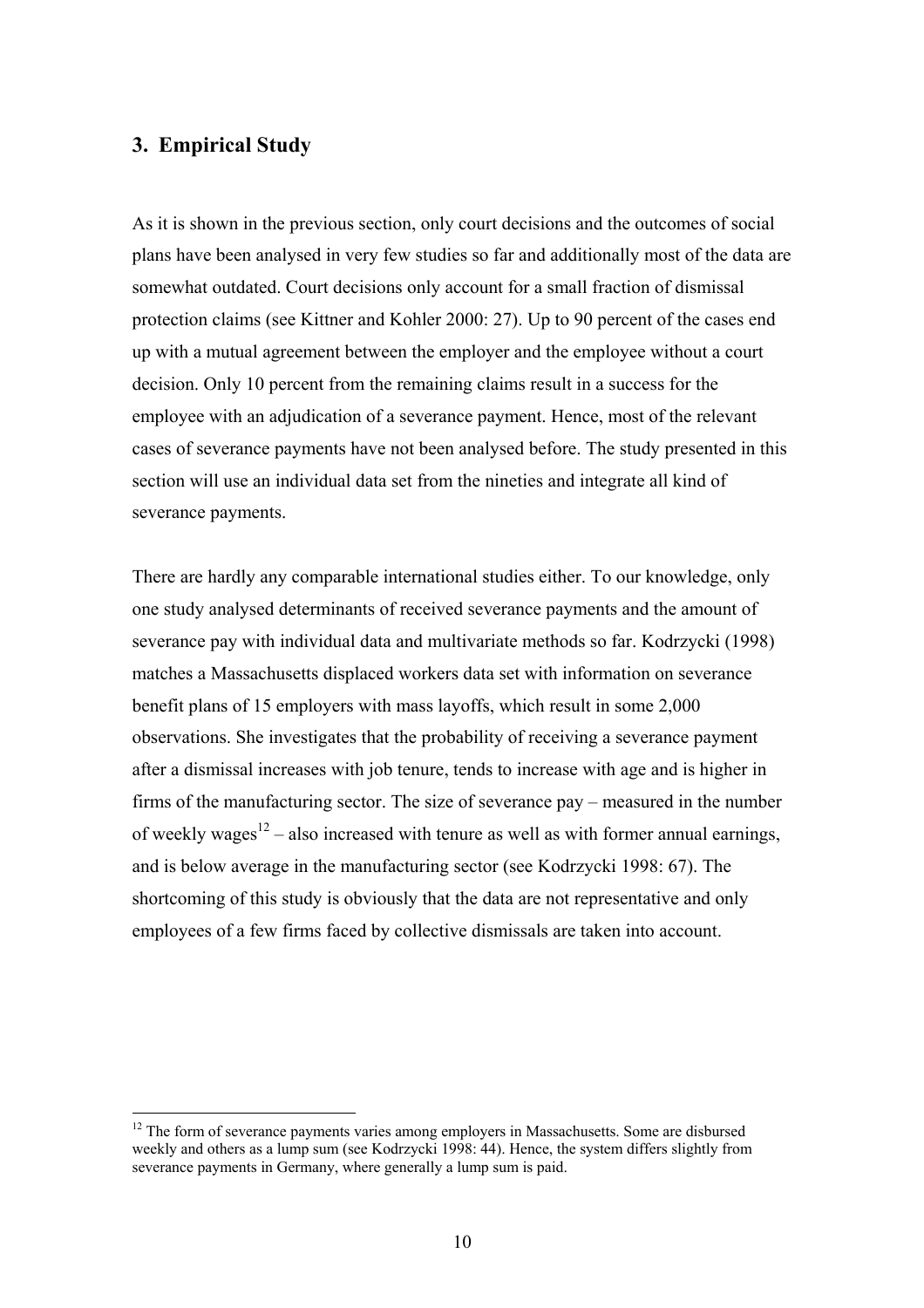#### **3.1 Data**

 $\overline{a}$ 

This study is based on data from the German Socio-Economic Panel (GSOEP), a yearly representative sample survey of people living in Germany.<sup>13</sup> The sample of this study is restricted to persons, who were affected by an individual or collective dismissal (including plant closings) within the observation period 1991 to 1998. A distinction between these two kinds of employer-initiated separations is missing in other years of the GSOEP. The sample includes only individuals, who were full-time employees before the dismissal (blue and white collars). Thus, building the data set requires matching information of the individuals of two subsequent years. We have information about the severance payments and the employment status of the present years in addition to the information of the individuals' jobs in the previous year. It yields a sample size of 1,713 dismissed employees, from which 1,098 are affected by an individual and 615 by a collective dismissal. The fraction of the latter group decreases from 40 to 30 % during the observation period. A severance payment is received by 333 (30 percent) individually dismissed employees and 221 (36 percent) collectively dismissed employees (see Table 1 and 2). Hence, two of three dismissed employees in Germany have not received a severance payment until the date of the survey.

This study has got the following objectives: First, the *receipt* of severance payments is examined. In a second step we analyse the subgroup of employees who received severance payments and ask for the determinants of their *size*. An integral part is the analysis of the relevance of a provision function of severance payments. Additionally, we have a closer look on the variance of the payments and on the relevance of overcompensation.

 $13$  The data is available from the German Institute of Economic Research (DIW), Berlin.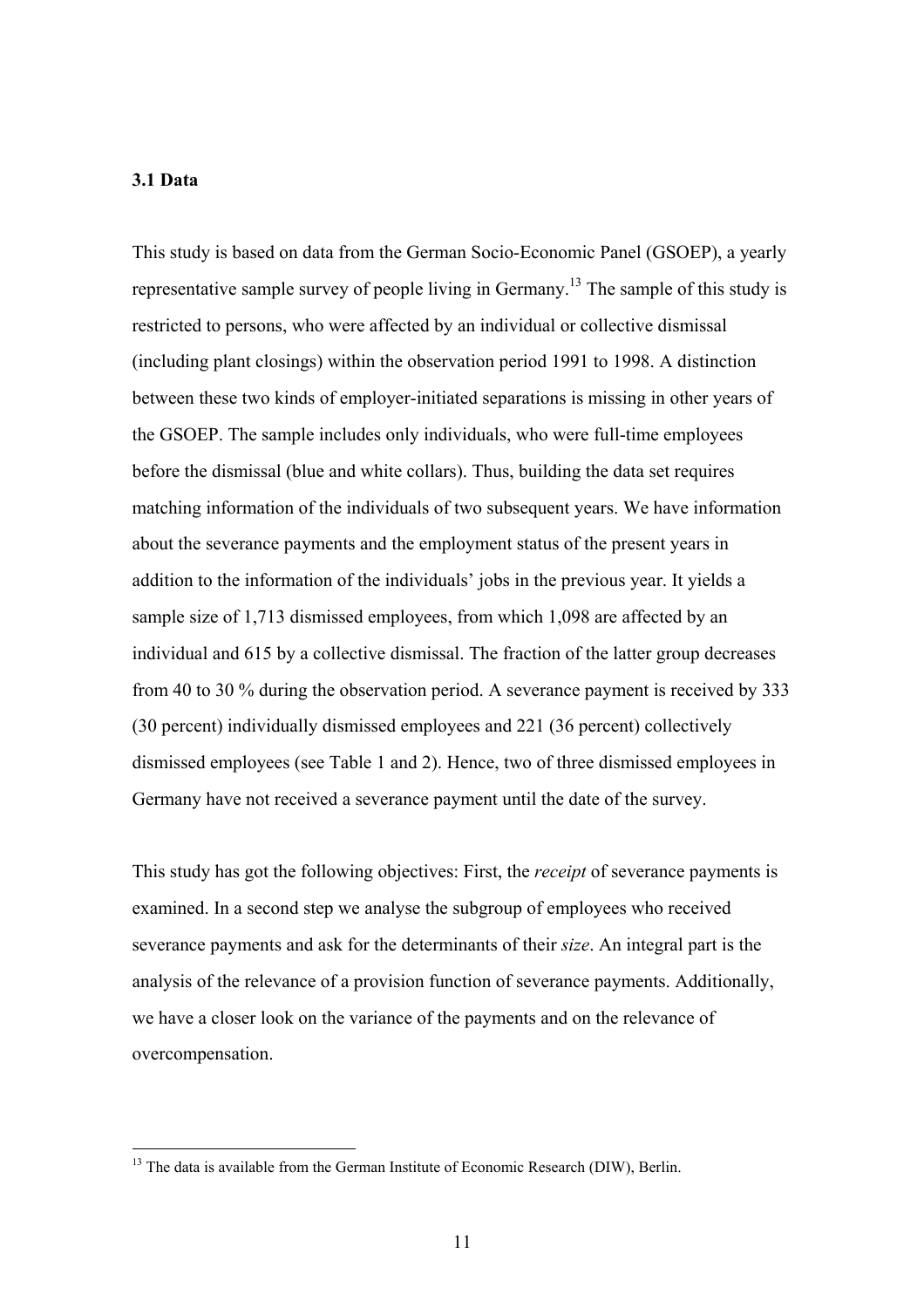In order to investigate these issues, we make use of several other variables of the GSOEP as well. At first, there are individual characteristics as sex, age, years of schooling, employment status, citizenship, tenure, marital status and children in the household, for example. Secondly, job based characteristics such as firm size and branch of industry are taken into account as well.

There are only insignificant differences in the descriptive statistics of the persons faced by individual and collective dismissals with respect to most of the variables (see Table 1). Two thirds in the sample are male; nearly half of them have at least one child under age in the household and more than 50% are blue collar workers. More than 80% are German, and half of them are from East Germany. Considerable differences can be observed as to the unemployment status at the date of the survey and for years of tenure. Individually dismissed employees are more likely to be unemployed in the next year  $(0.56$  as compared to 0.4 for collective dismissals).<sup>14</sup> Tenure is much higher for collectively dismissed persons (10.5 years compared to 6.6 years), even though the difference as to the average age is only two years.

 $<sup>14</sup>$  This difference is not significant based on a T-Test. Hence, it does not fully support the "lemon-story"</sup> of Gibbons and Katz (1991). They derive theoretically and find empirical support for the hypothesis that individually dismissed employees have lower productivity and have therefore worse future labour market outcomes in terms of unemployment spells and wages. See Grund (1999) for additional evidence that this stigma effect of layoffs does not hold for Germany to the same extent than in the U.S. or Canada (see in addition Doiron 1995).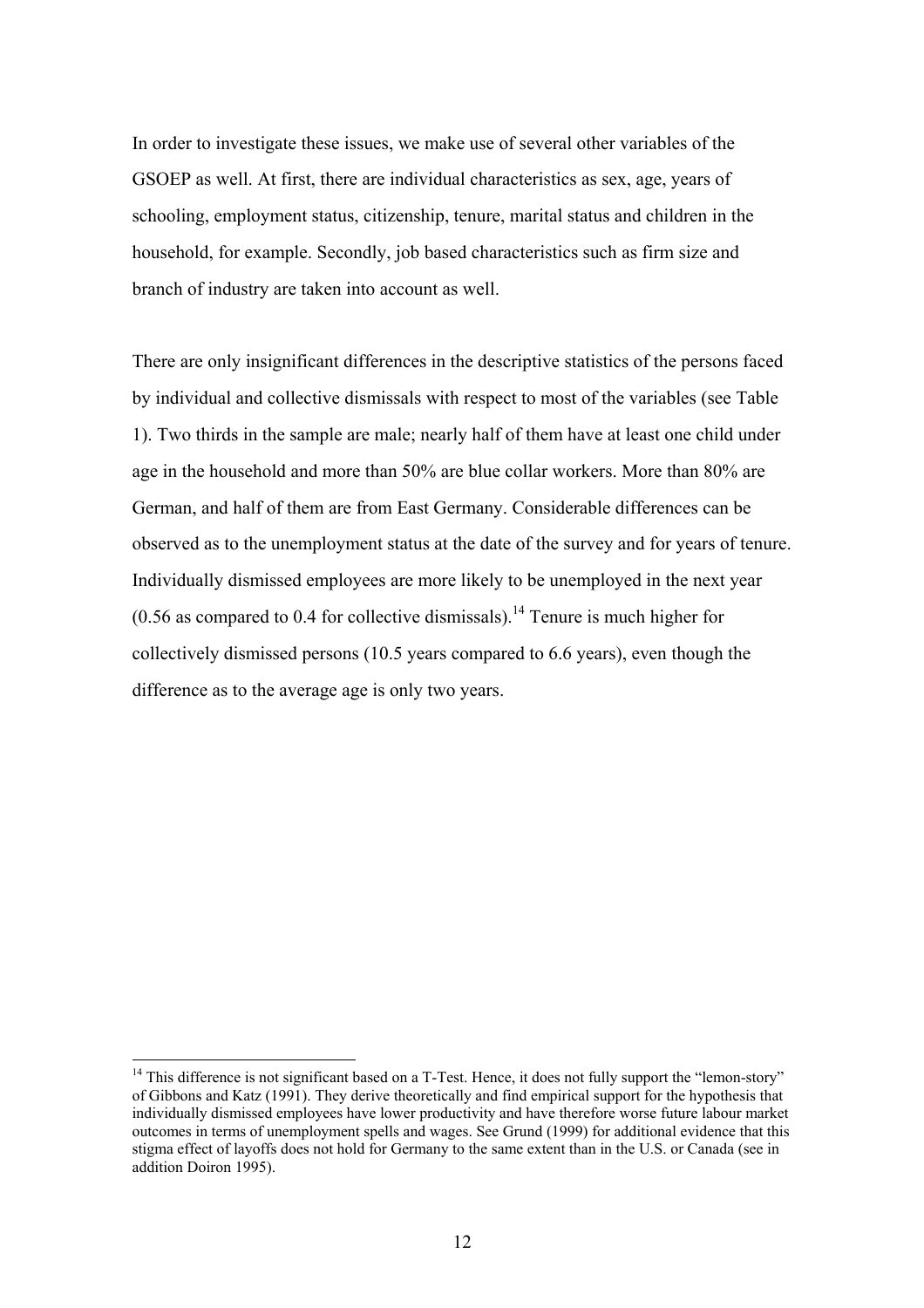|                              |                               | <b>INDIVIDUAL DISMISSALS</b>                                     |                                                                     | <b>COLLECTIVE DISMISSALS</b> |                                                                  |                                                              |
|------------------------------|-------------------------------|------------------------------------------------------------------|---------------------------------------------------------------------|------------------------------|------------------------------------------------------------------|--------------------------------------------------------------|
|                              | Whole<br>sample<br>$(n=1098)$ | <b>Persons with</b><br>severance<br><i>payments</i><br>$(n=333)$ | <b>Persons without</b><br>severance<br><i>payments</i><br>$(n=765)$ | Whole<br>sample<br>$(n=615)$ | <b>Persons with</b><br>severance<br><i>payments</i><br>$(n=221)$ | <b>Persons without</b><br>severance<br>payments<br>$(n=394)$ |
| Severance Payment            | 0.303                         |                                                                  | $\boldsymbol{0}$                                                    | 0.359                        |                                                                  | $\boldsymbol{0}$                                             |
| Sex (male)                   | 0.668                         | 0.586                                                            | 0.703                                                               | 0.636                        | 0.620                                                            | 0.645                                                        |
| Age (years)                  | 38.7                          | 41.51                                                            | 37.48                                                               | 40.88                        | 42.55                                                            | 39.94                                                        |
| Years of schooling           | 11.22                         | 11.53                                                            | 11.08                                                               | 11.62                        | 11.54                                                            | 11.66                                                        |
| Marital status (single)      | 0.256                         | 0.174                                                            | 0.292                                                               | 0.197                        | 0.127                                                            | 0.236                                                        |
| Child in household           | 0.439                         | 0.441                                                            | 0.438                                                               | 0.450                        | 0.425                                                            | 0.464                                                        |
| Unemployed at date of survey | 0.562                         | 0.562                                                            | 0.556                                                               | 0.399                        | 0.407                                                            | 0.335                                                        |
| Blue collar worker           | 0.629                         | 0.541                                                            | 0.668                                                               | 0.567                        | 0.586                                                            | 0.556                                                        |
| Tenure (years)               | 6.64                          | 11.13                                                            | 4.69                                                                | 10.48                        | 14.25                                                            | 8.37                                                         |
| Firm size:                   |                               |                                                                  |                                                                     |                              |                                                                  |                                                              |
| 1 - 5 employees              | 0.117                         | 0.018                                                            | 0.159                                                               | 0.109                        | 0.032                                                            | 0.152                                                        |
| 6 - 19 employees             | 0.236                         | 0.108                                                            | 0.292                                                               | 0.185                        | 0.095                                                            | 0.236                                                        |
| 20 - 199 employees           | 0.331                         | 0.324                                                            | 0.333                                                               | 0.359                        | 0.367                                                            | 0.355                                                        |
| 200 - 1999 employees         | 0.208                         | 0.366                                                            | 0.139                                                               | 0.228                        | 0.326                                                            | 0.173                                                        |
| $\geq$ 2000 employees        | 0.109                         | 0.183                                                            | 0.077                                                               | 0.119                        | 0.181                                                            | 0.084                                                        |
| Region (West Germany)        | 0.516                         | 0.492                                                            | 0.527                                                               | 0.465                        | 0.439                                                            | 0.480                                                        |
| Citizenship (German)         | 0.801                         | 0.817                                                            | 0.793                                                               | 0.847                        | 0.842                                                            | 0.850                                                        |

**Table 1: Descriptive statistics of individual and collective dismissals**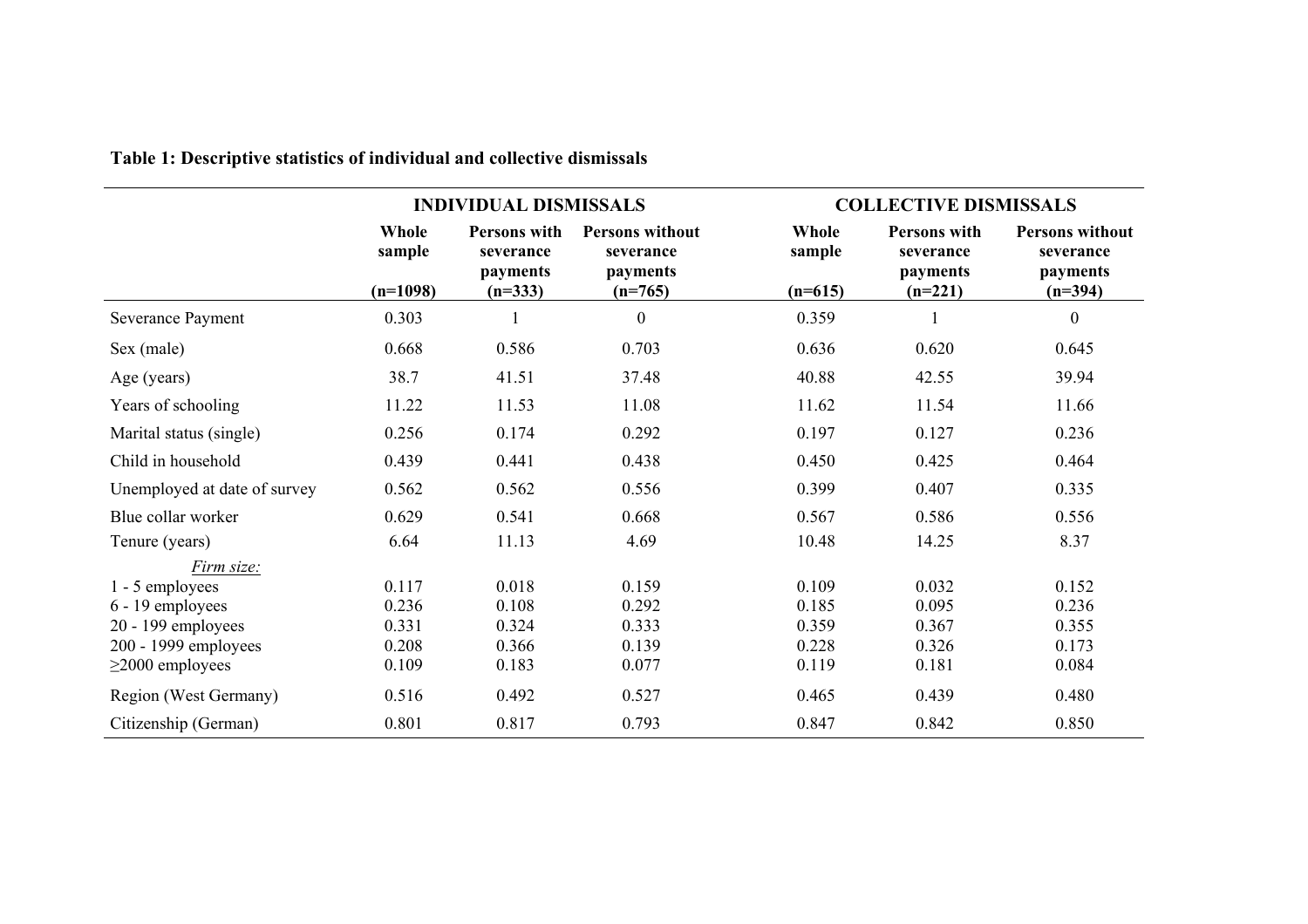#### **3.2 Who receives severance payments?**

As mentioned above, there are no mandatory severance payments in connection with dismissals in Germany and within this sample only one third of the dismissed employees receive a severance payment. Hence, the question arises, whether there are any individual or job based determinants for the receipt of severance payments. A first possibility to analyse this issue is to look at the descriptive statistics of possible determinants, separated for persons with and without severance payments (see Table 1 for individual and collective dismissals separately). Additionally, Table 2 presents the percentages of persons with severance payments in the corresponding subgroups of the sample.

Several variables are inspected for both, the answer of the questions who gets severance payments and which characteristics determine the size of severance payments (subsection 4.3). *Tenure*, *age* and the *previous wage* are mentioned in the Protection Against Dismissal Act and are well known factors of social plan practise as well. Hence, we can expect a positive correlation between these variables and severance payments. Additionally, *firm size* is obviously important, since the Protection Against Dismissal Act and the works constitution act are not valid for very small firms. Apart from that, the economic situation of the firms regularly influences court decisions (see Dorndorf et al. 2001: 603), which may enlarge severance payments for huge firms, if they have better financial opportunities. If firms account for the individual situation of the dismissed employees, underage *children in the household* and an actual *unemployment status* following the dismissal should enlarge the probability and the size of severance payments. Significant effects of these variables would confirm the relevance of a provision function of severance payments as discussed above. There might be also differences between *sex, citizenship* and *occupational status* due to some kind of statistical discrimination. If groups of employees differ in the information degree concerning dismissal protection and therefore in the probability to file a suit, firms can try to dismiss the uniformed groups (e.g. foreign employees) without (or with lower) severance

14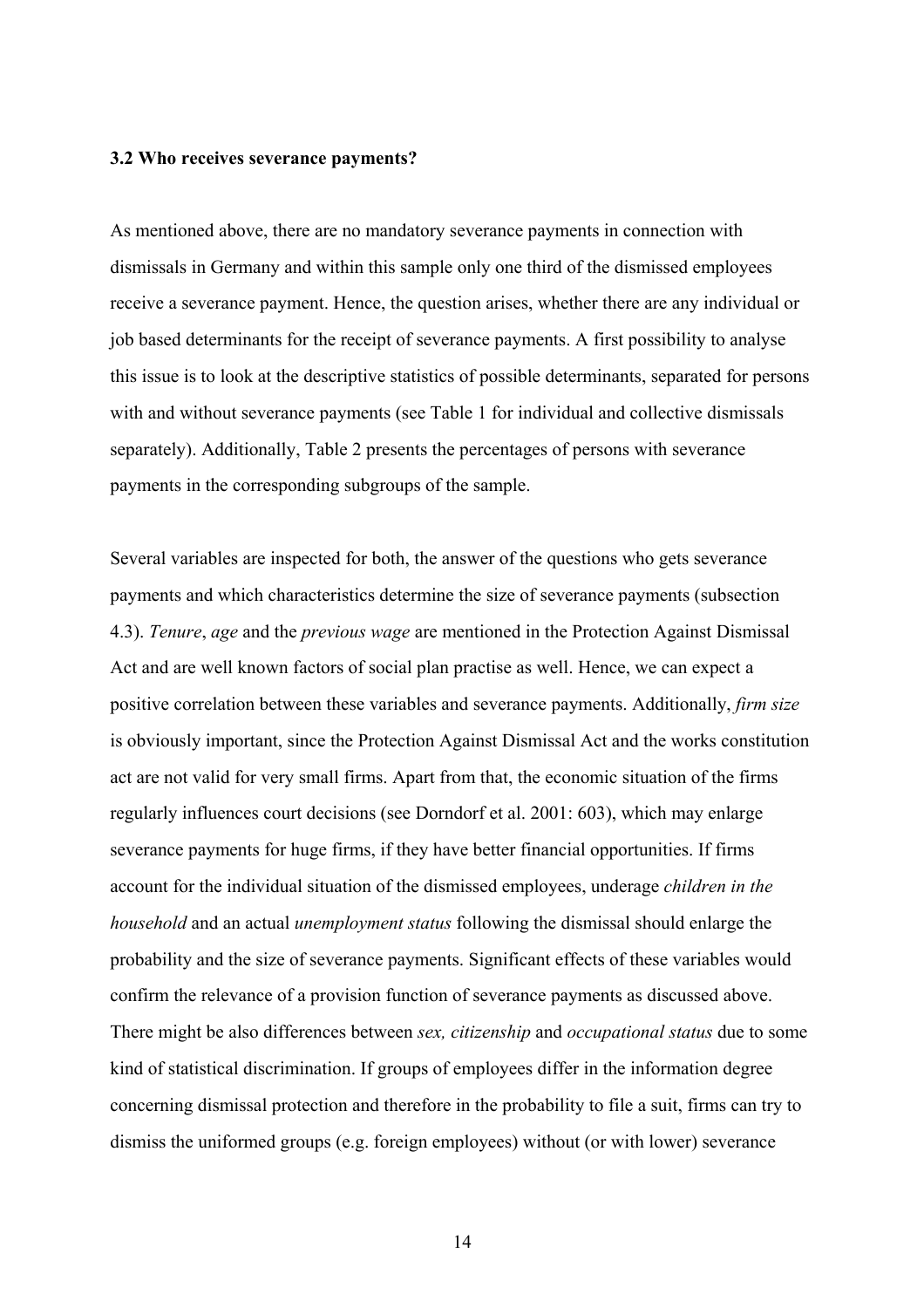payments. Last but not least, *regional and industry distinctions* as well as the *year* of the dismissal are taken into account.

The univariate results for individual dismissals indicate that a receipt of severance payments is less likely for males, younger employees, singles, employees with less schooling and tenure, blue collars and employees working in small firms. There are significant differences in the means of these variables between the persons with and without severance payments.<sup>15</sup> The most noticeable differences occur especially as to the firm size. Only 5 percent of dismissed workers in firms with not more than five employees, but more than half in big firms with more than 2,000 employees get severance payments. Additionally, differences between the corresponding percentages of men (0.27) and women (0.38) as well as of singles (0.21) and other marital status (0.34) are remarkably high as well (see Table 2). Table 1 also shows a considerable influence of tenure. The average tenure of persons with severance payment (11.1 years) comes up to more than twice the amount of persons without severance payments (4.7 years). No significant differences can be found as to the citizenship, the region of the workplace, the unemployment status at the date of the survey and the fact that there are children in the household of the dismissed persons.

The results for collective dismissals are similar, but not identical. Again the most striking result is that the probability of severance payments increases with the firm size. The results for sex, blue collars and public service do not differ significantly for collective dismissals. On the other hand, persons who become unemployed after a collective dismissal are more likely to receive a severance payment (41 percent) than others (33 percent).

 $15$  This is tested with a usual T-Test on identical averages.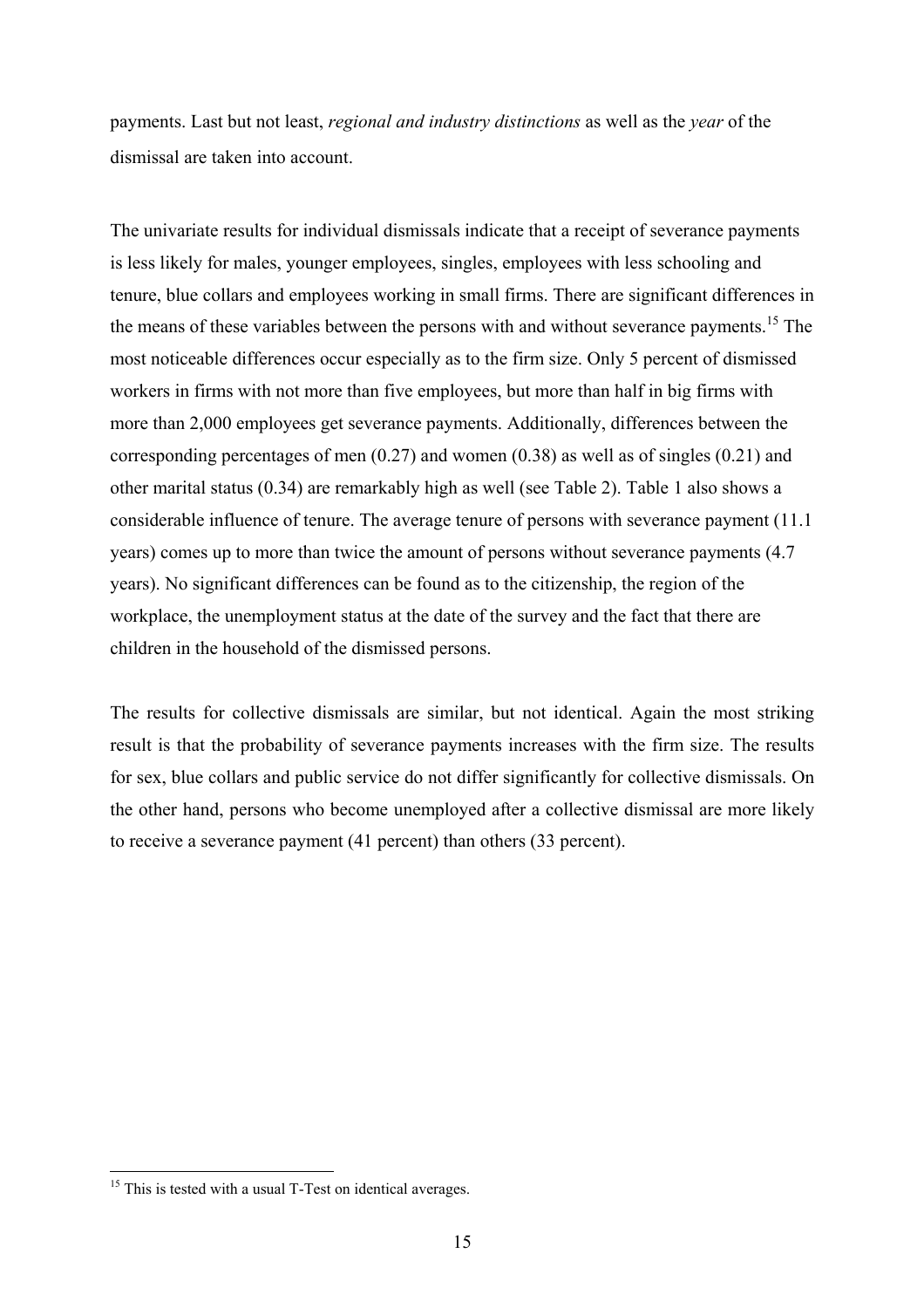|                                                                                                                          | <b>Individual dismissals</b>    |                                                | <b>Collective dismissals</b>  |                                                |
|--------------------------------------------------------------------------------------------------------------------------|---------------------------------|------------------------------------------------|-------------------------------|------------------------------------------------|
|                                                                                                                          | Number of<br>observations       | Percentage of<br>persons with<br>Severance Pay | Number of<br>observations     | Percentage of<br>persons with<br>Severance Pay |
| Whole sample                                                                                                             | 1098                            | 0.303                                          | 615                           | 0.359                                          |
| Men                                                                                                                      | 733                             | 0.266                                          | 391                           | 0.350                                          |
| Women                                                                                                                    | 365                             | 0.378                                          | 224                           | 0.375                                          |
| Single                                                                                                                   | 281                             | 0.206                                          | 121                           | 0.231                                          |
| Others                                                                                                                   | 817                             | 0.337                                          | 494                           | 0.391                                          |
| Child in household                                                                                                       | 482                             | 0.305                                          | 277                           | 0.339                                          |
| No child in household                                                                                                    | 616                             | 0.302                                          | 338                           | 0.376                                          |
| Unemployed at date of survey                                                                                             | 617                             | 0.311                                          | 222                           | 0.405                                          |
| Employed at date of survey                                                                                               | 481                             | 0.293                                          | 393                           | 0.333                                          |
| <b>Blue collars</b>                                                                                                      | 691                             | 0.260                                          | 349                           | 0.372                                          |
| White collars                                                                                                            | 407                             | 0.376                                          | 266                           | 0.342                                          |
| Firm size:<br>1 - 5 employees<br>6 - 19 employees<br>20 - 199 employees<br>200 - 1999 employees<br>$\geq$ 2000 employees | 128<br>259<br>363<br>228<br>120 | 0.047<br>0.139<br>0.298<br>0.535<br>0.508      | 67<br>114<br>221<br>140<br>73 | 0.104<br>0.184<br>0.367<br>0.514<br>0.548      |
| West Germany                                                                                                             | 567                             | 0.289                                          | 286                           | 0.339                                          |
| <b>East Germany</b>                                                                                                      | 531                             | 0.318                                          | 329                           | 0.377                                          |
| German                                                                                                                   | 879                             | 0.309                                          | 521                           | 0.357                                          |
| Foreigner                                                                                                                | 219                             | 0.279                                          | 94                            | 0.372                                          |

**Table 2: Percentage of persons with severance payments in subgroups** 

Additionally, there might be industry effects that explain differences in receiving severance payments. Table 3 shows that dismissals are more common in the sectors farming, manufacturing and construction. The share of persons in these industries within the sample is much higher than within the whole German workforce. In contrary, dismissals are not so widespread in the service industries. The fraction of persons with severance payments differs considerably between the industries. Especially people who are employed in the industries energy/mining (0.64) and manufacturing (0.43) have high probabilities of severance payments in the case of dismissals. Opposed to that, the fraction is very low for the sectors farming/forestry/fishery and construction (0.17 each).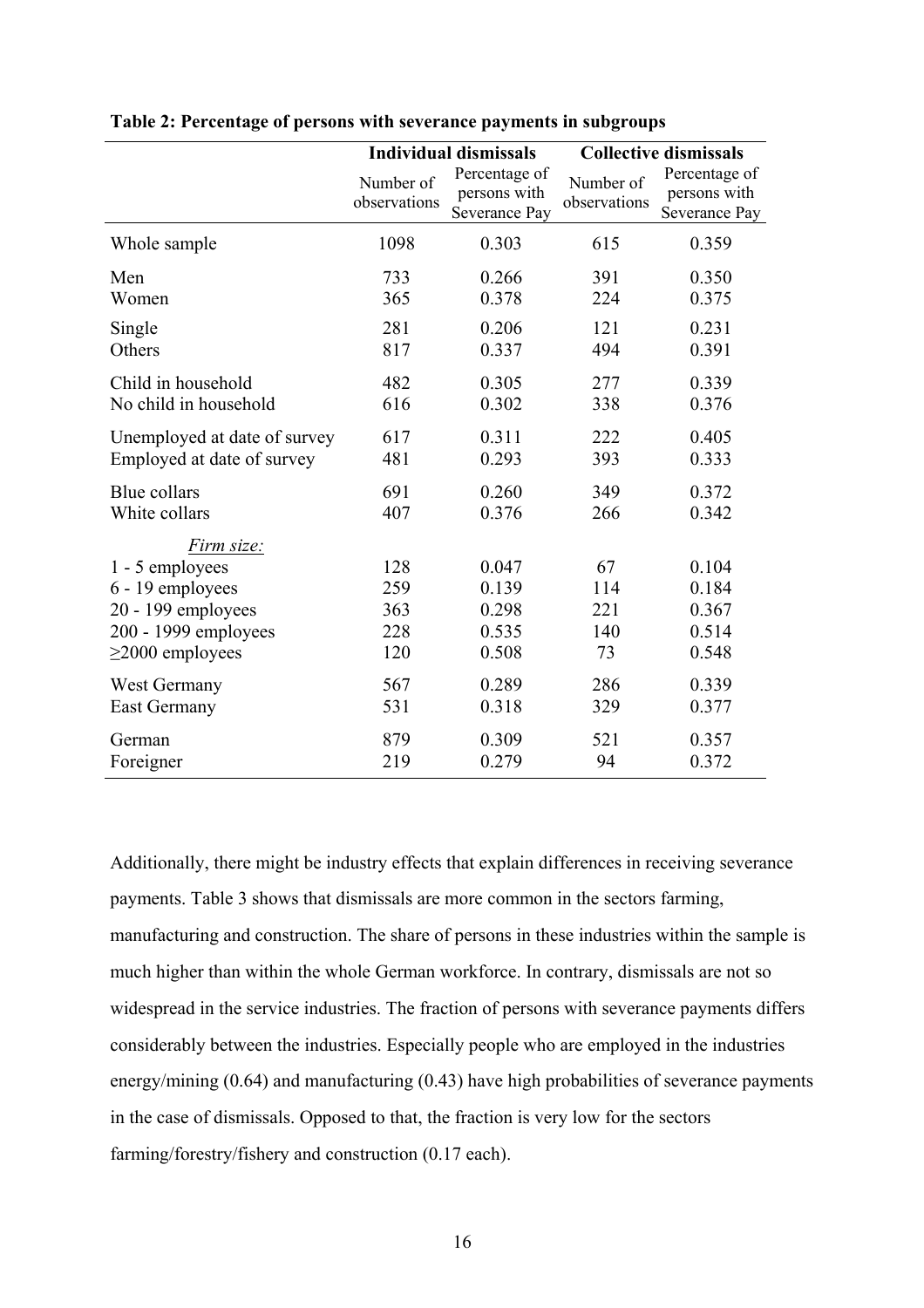|                                       | <b>Share of</b><br>employees in<br>the whole<br>workforce* | Share of<br>dismissed<br>persons in<br>the sample | <b>Fraction of persons</b><br>in industry in<br>sample with<br>severance payments |
|---------------------------------------|------------------------------------------------------------|---------------------------------------------------|-----------------------------------------------------------------------------------|
|                                       | $(N=27,2$ mill.)                                           | $(n=1713)$                                        | $(n=554)$                                                                         |
| Farming, Forestry, Fishery            | 0.014                                                      | 0.039                                             | 0.167                                                                             |
| Energy, Mining                        | 0.016                                                      | 0.021                                             | 0.639                                                                             |
| Manufacturing                         | 0.297                                                      | 0.392                                             | 0.433                                                                             |
| Construction                          | 0.075                                                      | 0.176                                             | 0.173                                                                             |
| Retail                                | 0.137                                                      | 0.138                                             | 0.258                                                                             |
| Transportation, Communication         | 0.053                                                      | 0.048                                             | 0.341                                                                             |
| Service industries                    | 0.309                                                      | 0.144                                             | 0.248                                                                             |
| Regional authorities, Social security | 0.099                                                      | 0.043                                             | 0.365                                                                             |
| Σ                                     |                                                            |                                                   | 0.323                                                                             |

#### **Table 3: Severance payments in different industries**

Note: \* Employees registered in the German social security system in 1998 (see Statistisches Jahrbuch 1999).

Another possible, and plausible, determinant that influences the probability of receiving severance payments is the general economic situation. Indeed, the correlation between the yearly fraction of dismissed persons, who received severance payments, and the growth rate of the German GDP (0.653) is considerably high during the observation period 1991 to 1998 (see Figure 1 for an illustration and Table C in the appendix). The correlation is even more obvious for individual dismissals (0.775) than for collective dismissals (0.414). Hence, we observe a higher probability of severance payments in years of high economic growth. Explanations for this finding are speculative. From an economic point of view, firms could be forced by (the anticipation of) court decisions, who may take the firms' economic situation into account, when judges decide on severance payments in dismissal protection claims. Hereby, the firms' economic situation is highly correlated with the general economic trend. This explanation cannot be separated from possible social motives of firms, whose ability to pay is higher in economically good years.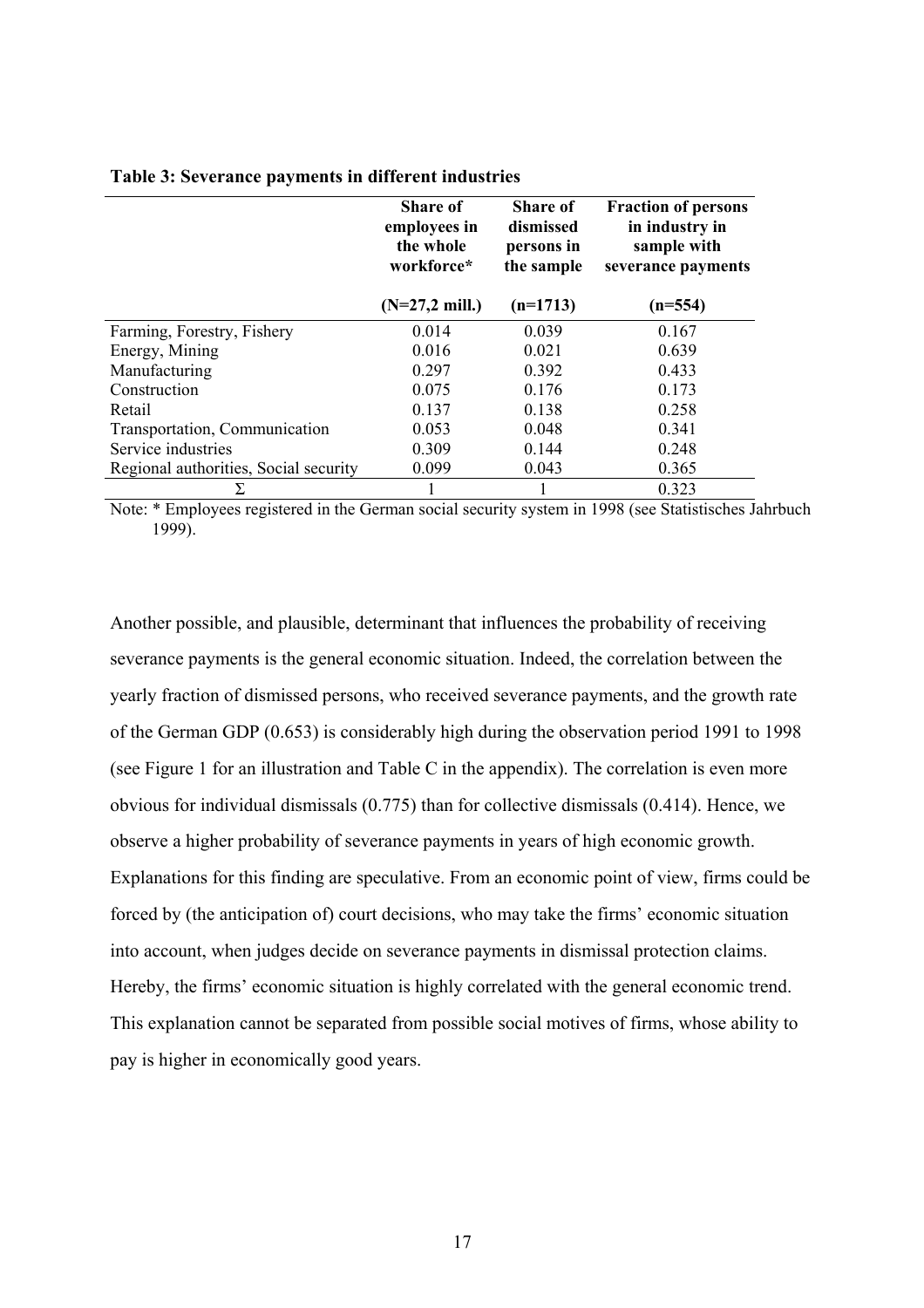

**Figure 1: Fraction of dismissed persons with severance payments and ∆GDP in the 1990s** 

Note: No value for ΔGDP in 1991 because of the German re-unification in 1990.

But the results up to this point might change, if we use multivariate tools and control for different possible determinants simultaneously. By making use of a binary probit approach we examine the determinants of receiving severance payments. The results are listed in Table 4. The dichotomous dependent variable has got a one in the case of persons with a severance payment and a zero otherwise.

The results confirm that firm size increases the probability of severance payments considerably. Hence, especially small firms with less than six employees, which are not faced by the Protection Against Dismissal Act, do not compensate dismissed persons.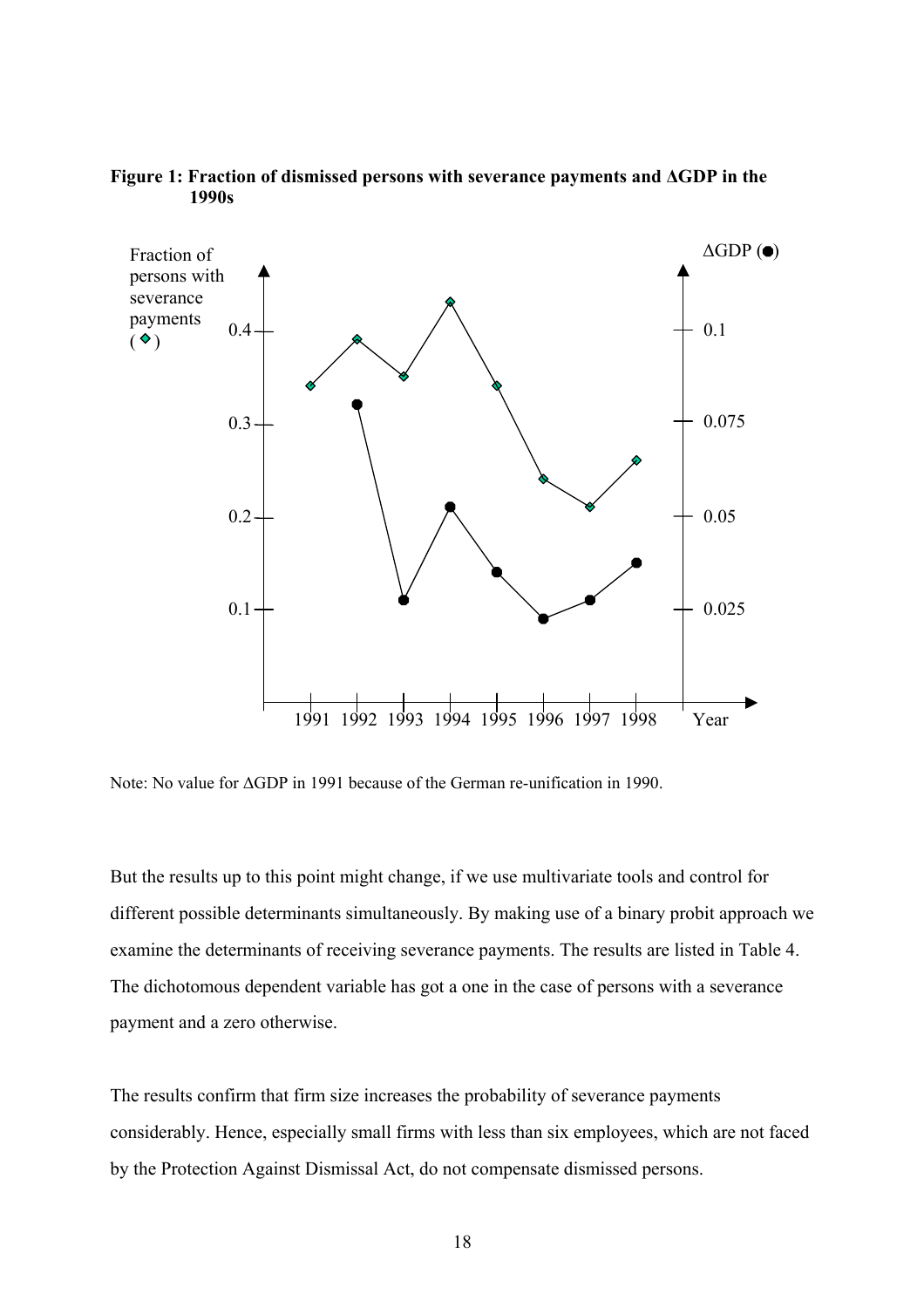Unfortunately, it is not possible to control for the existence of works councils in the firms of the dismissed employees. Partly, the firm size effect might rather be a works council's effect, since larger firms are more probable to have a works council and works councils act towards severance payments in negotiations with the management.

Additionally, the probability of severance payments increases with tenure and is significantly higher for women. The positive effect of tenure is in line with anticipated (or actual) court decisions. The longer the relationship endures the more difficult is a dismissal to be socially justifiable. The higher probability of severance payments for women – particularly after individual dismissals – can at least partly be explained by the fact that dismissals caused by misconduct of the employees are more common among males (0.67 of all dismissals) compared to females (0.52, see Falke 1983: 24). It is a reasonable policy for firms to abstain from severance payments for persons dismissed because of misconduct in order to keep the threatening penalty of detected misconduct or shirking as high as possible.

In spite of the very different legal situation for individual and collective dismissals, there are no significant differences with respect to the probability of payments. We can observe considerable differences though between the influencing factors of severance payments with individual and collective dismissals respectively. For individually dismissed persons there are higher probabilities of severance payments for German citizens as compared to foreigners and for West German persons as compared to East Germans. Possibly, employers anticipate that the probability of dismissal protection claims is lower for foreigners, what could make it rational from their point of view to pay severance payments for German rather than for foreign employees. The same explanation may hold for differences between West- and East Germany as well. Since employees (and employers) were not perfectly informed about dismissal protection of employees in the first years after the German re-unification in 1990, risks of dismissal protection claims might have been much lower in East Germany.

19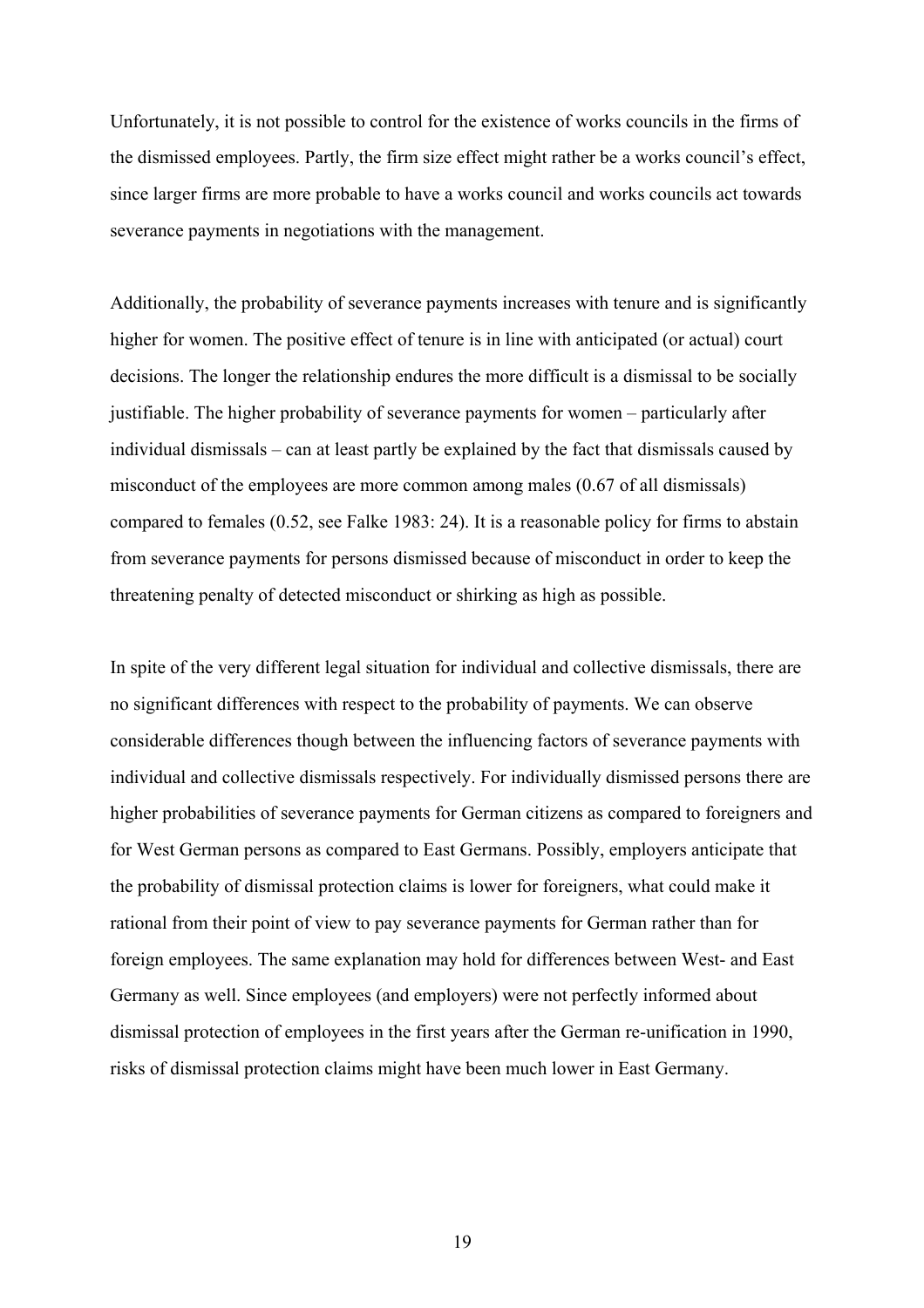Age, years of schooling, marital status, children in the household and unemployment status at the date of the survey (0.5 to 1.5 years after the dismissal) do not affect the severance pay probability significantly. Hence, neither the future job nor individual social criteria are important determinants of receiving severance pay. Apparently the employers do not care very much about the individual situations and future career opportunities of the dismissed employees. There hardly seems to be any relevance of a provision function of severance payments as mentioned in the introduction above.

The results for the industry and year dummies are not listed. In principal the descriptive results are confirmed. The probability of severance payments differs across years cyclically and is particularly high for employees of the energy, mining and manufacturing sector and very low in the farming and construction sector. Possibly, differences between the power of the unions of the single industries are responsible for this result. There is information for individual union membership in the GSOEP in the years 1993 and 1998. Including a union membership dummy in the regression for the sub sample of these years, no effect can be found. But it may also be the case that powerful unions cause higher severance probabilities in these industries for both members and non-members. The evidence is at least in line with this consideration. The net union density<sup>16</sup>, defined as employed union members divided by all employees, is particularly high in the industries with a high fraction of severance payments. For example, the union density of the early 1990s amounts to 0.39 in chemistry, 0.43 in mining and even more in some sub-sectors of manufacturing compared to only 0.17 in the construction sector (see Fitzenberger et al. 1999: 258f).

<sup>&</sup>lt;sup>16</sup> Sometimes a gross union density, defined as all union members over all employees is mentioned as well. Since there are several non-employed union members like students, unemployed and retired persons, this measure overestimates the influence of the unions especially for shrinking industries like mining. Here, the gross union density amounts to 0.7.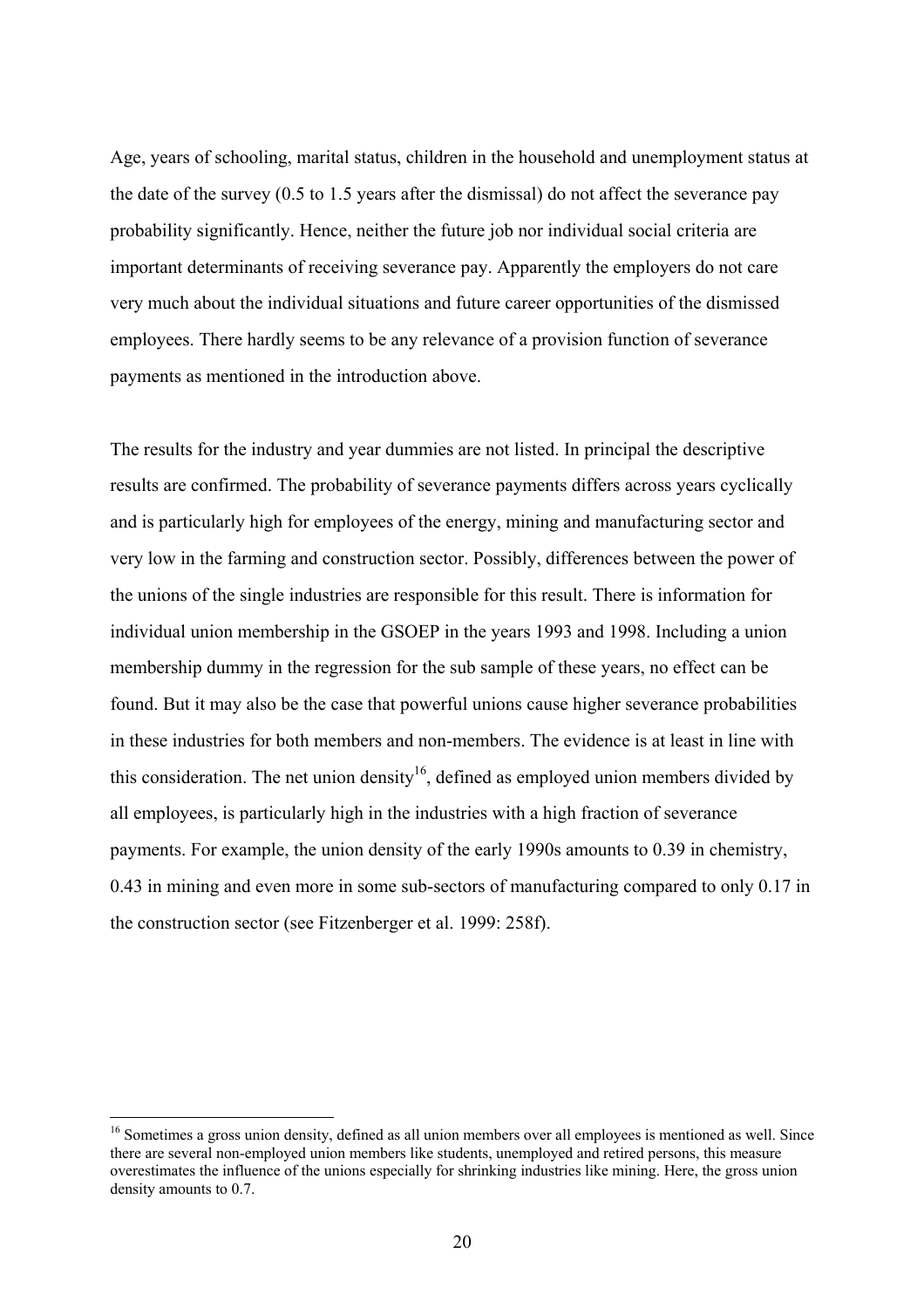|                         | Whole                        | Individual                       | <b>Collective</b>             |
|-------------------------|------------------------------|----------------------------------|-------------------------------|
|                         | <b>Sample</b><br>$-0.289***$ | <b>Dismissals</b><br>$-0.308***$ | <b>Dismissals</b><br>$-0.204$ |
| Sex (male)              | (3.543)                      |                                  | (1.474)                       |
|                         | 0.001                        | (2.933)<br>0.006                 | $-0.005$                      |
| Age                     | (0.304)                      | (1.014)                          | (0.623)                       |
|                         | 0.030                        | 0.035                            | 0.023                         |
| Years of Schooling      | (1.591)                      | (1.420)                          | (0.720)                       |
|                         | $-0.097$                     | 0.005                            | $-0.222$                      |
| Marital status (single) | (0.826)                      | (0.030)                          | (1.131)                       |
|                         | 0.091                        | 0.174                            | $-0.016$                      |
| Child in household      | (1.083)                      | (1.588)                          | (0.116)                       |
|                         | 0.003                        | $-0.093$                         | 0.190                         |
| Unemployed              | (0.047)                      | (0.972)                          | (1.517)                       |
|                         | 0.001                        | $-0.140$                         | 0.219                         |
| Blue collar worker      | (0.012)                      | (1.163)                          | (1.442)                       |
|                         | $0.039***$                   | $0.044***$                       | $0.035***$                    |
| Tenure                  | (8.555)                      | (7.126)                          | (4.686)                       |
| Firm size:              |                              |                                  |                               |
| 1 - 5 employees         | $-1.094***$                  | $-1.217***$                      | $-0.956***$                   |
|                         | (6.465)                      | (5.233)                          | (3.664)                       |
| 6 - 19 employees        | $-0.442***$                  | $-0.553***$                      | $-0.334*$                     |
|                         | (4.301)                      | (4.184)                          | (1.901)                       |
| 20 - 199 employees      |                              |                                  |                               |
| 200 - 1999 employees    | $0.347***$                   | $0.439***$                       | 0.172                         |
|                         | (3.786)                      | (3.660)                          | (1.144)                       |
| $\geq$ 2000 employees   | $0.313***$                   | $0.255*$                         | $0.429**$                     |
|                         | (2.743)                      | (1.712)                          | (2.264)                       |
|                         | 0.070                        | 0.179                            | $-0.036$                      |
| Region (West Germany)   | (0.794)                      | (1.552)                          | (0.245)                       |
| Citizenship (German)    | $0.231**$                    | $0.286**$                        | 0.177                         |
|                         | (2.047)                      | (2.026)                          | (0.904)                       |
| Collective Dismissal    | $-0.093$                     |                                  |                               |
|                         | (1.226)                      |                                  |                               |
| Intercept               | $-1.456***$                  | $-2.200***$                      | $-0.690$                      |
|                         | (3.426)                      | (4.023)                          | (0.932)                       |
| <b>Industry Dummies</b> | yes                          | yes                              | yes                           |
| <b>Year Dummies</b>     | yes                          | yes                              | yes                           |
| Observations            | 1713                         | 1098                             | 615                           |
| Log-Likelihood          | $-860.03$                    | $-509.27$                        | $-326.80$                     |
| Pseudo R <sup>2</sup>   | 0.202                        | 0.244                            | 0.186                         |

|  |  | Table 4: Binary probit regressions on received severance payments |  |
|--|--|-------------------------------------------------------------------|--|
|  |  |                                                                   |  |

Notes: Absolute t-statistics in parentheses.

\*, \*\* and \*\*\* indicate significance at the 0.10, 0.05 and 0.01 level.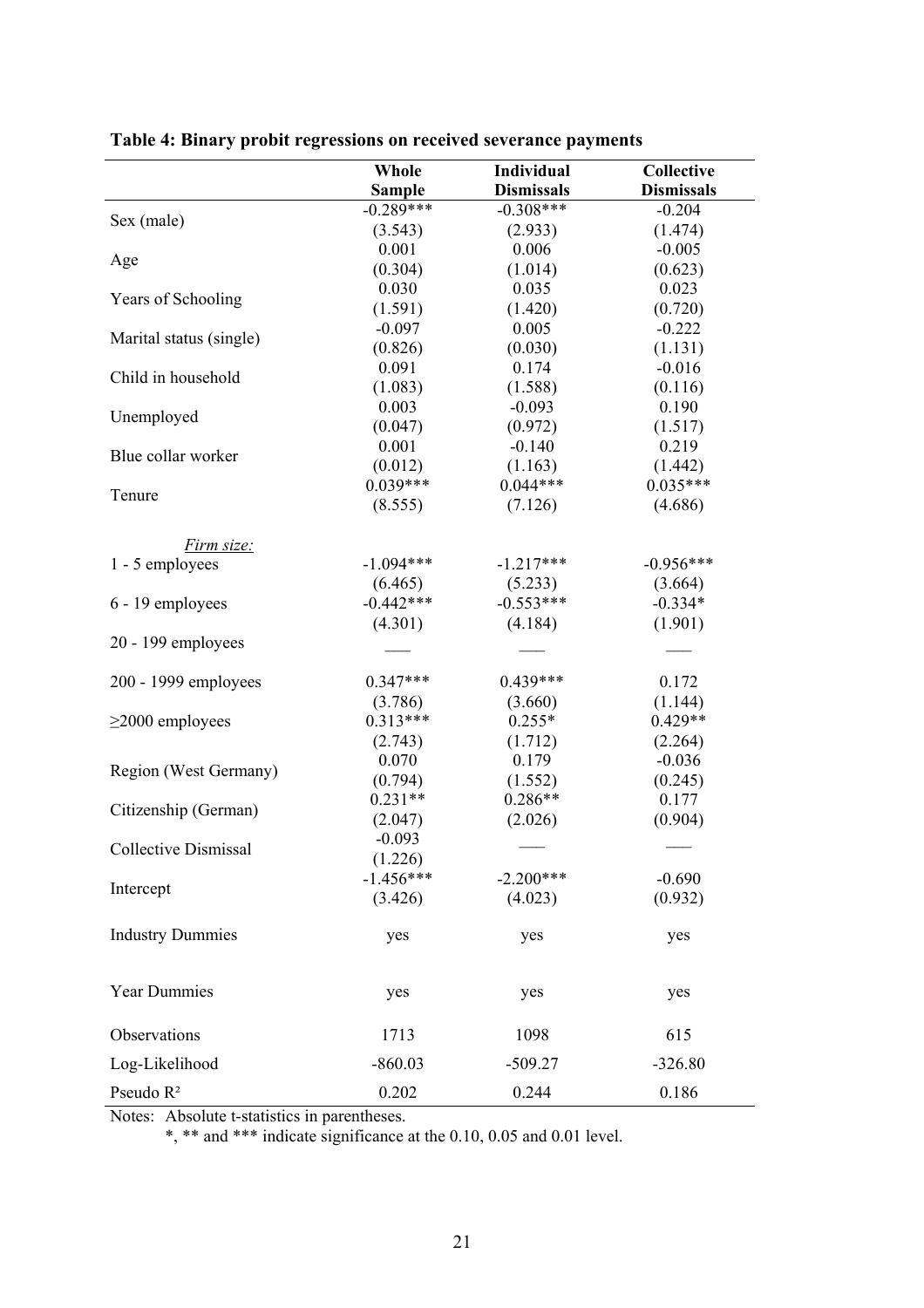So far we have pointed out the important determinants for the receipt of severance payments. The probability of severance payments depends on both individual characteristics, like in particular tenure but also sex and citizenship, and firm characteristics, like firm size and industry. But nothing is said about the size of severance payments until now. This might differ between different groups of employees as well, which would have important monetary consequences for the affected employees as well as for the economic situations of the firms. Thus, in the next section we analyse the subgroup of dismissed persons with severance payments in more detail. We want to examine the determinants of the size of severance payments. It seems interesting whether high probabilities of severance payments come along with high sizes or, in contrary, whether probability and size act as substitutes.

#### **3.3 By which characteristics is the size of severance payments determined?**

As already mentioned above, there are some obvious determinants for the size of severance payments. Very often tenure and the wage are used to determine severance payments. But other characteristics might be important as well. For example higher severance payments for persons with children in the household or faced by unemployment may hint to a relevance of a provision function of employers with social motives. Higher payments from big companies may occur due to higher ability to pay.

Tables 5 and 6 indicate that the size of severance payments is higher for men, persons with no child in the household, white collars, persons employed in big firms, and in West Germany. But we can observe higher former wages and partly higher tenure for these groups, too. Therefore, it is useful to calculate so called severance pay factors (see Hemmer 1997a: 146), which are defined by:

Severance pay factor =  $\frac{\text{Severage payment (in DM)}}{\text{Gross monthly wage (in DM)} \cdot \text{Tenure (in years)}}$ .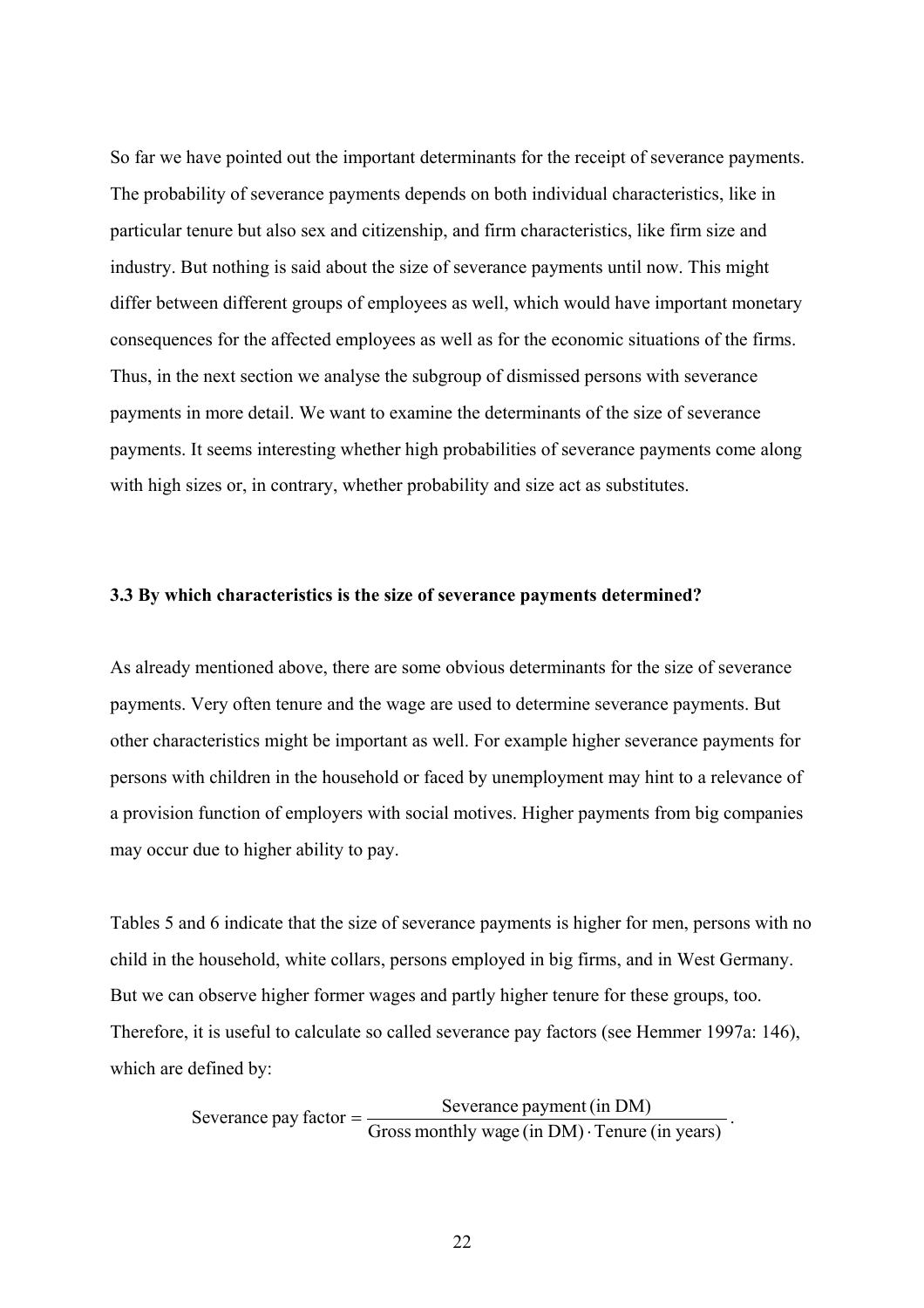Hence, a severance pay factor of 0.5 means a severance payment of half a monthly wage per year of tenure. Looking at the mean severance pay factors of the variables, we find a different picture compared to the basic size of severance payments. Indeed, there are higher severance pay factors for white collars and in West Germany. These results can be explained with the worse economic situation of East-German firms and with a better relationship of white collared employees to the management respectively. There are no considerable differences for the other variables.

|                              | Number / share<br>of observations | Average<br>amount of<br>severance pay | Average<br>severance pay<br>factor |
|------------------------------|-----------------------------------|---------------------------------------|------------------------------------|
| Whole sample                 | 333                               | 14081                                 | 0.494                              |
| Men                          | 0.59                              | 17204                                 | 0.497                              |
| Women                        | 0.41                              | 9669                                  | 0.491                              |
| Single                       | 0.17                              | 8522                                  | 0.612                              |
| Other marital status         | 0.83                              | 15254                                 | 0.470                              |
| Child in household           | 0.44                              | 13420                                 | 0.477                              |
| No child in household        | 0.56                              | 14604                                 | 0.516                              |
| Unemployed at date of survey | 0.58                              | 15477                                 | 0.470                              |
| Employed at date of survey   | 0.42                              | 12181                                 | 0.528                              |
| Blue collars                 | 0.54                              | 11217                                 | 0.394                              |
| White collars                | 0.46                              | 17451                                 | 0.612                              |
| Firm size:                   |                                   |                                       |                                    |
| 1 - 5 employees              | 0.02                              | 6583                                  | 0.209                              |
| 6 - 19 employees             | 0.11                              | 7954                                  | 0.373                              |
| 20 - 199 employees           | 0.32                              | 9652                                  | 0.489                              |
| 200 - 1999 employees         | 0.37                              | 16008                                 | 0.454                              |
| $\geq$ 2000 employees        | 0.18                              | 22424                                 | 0.886                              |
| West Germany                 | 0.49                              | 17672                                 | 0.590                              |
| <b>East Germany</b>          | 0.51                              | 10597                                 | 0.402                              |
| German                       | 0.82                              | 13962                                 | 0.498                              |
| Foreigner                    | 0.18                              | 14615                                 | 0.479                              |

**Table 5: Average amount of severance pay in subgroups (individual dismissals)** 

Note: Severance pay factor = amount of severance pay / (gross monthly wage  $*$  tenure).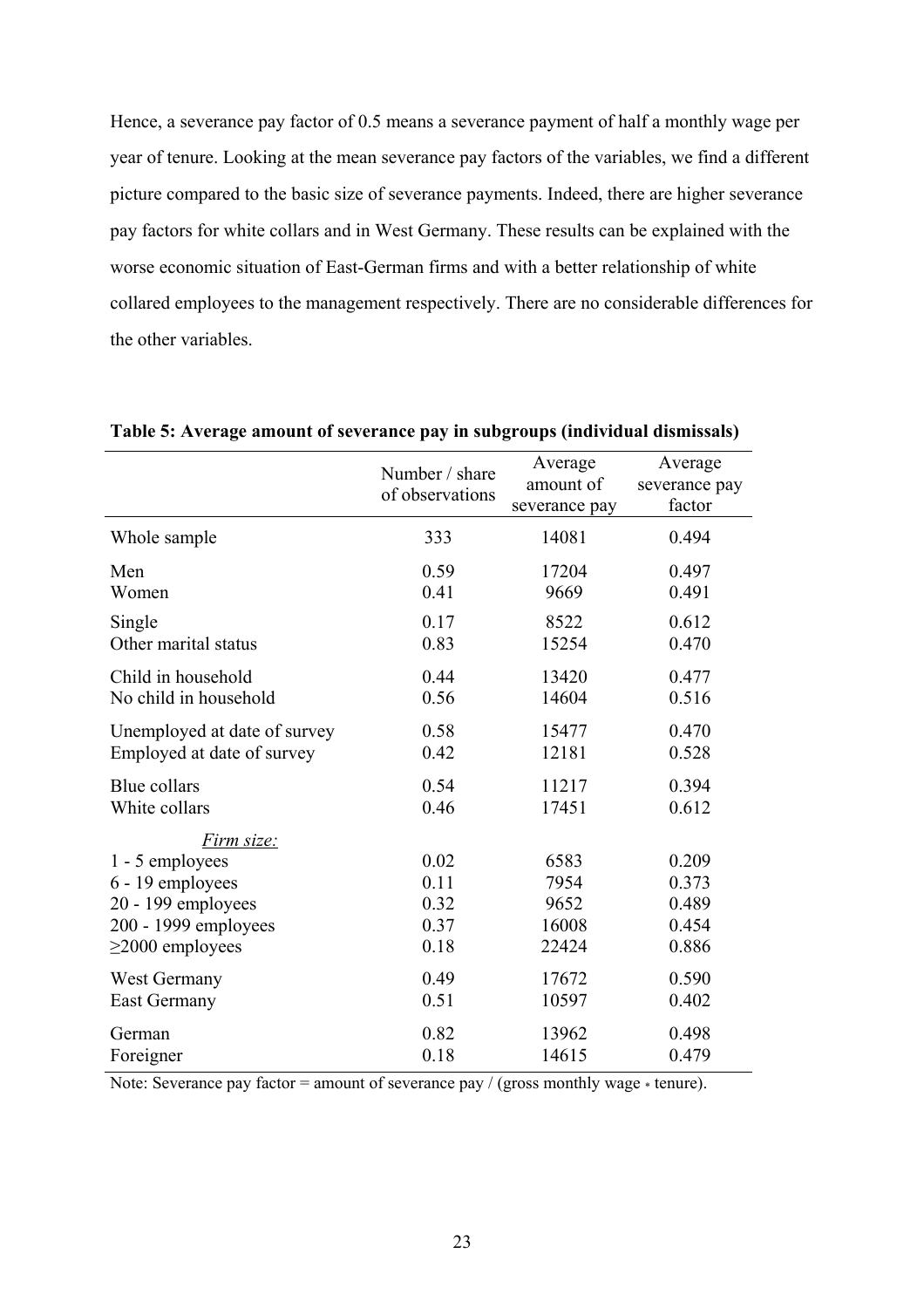Whereas the average amount of severance pay is higher for persons faced by collective dismissals (DM 17,000) compared with individual dismissals (DM 14,000), things change as to the average severance pay factor, which is higher for individual dismissals (0.49 versus 0.42).

|                                                                                                                          | Number / share<br>of observations    | Average<br>amount of<br>severance pay     | Average<br>severance pay<br>factor        |
|--------------------------------------------------------------------------------------------------------------------------|--------------------------------------|-------------------------------------------|-------------------------------------------|
| Whole sample                                                                                                             | 221                                  | 17016                                     | 0.417                                     |
| Men                                                                                                                      | 0.62                                 | 20471                                     | 0.395                                     |
| Women                                                                                                                    | 0.38                                 | 11381                                     | 0.454                                     |
| Single                                                                                                                   | 0.13                                 | 14072                                     | 0.381                                     |
| Other marital status                                                                                                     | 0.87                                 | 17443                                     | 0.423                                     |
| Child in household                                                                                                       | 0.43                                 | 13924                                     | 0.443                                     |
| No child in household                                                                                                    | 0.57                                 | 19304                                     | 0.398                                     |
| Unemployed at date of survey                                                                                             | 0.41                                 | 20994                                     | 0.387                                     |
| Employed at date of survey                                                                                               | 0.59                                 | 14283                                     | 0.438                                     |
| Blue collars                                                                                                             | 0.59                                 | 13284                                     | 0.360                                     |
| White collars                                                                                                            | 0.41                                 | 22347                                     | 0.500                                     |
| Firm size:<br>1 - 5 employees<br>6 - 19 employees<br>20 - 199 employees<br>200 - 1999 employees<br>$\geq$ 2000 employees | 0.03<br>0.10<br>0.37<br>0.33<br>0.18 | 14424<br>10662<br>11471<br>22805<br>21486 | 0.308<br>0.466<br>0.371<br>0.407<br>0.523 |
| West Germany                                                                                                             | 0.44                                 | 25909                                     | 0.540                                     |
| <b>East Germany</b>                                                                                                      | 0.56                                 | 10059                                     | 0.321                                     |
| German                                                                                                                   | 0.84                                 | 17283                                     | 0.396                                     |
| Foreigner                                                                                                                | 0.16                                 | 15596                                     | 0.533                                     |

**Table 6: Average amount of severance pay in subgroups (collective dismissals)** 

Note: Severance pay factor = amount of severance pay / (gross monthly wage  $*$  tenure).

Next to the comparison of the averages, the analysis of the distribution of severance payments is useful. We can observe a huge variance as to the amount of severance payments as well as to the severance pay factor (see Figure 2 and 3 as well as Table D in the appendix). 20 percent of severance payments do not exceed 3,000 DM. However, 10 percent of severance payments in the sample come at least to DM 30,000 in the case of individual dismissals and even DM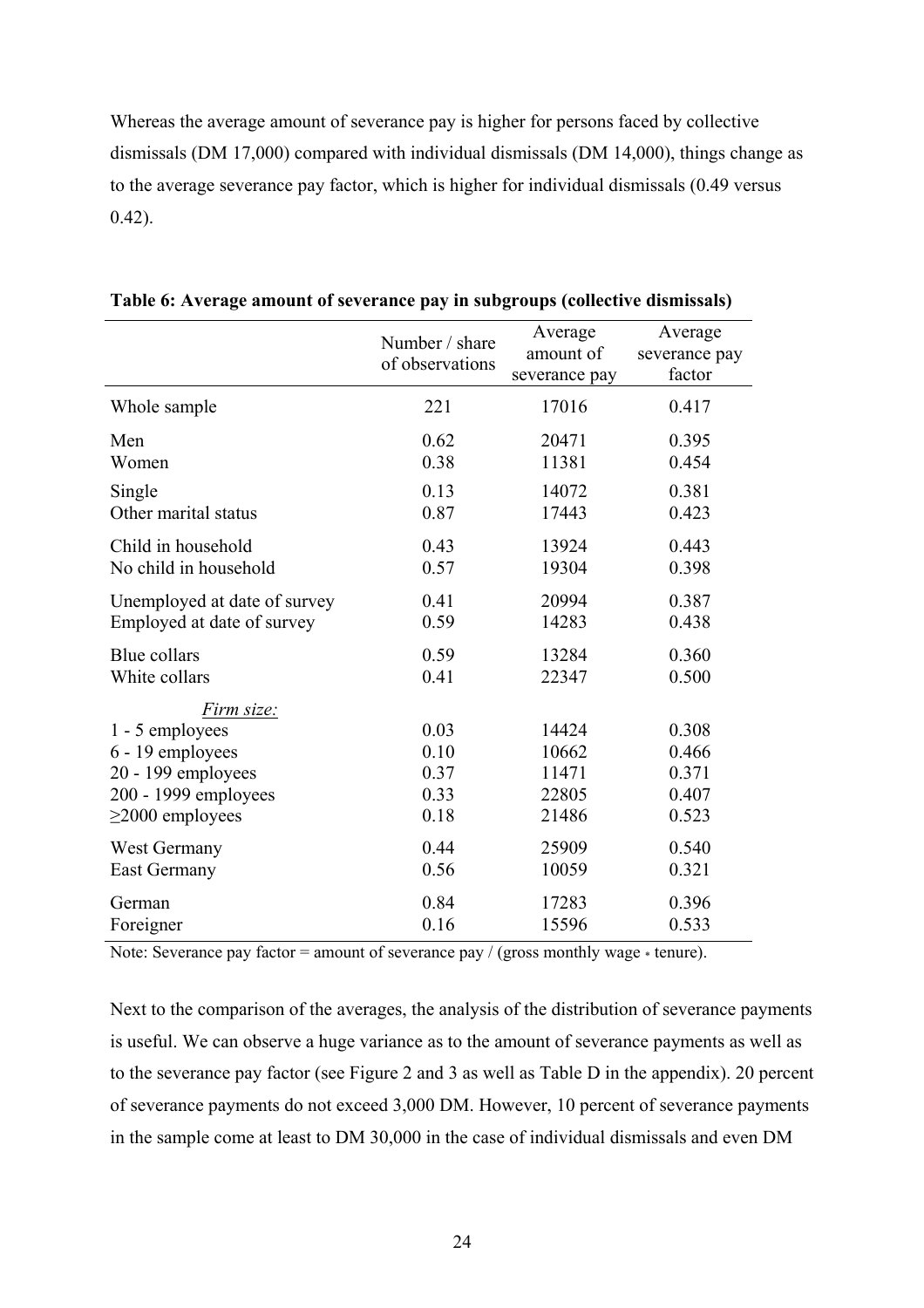44,000 in the case of collective dismissals. This huge span is not only caused by individual differences in the previous wage and/or tenure.



**Figure 2: Distribution of severance payments** 

**Figure 3: Distribution of severance pay factors** 



Note:  $F(\cdot)$  = Distribution function of severance payments (figure 2) respectively severance pay factors (figure 3).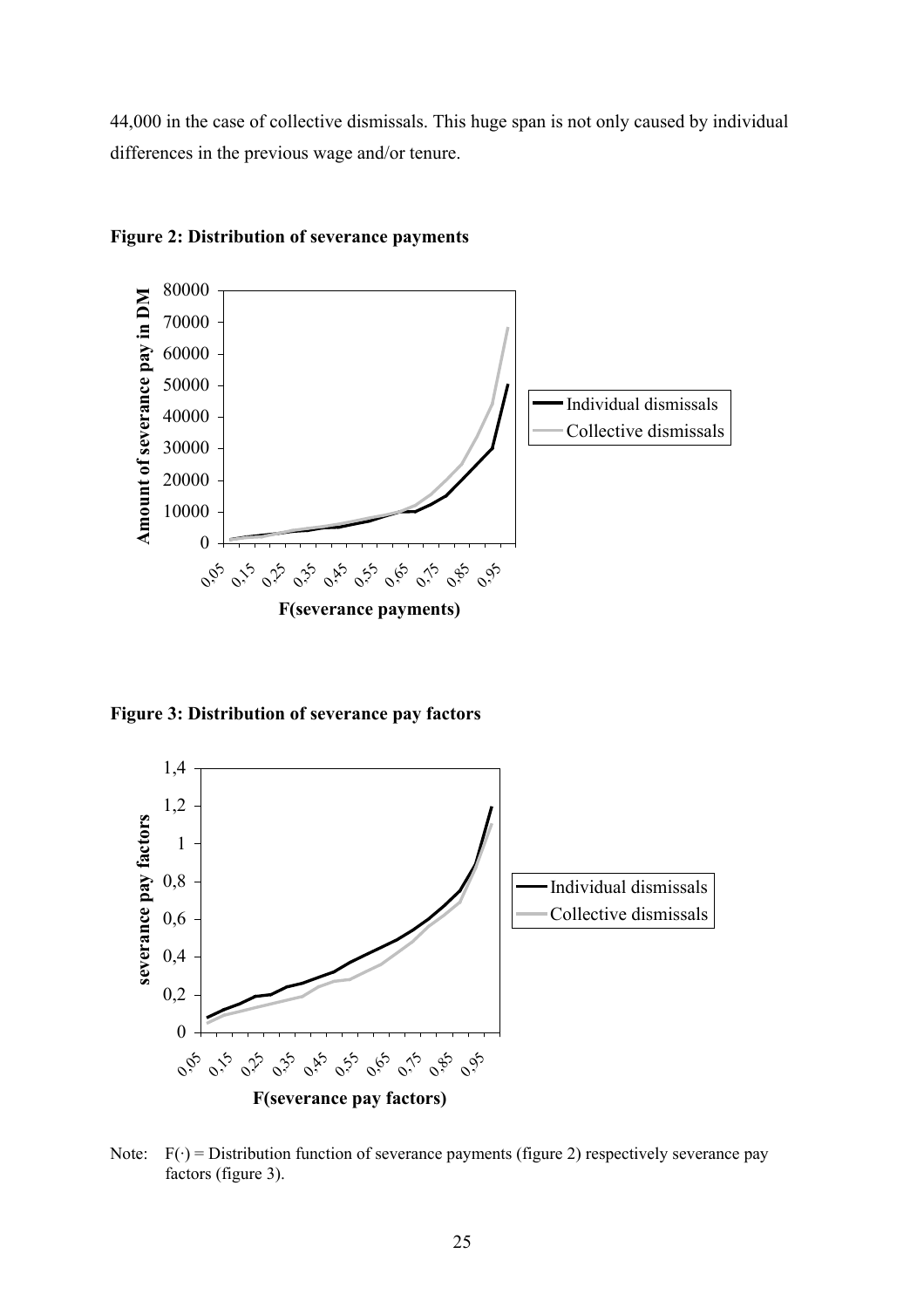The distribution of the severance pay factors reveals considerable inequality as well. 10 percent of the individually dismissed persons receive a factor of at least 0.89, whereas the bottom 10% of the distribution has to be content with a factor of at most 0.12. Over the whole distribution the severance pay factor is slightly lower for collective dismissals. The corresponding values for the  $10^{th}$  and the  $90^{th}$  percentile are 0.09 and 0.87 respectively.

Despite the observed huge variance in the data, there are some significant determinants of the amount of severance pay, what is shown by regressions. The full set of variables like in subsection 5.2 is used in addition to the gross monthly wage in the previous job within a simple OLS approach to explain the log of the amount of severance payments (see Table 7). Making use of the same variables again, a comparison to the results of subsection 3.2 is possible. It turns out that tenure, wage in the previous job, age, sex, region and firm size are the significant factors within this specification. The other variables, as well as the year and industry dummies, have no significant effect. Although the coefficients for unemployment status and children under age in the household have positive signs, a significant "social bonus" for these groups of individuals cannot be confirmed. Hence, we cannot find clear empirical evidence for a provision function of severance payments.

The most important determinant for severance payments is the wage in the previous job. The average wage in the sample is DM 3,263. Hence, the coefficient of 0.0003 means that on average a doubling of the wage doubles the severance payment as well. One additional year of tenure raises severance payments to an amount of 5 percent and an additional year of age to 1.5 percent. Taking into account the average tenure (12.4 years) and age (42 years) of the persons in the sample, it can be shown that a doubling of tenure or age means somewhat less than a doubling of severance payments on average.

Additionally, the amount of severance payments increases with the size of the firm. The received payments of employees from big firms with more than 2000 employees are 50 percent higher than in medium sized firms with 20 to 200 employees. This is particularly true for individual dismissals. The results for sex and region differ considerably between the estimations for individual and collective dismissals as well. Significant differences between men and women as well as West- and East Germany cannot be observed in the case of individual dismissals. However, severance payments in the context of collective dismissals

26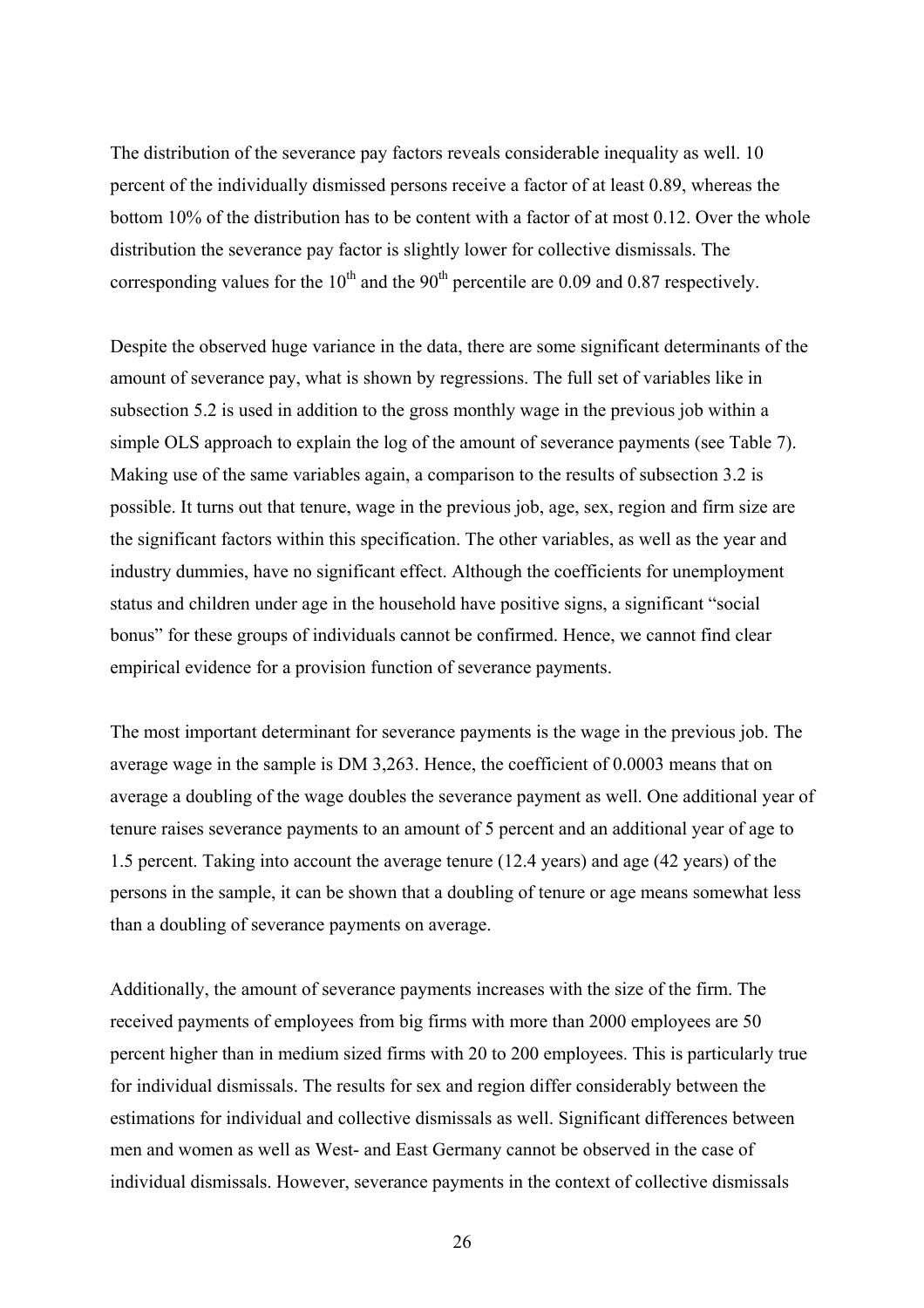are a quarter lower for men as compared to women and almost twice as high in West Germany as compared to East Germany. Subsequent to the German re-unification many East-German firms were bankrupt and did not have the financial opportunities to afford higher severance payments even if they would have wanted to. Gender differences might be explained by a possible attempt of the firms to adjust lower reemployment probabilities of women. In the sample nearly one half of the male employees is reemployed in the subsequent year, but only one third of female workers.

Recapitulating, the average severance payment in the 1990s in Germany amounts to 15,000 German Marks. However, a huge variance can be observed, which can still be found, when we look at severance pay factors defined as the individual severance payment divided by the previous gross monthly wage and tenure. In fact, the previous wage and tenure are the most important determinants of the size of severance payments. But age, firm size, region and sex are relevant factors as well.

In order to discuss the effects of severance payments for the individuals, the reemployment rates have already been mentioned. If an employee, who received a severance payment, finds a job immediately after her dismissal and possibly even increases her wage, she is better off compared to a further employment in her previous firm. This leads directly to the question of the relevance of overcompensation.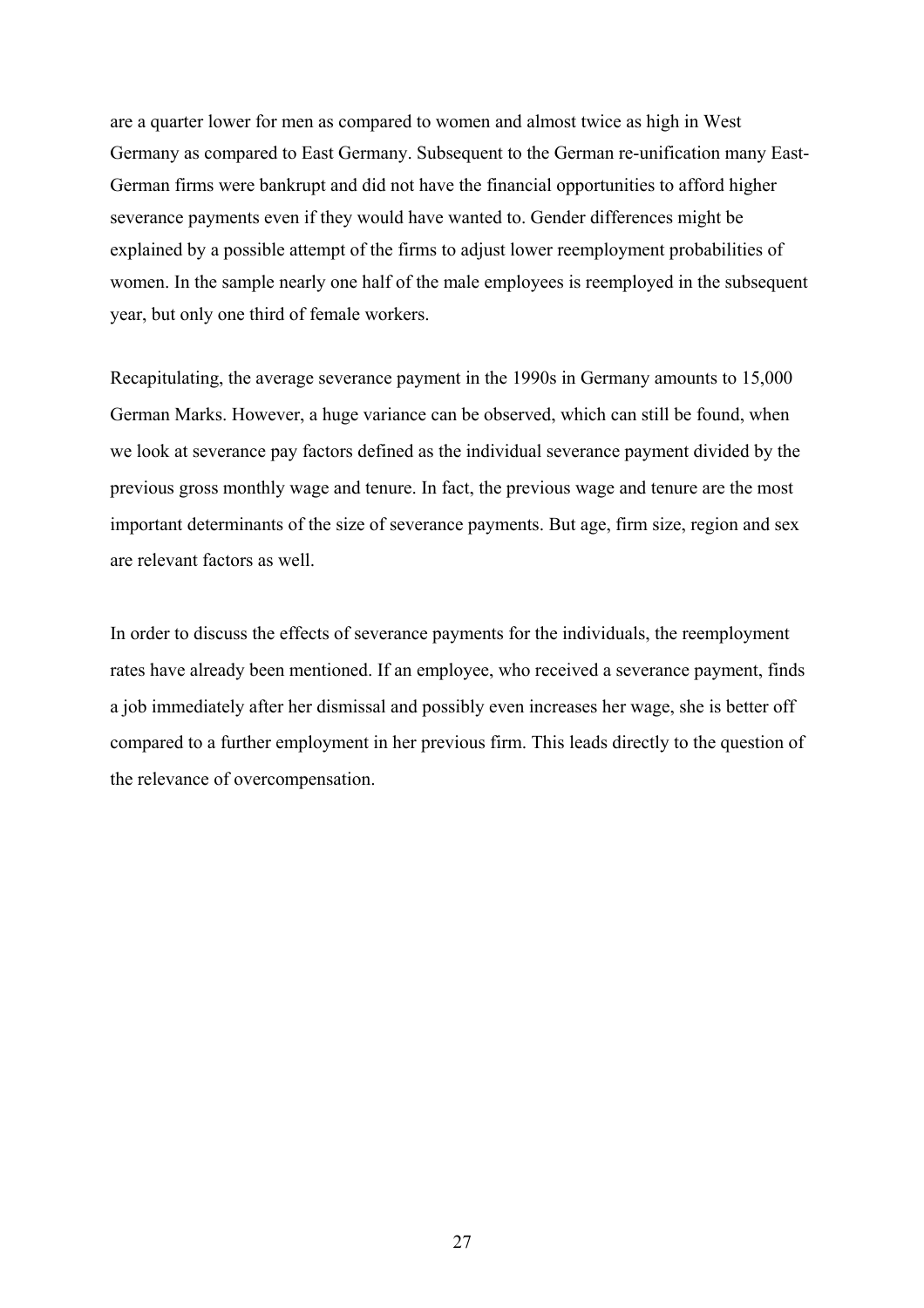|                              | Whole         | Individual        | Collective        |
|------------------------------|---------------|-------------------|-------------------|
|                              | <b>Sample</b> | <b>Dismissals</b> | <b>Dismissals</b> |
|                              | $-0.184**$    | $-0.088$          | $-0.295*$         |
| Sex (male)                   | (2.236)       | (0.927)           | (1.824)           |
|                              | $0.015***$    | $0.019***$        | 0.012             |
| Age                          | (3.063)       | (3.066)           | (1.314)           |
|                              | $-0.009$      | $-0.024$          | 0.011             |
| Years of Schooling           | (0.477)       | (1.070)           | (0.295)           |
|                              | $-0.103$      | $-0.008$          | $-0.204$          |
| Marital status (single)      | (0.838)       | (0.052)           | (0.891)           |
|                              | 0.111         | $0.181*$          | 0.060             |
| Child in household           | (1.319)       | (1.769)           | (0.395)           |
|                              | 0.024         | 0.116             | $-0.085$          |
| Unemployed at date of survey | (0.315)       | (1.302)           | (0.602)           |
|                              | $-0.096$      | $-0.135$          | $-0.118$          |
| Blue collar worker           | (1.063)       | (1.271)           | (0.690)           |
|                              | $0.048***$    | $0.045***$        | $0.052***$        |
| Tenure                       | (10.54)       | (8.437)           | (5.916)           |
|                              | $0.0003***$   | $0.0003***$       | $0.0003***$       |
| Monthly Gross Wage           |               |                   |                   |
|                              | (10.17)       | (8.929)           | (4.895)           |
| Firm size:                   | $-0.258$      | $-0.283$          | $-0.164$          |
| 1 - 5 employees              | (1.086)       | (0.865)           | (0.441)           |
|                              | $-0.026$      | $-0.181$          | 0.212             |
| 6 - 19 employees             |               |                   |                   |
|                              | (0.217)       | (1.227)           | (0.917)           |
| 20 - 199 employees           |               |                   |                   |
|                              | $0.208**$     | $0.176*$          | $0.272*$          |
| 200 - 1999 employees         | (2.480)       | (1.777)           | (1.767)           |
|                              | $0.436***$    | $0.509***$        | 0.307             |
| $\geq$ 2000 employees        | (4,259)       | (4.176)           | (1.626)           |
|                              | $0.289***$    | 0.089             | $0.646***$        |
| Region (West Germany)        | (2.770)       | (0.730)           | (3.118)           |
|                              | $-0.024$      | $-0.099$          | 0.174             |
| Citizenship (German)         | (0.207)       | (0.728)           | (0.781)           |
|                              | 0.023         |                   |                   |
| Collective dismissal         | (0.327)       |                   |                   |
|                              | 6.986***      | $6.763***$        | 6.917***          |
| Intercept                    | (15.75)       | (12.19)           | (8.731)           |
|                              |               |                   |                   |
| Industry dummies             | yes           | yes               | yes               |
| Year dummies                 | yes           | yes               | yes               |
|                              |               |                   |                   |
| Observations                 | 554           | 332               | 221               |
| $R^2$ <sub>adj.</sub>        | 0.565         | 0.601             | 0.515             |

**Table 7: OLS-Repressions on the amount of severance payments** 

Notes: Absolute t-statistics in parentheses.

\*, \*\* and \*\*\* indicate significance at the 0.10, 0.05 and 0.01 level.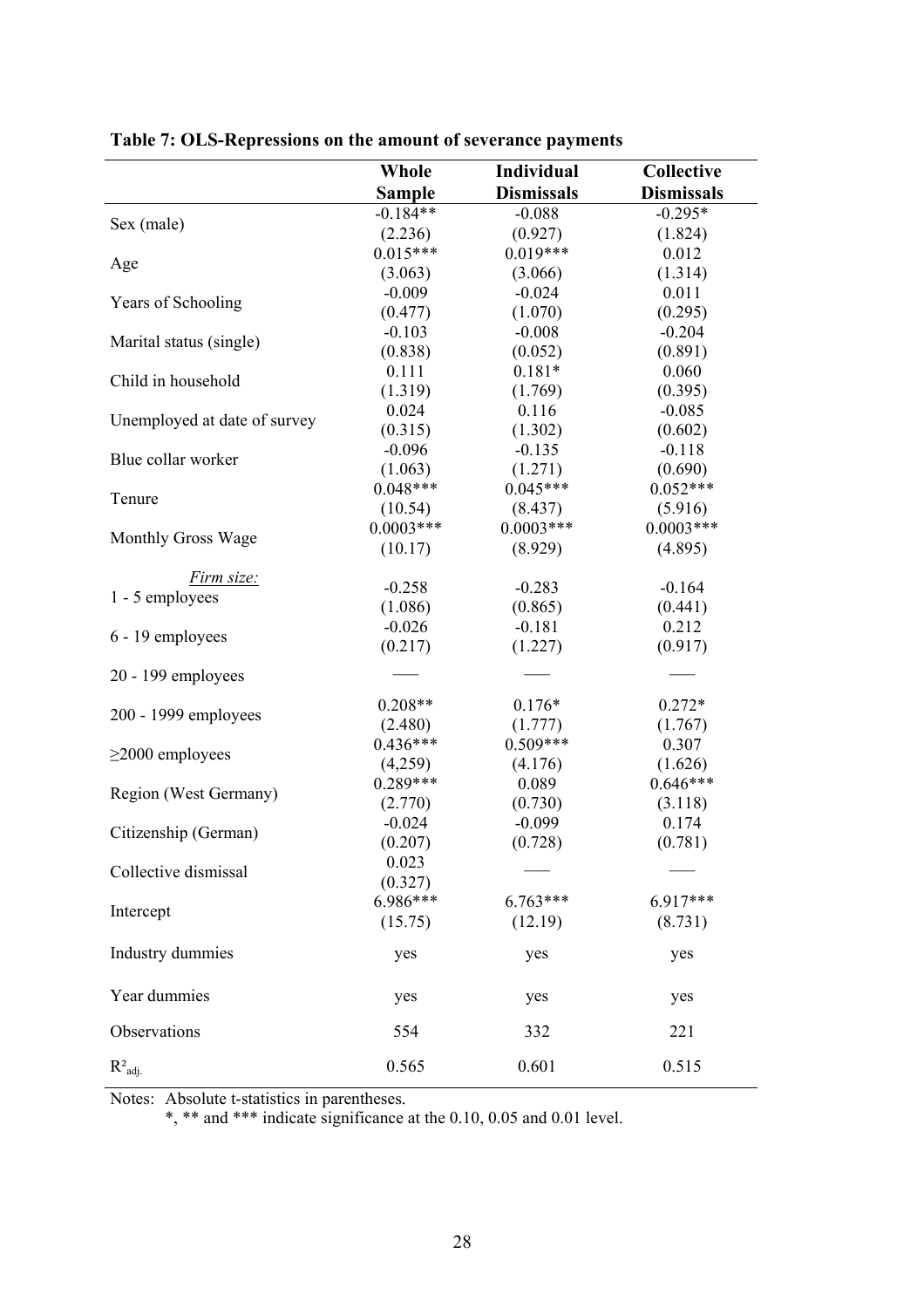#### **3.4 Is overcompensation to be considered a relevant issue?**

In order to answer this question it is first of all necessary to define and create a measure for overcompensation. One can speak of an overcompensated dismissed employee, if the present value of future wages in addition to the severance payment exceeds the hypothetical present value of the wage profile in the dismissing firm (see e.g. Fabel 1996). This definition cannot be used with the data of the GSOEP. Therefore, we will speak of overcompensation, if a person received a severance payment *and* has a higher wage in her new job after the dismissal. Certainly, this simple measure is imperfect, because on the one hand overcompensation may also occur in cases with high severance payments and minor wage reductions or moderate durations of unemployment.<sup>17</sup> On the other hand, wage increases may be transitory. But because of the relevance of increasing wage profiles the latter argument does probably not fit for many cases. Hence, the applied proxy for overcompensation might be interpreted as a lower bound for actual overcompensation.

Indeed, a substantial fraction can be assigned to the category of overcompensated employees even with this definition. Almost one fourth of dismissed persons with severance payments are reemployed and experience a wage increase (see Table 8). Based on the fraction of reemployed persons, even more than half get a higher wage in addition to the severance payment.

<sup>&</sup>lt;sup>17</sup> Unemployed persons receive unemployment benefits amounting to 60 percent of their net monthly wage of the last year, if they have been employed subject to social insurance contribution at least 12 months within the last three years. This fraction increases to 0.67 if the person has at least one child. The duration of the claim – depending on the duration of previous employment and the age – is between 6 and 32 months. Additionally, a reduced tax rate for severance payments can enlarge the relevance of overcompensation.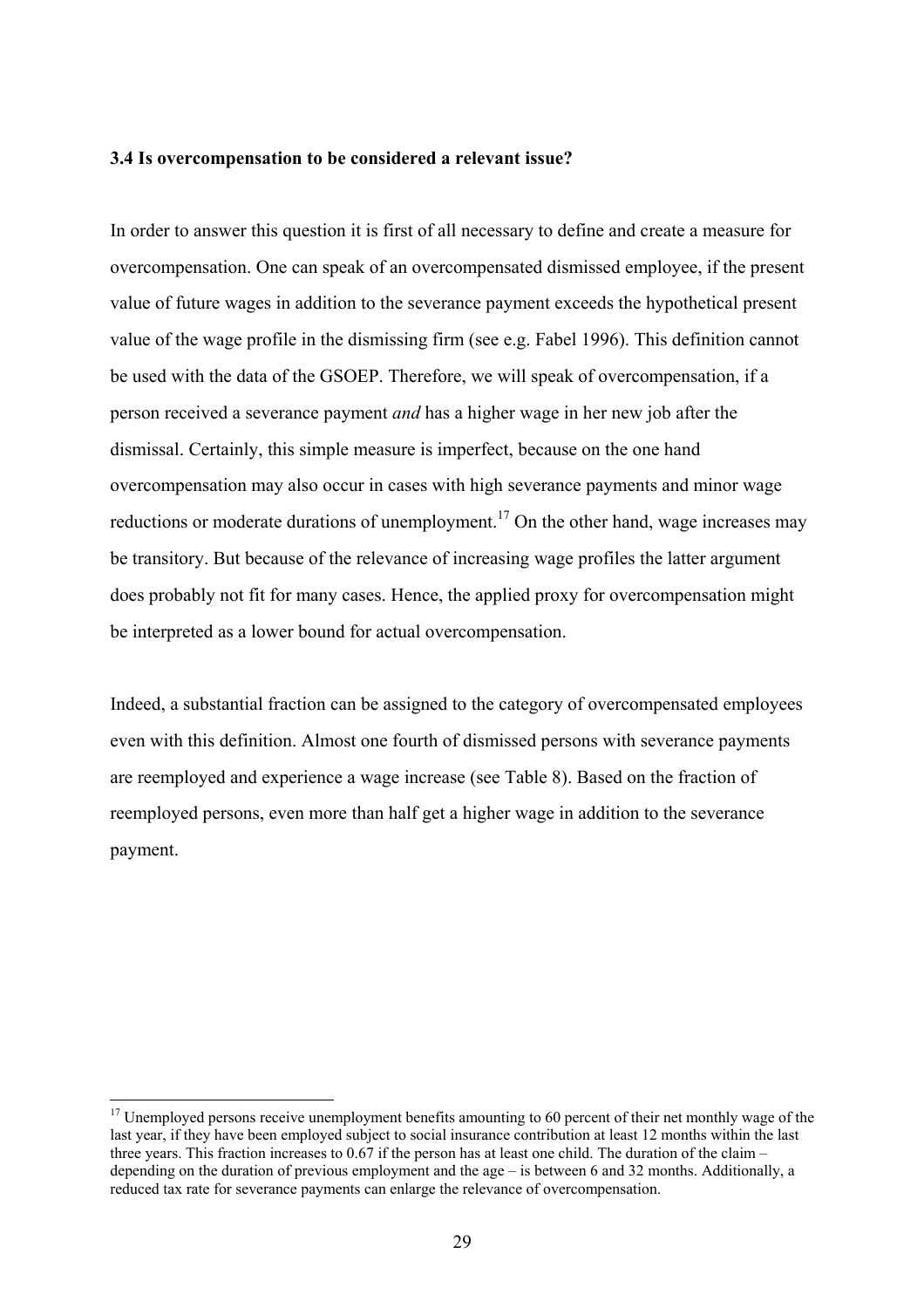|                                           | Whole<br>sample | Individual<br>dismissals | <b>Collective</b><br>dismissals |
|-------------------------------------------|-----------------|--------------------------|---------------------------------|
| Number of observations (n)                | 1713            | 1098                     | 615                             |
| Reemployed persons (share of n)           | 0.448           | 0.377                    | 0.576                           |
| Persons with wage increases (share of n)  | 0.246           | 0.195                    | 0.338                           |
| Persons with severance payments (sp)      | 554             | 333                      | 221                             |
| Reemployed persons (share of sp)          | 0.428           | 0.366                    | 0.520                           |
| Persons with wage increases (share of sp) | 0.238           | 0.192                    | 0.308                           |

#### **Table 8: Consequences of dismissals – reemployment rates and wage increases**

Persons with severance payments are not worse off in their subsequent careers compared to dismissed employees without severance payments. Hence, once again a particular relevance of a provision function of severance payments cannot be confirmed.

The reemployment rate is much higher in cases of collective dismissals. While more than 50 percent of the affected persons are reemployed in the next year, only slightly more than one third of individually dismissed employees have a new job. However, the distribution of wage increases within the subgroup of reemployed persons with or without severance payments is very similar between individual and collective dismissals.

To sum up, we can state that overcompensation is indeed a relevant phenomenon. Although in many cases severance payments are required to finance times of non-employment, a lot of persons are better off with their severance pay in addition to higher wages.

Finally, some hints due to shortcomings of the data have to be given. First, a legally required period of notice is usually part of the employment contract after a common six-month probation period. This period of notice starts with one month and is increasing with tenure up to seven months for employees with tenure of more than 20 years. Sometimes dismissed employees do not have to work the whole remaining time, but do get their wage until the expiration of the contract. Hence, this continued pay after dismissals without duty to work corresponds to severance payments. Additionally, not every court decision may have been made by the time of the survey of the GSOEP. Although 80 percent of dismissal protection

30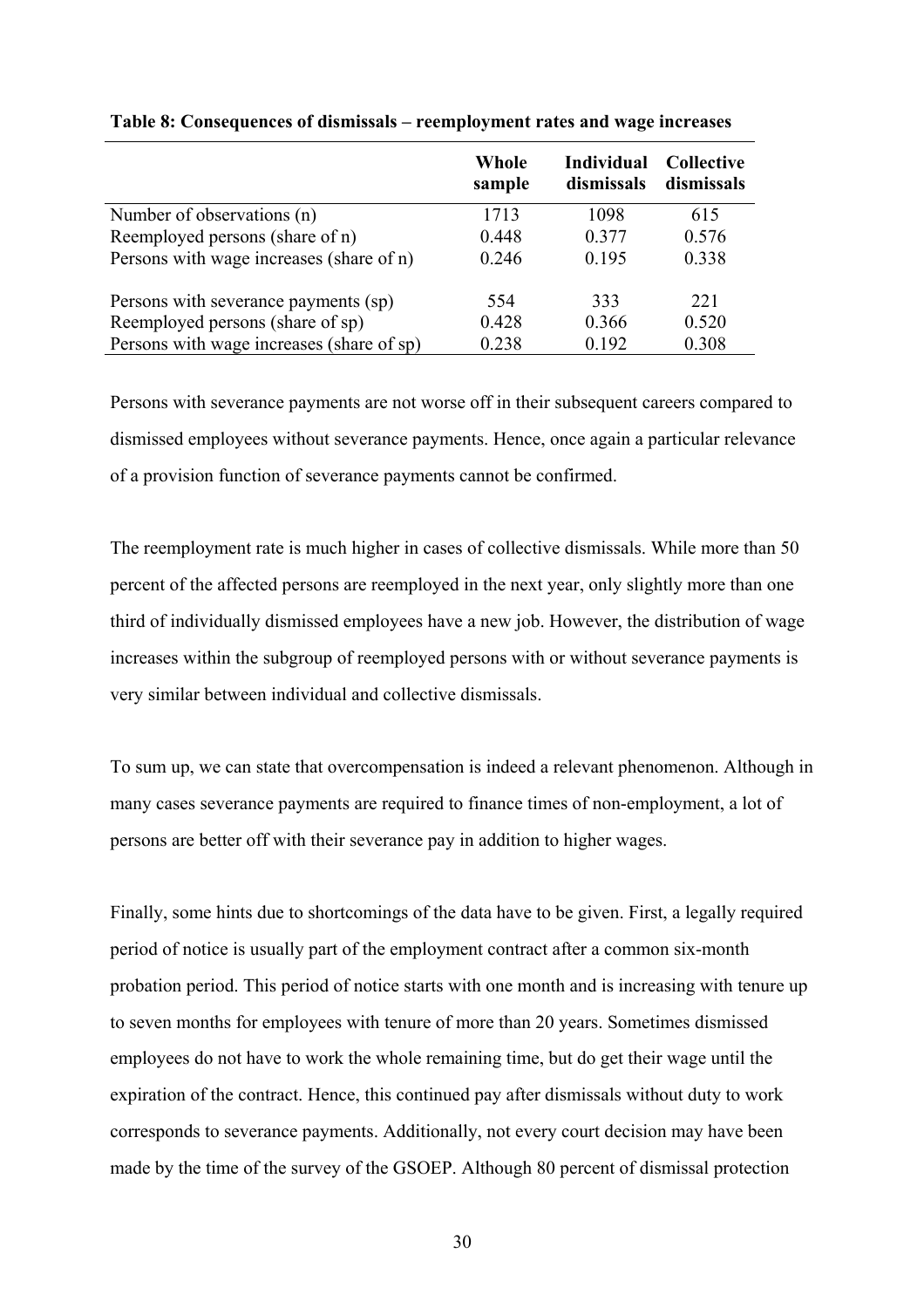claims are finished within six months and almost all after twelve months (see Franke 1996: 100), some dismissal protection claims were probably not concluded at the date of the particular survey.<sup>18</sup> In sum, slightly more than one third of dismissed employees may benefit from severance payments and the size of the payments may be slightly underestimated as well. For a more detailed analysis it would be helpful to have additional information on the reason of each dismissal and on whether the employees took legal action.

#### **4. Conclusion**

 $\overline{a}$ 

In this empirical study we analysed severance payments for dismissed employees in Germany in the 1990s. In particular we responded to the questions: 1.) "Who gets severance payments?" 2.) "How much do recipients get?" and 3.) "Is overcompensation relevant?" It turned out that approximately one third of dismissed employees receive a severance payment from their former employers. Tenure and firm size are the most important determinants with respect to the receipt of a severance bonus. Additionally there are industry and business cycle effects, though. The size of severance payments is slightly higher for collectively (DM 17,000) than individually dismissed persons (DM 14,000). The most important determinants for the size are tenure and the previous wage. However, age, firm size and regional effects do matter as well. About one quarter of dismissed employees are better off in the future in the sense that they receive higher wages in addition to a severance bonus. Although a provision function of severance payments is laid down by law in Germany, there is not much evidence for adequate empirical relevance.

The huge variances in the results are worth mentioning. Hence, there is enormous uncertainty for both, employees and employers about the bonuses or respectively the costs of dismissals at least since severance payments are not fixed in an ex ante bargaining. Due to the unspecified legal situation it seems to be beneficial for employees to insist on severance

<sup>&</sup>lt;sup>18</sup> Note that the survey is conducted at the mid of each year and the individuals provide information about the whole last calendar year.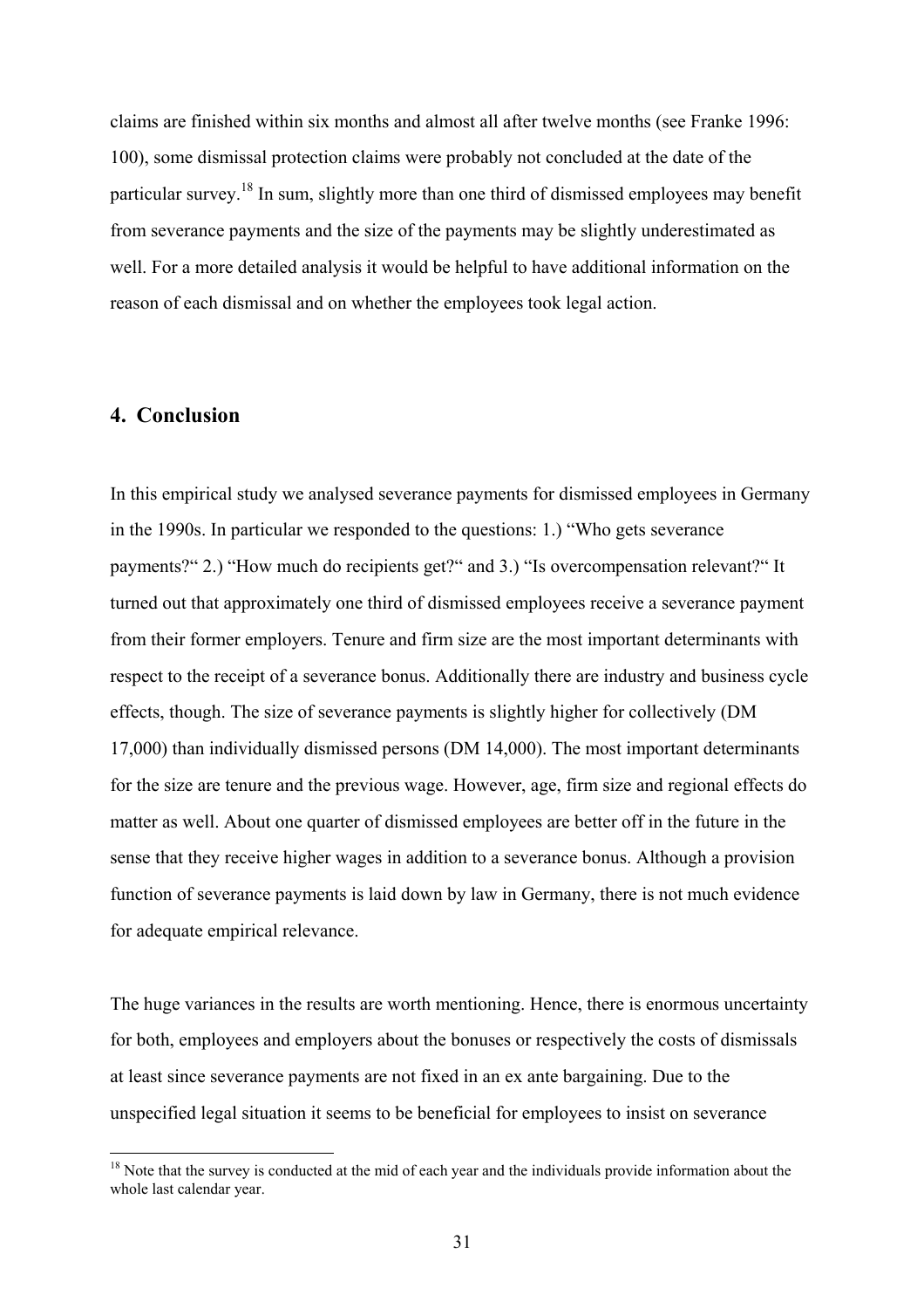payments and threaten with a suit in order to increase the chance of a substantial severance payment.19 Taking this behaviour into account, employers might be better off by fixing a (generous) amount of severance payment as an explicit part of the employment contract. This might even reduce total wage costs, because risk premiums of risk averse employees can be economised.

Focussing on collective dismissals it is stated by Hemmer (1997c: 130) that two of three firms wish the legal framework of social plans to be improved. Apart from that, Hemmer (1997b: 102) points out that firms more and more often make use of alternative procedures of the adaptation of staffing levels instead of dismissals, such as early retirement plans, training programs, assistance to become self-employed, outplacement and so on.

There is much discussion about modifications of the German severance pay system. Some authors propose a more explicit orientation of the size of severance payments on the economic situation of the dismissed employees, which is in line with the German Work Constitution Act (§112). In detail, Hemmer (1997c: 132f) suggests that the severance payment should increase with future employment status. This might be an improvement in terms of equity, but neglects harmful incentives for omitted job search.

An increasing number of politicians as well as researchers discuss the possibility of introducing mandatory severance payments for dismissed employees in Germany for macroeconomic reasons as well (see e.g. IZA 2002, Jahn 2002, Handelsblatt 2003). It is often argued that the uncertain legal situation leads to a reduction of recruitments. Concrete suggestions include an annulment of dismissal protection within the first years of tenure in favour of a mandatory severance pay of e.g. one monthly wage per year of tenure. On principle, such a kind of modification of the legal situation concerning severance payments seems to be reasonable.

 $19$  This is an integral part of the theoretic model of Galdon-Sanchez and Güell (2003) as well.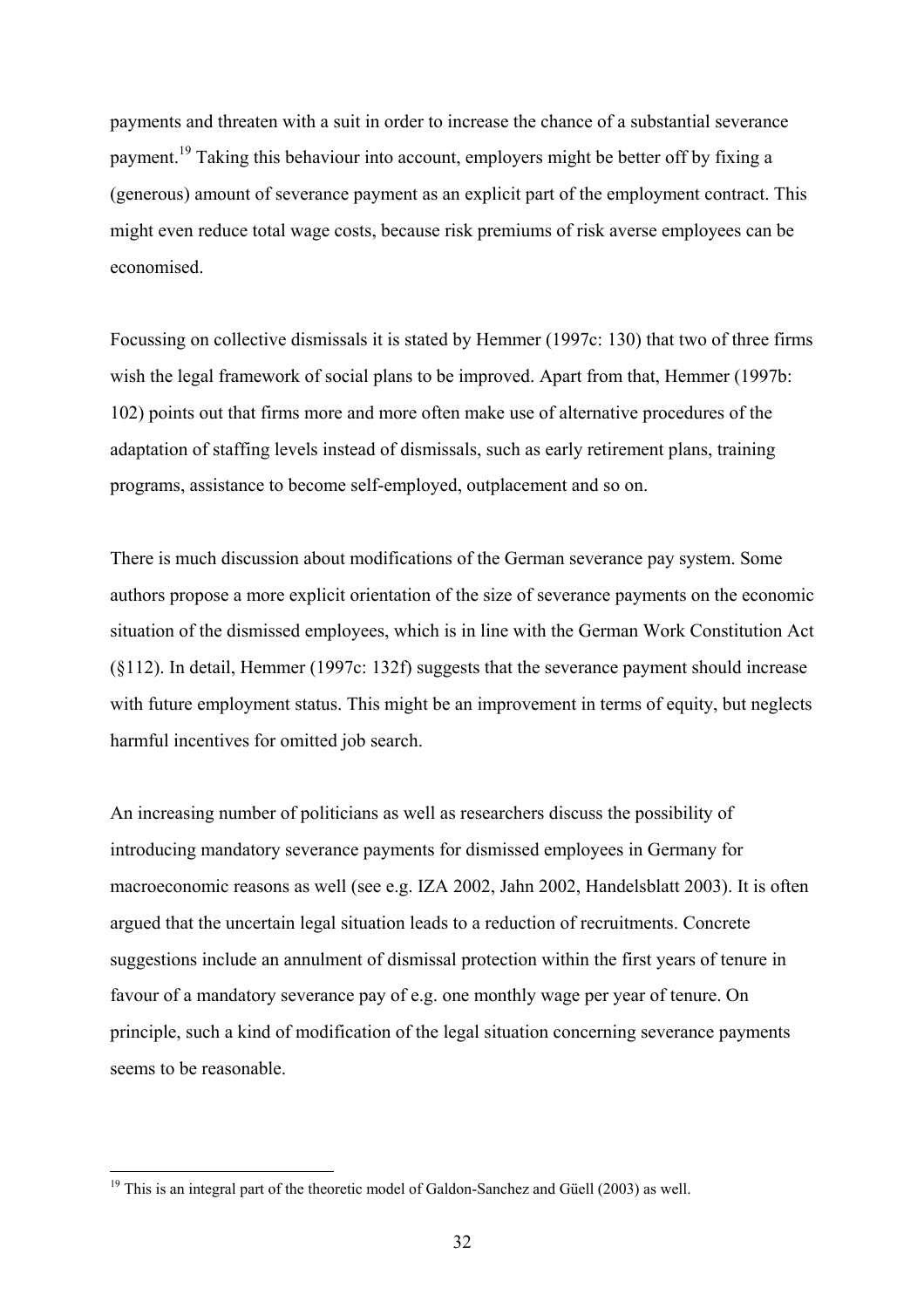#### **References**

- Addison, J.; J. Grosso (1996): Job Security Provisions and Employment: Revised Estimates. In: Industrial Relations (35), 585-603.
- Addison, J; P. Teixeira; J. Grosso (2000): The Effects of Dismissals Protection on Employment: More on a Vexed Theme. In: Southern Economic Journal (67), 105-122.
- Bertola, G. (1990): Job Security, Employment, and Wages. In: European Economic Review (34), 851-886.
- Blanchard, O.; J. Wolfers (2000): The Role of Shocks and Institutions in the Rise of European Unemployment: The Aggregate Evidence. In: The Economic Journal (110), C1-C33.
- Boeri (1999): Enforcement of Employment Security Regulations, On-the-Job Search and Unemployment Duration. In: European Economic Review (43), 65-89.
- Booth, A. L. (1994): Layoffs with Payoffs: A Bargaining Model of Union Wage and Severance Pay Determination. In: Economica (62), 551-564.
- Burda, M. (1991): Monopolistic Competition, Costs of Adjustment, and the Behavior of European Manufacturing Employment. In: European Economic Review (35), 61-79.
- Burda, M. (1992): A Note on Firing Costs and Severance Benefits in Equilibrium Unemployment. In: Scandinavian Journal of Economics (94), 479-489.
- Del Boca, A.; P. Rota (1998): How Much Does Hiring and Firing Cost? Survey Evidence from a Sample of Italian Firms. In: Labour (12), 427-449.
- Doiron, D. J. (1995): Lay-offs As Signals: The Canadian Evidence. Canadian Journal of Economics 28 (1995), 899-913.
- Dorndorf, E. et al. (2001): Heidelberger Kommentar zum Kündigungsschutzgesetz, 4. Auflage, Heidelberg.
- Emerson, Michael (1988): Regulation or Deregulation of the Labour Market. In: European Economic Review (32), 775-817.
- Fabel, O. (1996): Abfindungszahlungen an entlassene Arbeitnehmer. In: Zeitschrift für Betriebswirtschaft (66), 587-606.
- Fabel, O. (2002): Severance Pay Rules and Structural Layoff Decisions. In: Schmalenbach Business Review (54 of zfbf), 118-135.
- Falke, J. (1983): Kündigungspraxis und Kündigungsschutz. In: Ellermann-Witt et al. (eds.): Beiträge zur sozialwissenschaftlichen Forschung, Opladen, 13-43.
- Falke, J. et al. (1981): Kündigungspraxis und Kündigungsschutz in der Bundesrepublik Deutschland, Reihe "Forschungsberichte" hrsg. vom Bundesminister für Arbeit und Sozialordnung, Bonn.
- Financial Times Deutschland (2000): Mannesmann/Vodafone: Esser bekommt 60,5 Mio. DM Abfindung (11.2.2000, URL: http://www.ftd.de/tm/tk/1047263.html)
- Fitzenberger, B.; I. Haggeney; M. Ernst (1999): Wer ist noch Mitglied in Gewerkschaften eine Paneldatenanalyse für Westdeutschland. Zeitschrift für Wirtschafts- und Sozialwissenschaften (119), 223-263.
- Franke, K. (1996): Effizienz gesetzlicher Kündigungsschutzbestimmungen. Wiesbaden.
- Galdon-Sanchez, J. E. ; M. Güell (2003) : Dismissal Conflicts and Unemployment (47), 323- 335.
- Gibbons, R.; L. F. Katz (1991): Layoffs and Lemons. Journal of Labor Economics (9), 351- 380.
- Goerke, L. (2003): Redundancy Pay and Collective Dismissals. In: FinanzArchiv (59), 68-90.
- Grund, C. (1999): Stigma Effects of Layoffs? Evidence from German Micro-Data. Economics Letters (64), 241-247.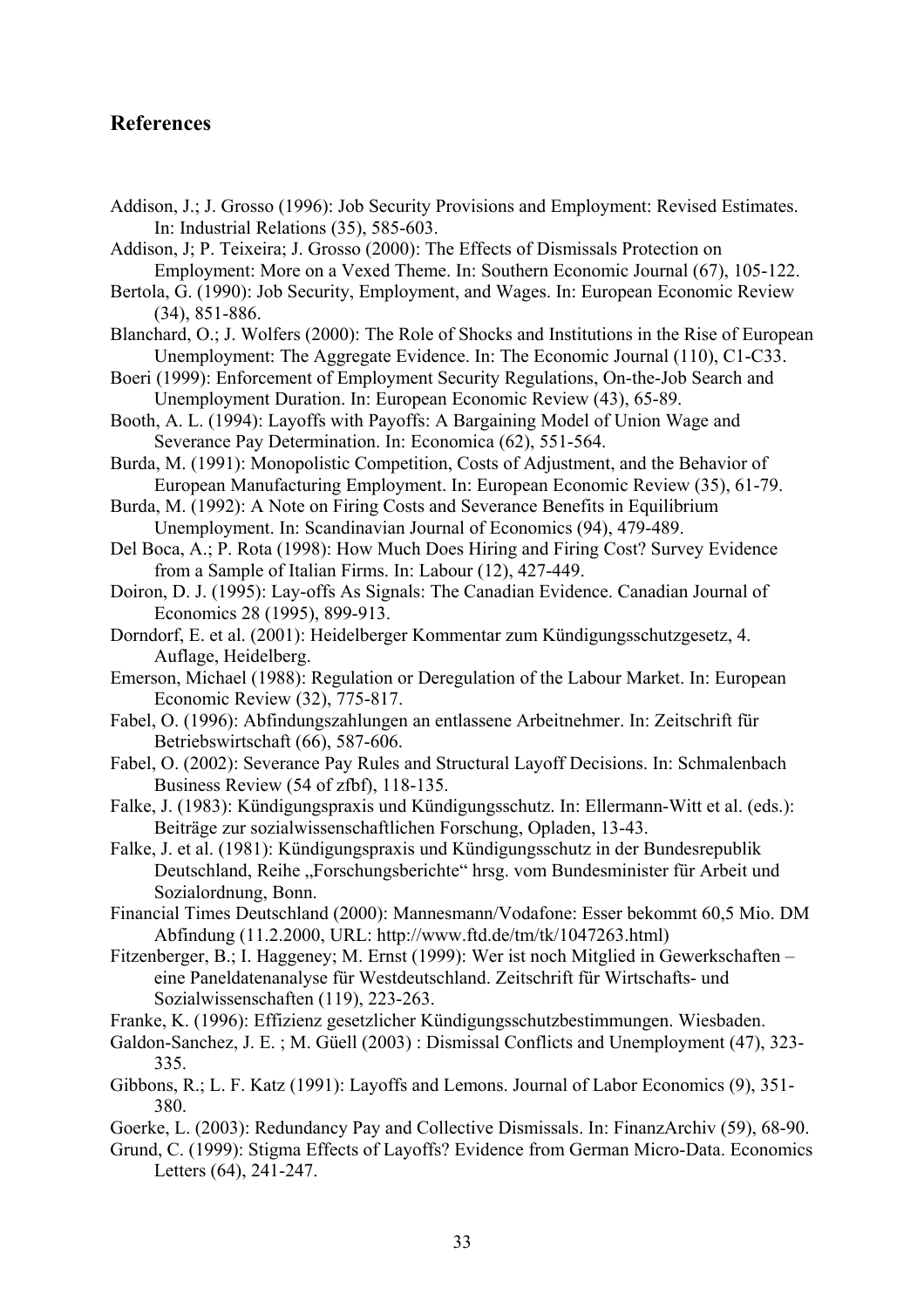- Hamermesh, D.; G. Pfann (1996): Adjustment Costs in Factor Demand. In: Journal of Economic Literature (34), 1264-1292.
- Handelsblatt (2003): Schröder will im Bündnis für Arbeit über Tabuthemen reden (21.01.2003), 1.
- Hemmer, E. (1997a): Sozialpläne und Personalanpassungsmaßnahmen Eine empirische Untersuchung, Köln.
- Hemmer, E. (1997b): Kritik der Unternehmen an Sozialplanregelungen. Der Arbeitgeber (49), 102-105.
- Hemmer, E. (1997c): Sozialplanregelungen verbessern. In: Der Arbeitgeber (49), 130-135.
- Heseler, H.; U. Mückenberger (1999): The Management of Redundancies in Europe: The Case of Germany. In: Labour (13), 183-235.
- Hunt, J. (2000): Firing Costs, Employment Fluctuations and Average Employment: An Examination of Germany. In: Economica (67), 177-202.
- Inhoffen, A.O.; Müller-Dahl, F.P. (1981): Rückstellungen für Abfindungen aus Sozialplan und Aufhebungsvertrag? In: Der Betrieb (34), 1473-1477.
- IZA (2002): Bessere Rahmenbedingungen für mehr Beschäftigung. IZA Compact. Sonderausgabe, November 2002.
- Kittner, M.; T.C. Kohler (2000): Kündigungsschutz in Deutschland und den USA. In: Betriebsberater (55), supplement to issue 13/2000.
- Kodrzycki, Y. K. (1998): The Effects of Employer-Provided Severance Benefits on Reemployment Outcomes. In: New England Economic Review (November/December 1998), 41-68.
- Küchle, H. (1990): Kündigungsschutzvorschriften im internationalen Vergleich. In: WSI-Mitteilungen, 407-414.
- Kugler, A. D. (2002): From Severance Pay to Self-Insurance: Effects of Severance Payments Savings Accounts in Columbia. IZA Discussion Paper, No. 434.
- Lazear, E. P. (1990): Job Security and Employment. In: Quarterly Journal of Economics (105), 699-725.
- Malo, M. A. (2000): A Simple Model of Severance Pay Determination: The Case of Individual Dismissals in Spain. In: Labour (14), 269-290.
- Malo, M. A. (2001): European Labour Law and Severance Pay Determination in Collective Redundancies. In: European Journal of Law and Economics (12), 73-90.
- Nickell, S. (1997): Unemployment and Labor Market Rigidities: Europe versus North America. In: Journal of Economic Perspectives (11), 55-74.
- Nickell, S.; R. Layard (1999): Labor Market Institutions and Economic Performance. In: Ashenfelter, O.; D. Card (Eds.): Handbook of Labor Economics (Vol. 3c), Amsterdam, New York.
- OECD (1999): Employment Outlook, Paris.
- Oi, W. (1962): Labor as Quasi-Fixed Factor. In: Journal of Political Economy (70), 538-555.
- Pencavel, J. (2001): The Response of Employees to Severance Incentives The University of California´s Faculty, 1991-94. In: The Journal of Human Resources (36), 58-84.
- Pita, C. (1997): Breach Penalties in Labour Contracts: Advance Notice and Severance Pay. In: Labour (11), 469-495.
- Rüthers, B. (2002): Vom Sinn und Unsinn des geltenden Kündigungsschutzrechts. In: Neue Juristische Wochenschrift (55), 1601-1609.
- Schrep, B. (2003): Geräuschlos gefeuert. In: Der Spiegel (2.6.2003), 50-52.
- Suedekum, J.; P. Ruehmann (2003): Severance Payments and Firm-specific Human Capital. In. Labour (17), 47-62.
- Statistisches Bundesamt (1999): Statistisches Jahrbuch für die Bundesrepublik Deutschland, Wiesbaden.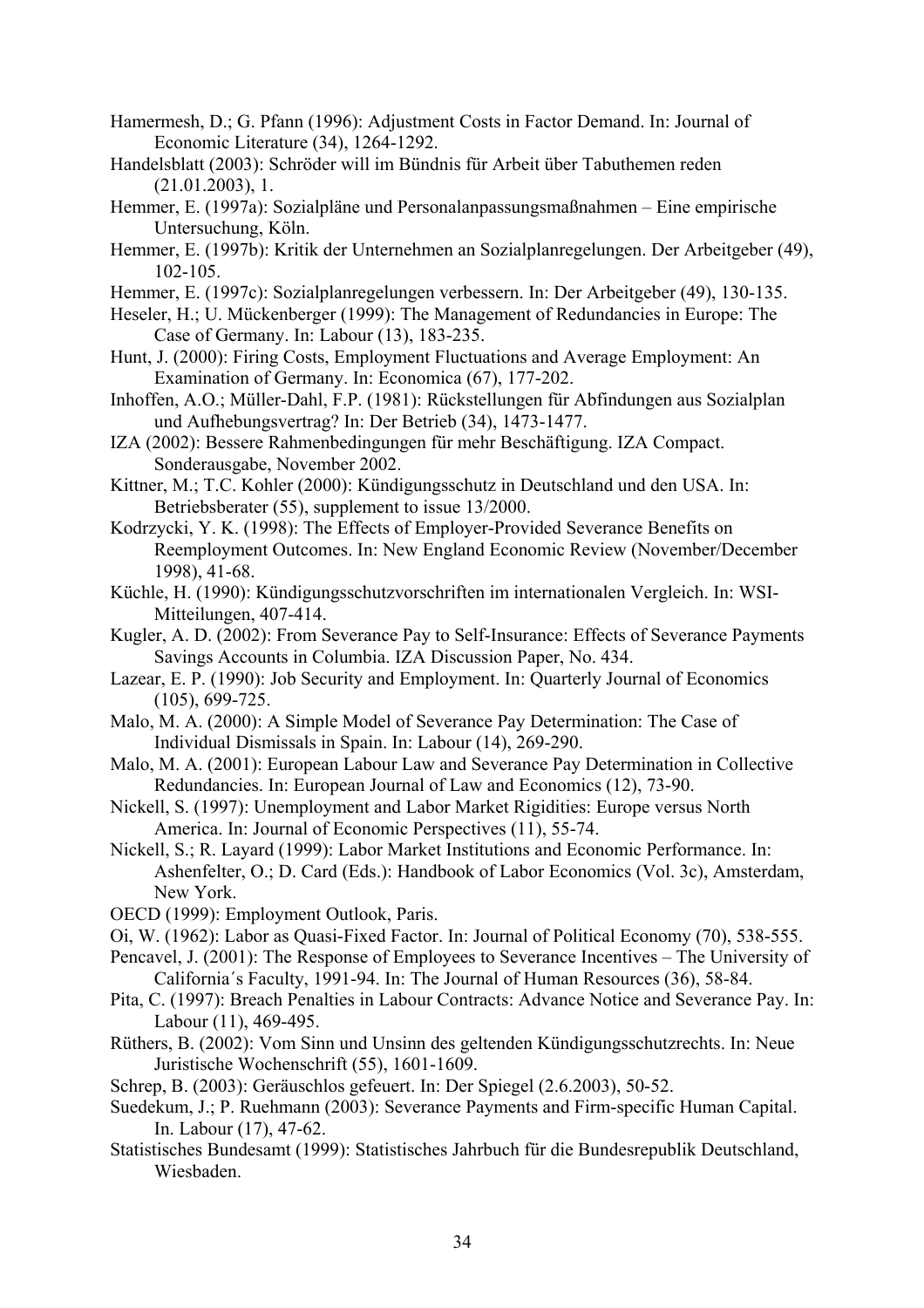## **Appendix**

|                              | All        | <b>Persons</b> | <b>Persons</b> |
|------------------------------|------------|----------------|----------------|
|                              |            | with           | without        |
|                              |            | severance      | severance      |
|                              |            | payments       | payments       |
|                              | $(n=1098)$ | $(n=333)$      | $(n=765)$      |
| <b>Severance Payment</b>     | 0.303      | 1              | 0              |
| Sex (male)                   | 0.668      | 0.586          | 0.703          |
| Age (years)                  | 38.7       | 41.51          | 37.48          |
| Years of schooling           | 11.22      | 11.53          | 11.08          |
| Marital status (single)      | 0.256      | 0.174          | 0.292          |
| Child in household           | 0.439      | 0.441          | 0.438          |
| Unemployed at date of survey | 0.562      | 0.562          | 0.556          |
| Blue collar worker           | 0.629      | 0.541          | 0.668          |
| Tenure (years)               | 6.64       | 11.13          | 4.69           |
| Firm size:                   |            |                |                |
| 1 - 5 employees              | 0.117      | 0.018          | 0.159          |
| 6 - 19 employees             | 0.236      | 0.108          | 0.292          |
| $20 - 199$ employees         | 0.331      | 0.324          | 0.333          |
| 200 - 1999 employees         | 0.208      | 0.366          | 0.139          |
| $\geq$ 2000 employees        | 0.109      | 0.183          | 0.077          |
| Region (West Germany)        | 0.516      | 0.492          | 0.527          |
| Citizenship (German)         | 0.801      | 0.817          | 0.793          |

## **Table A: Descriptive statistics of individual dismissals**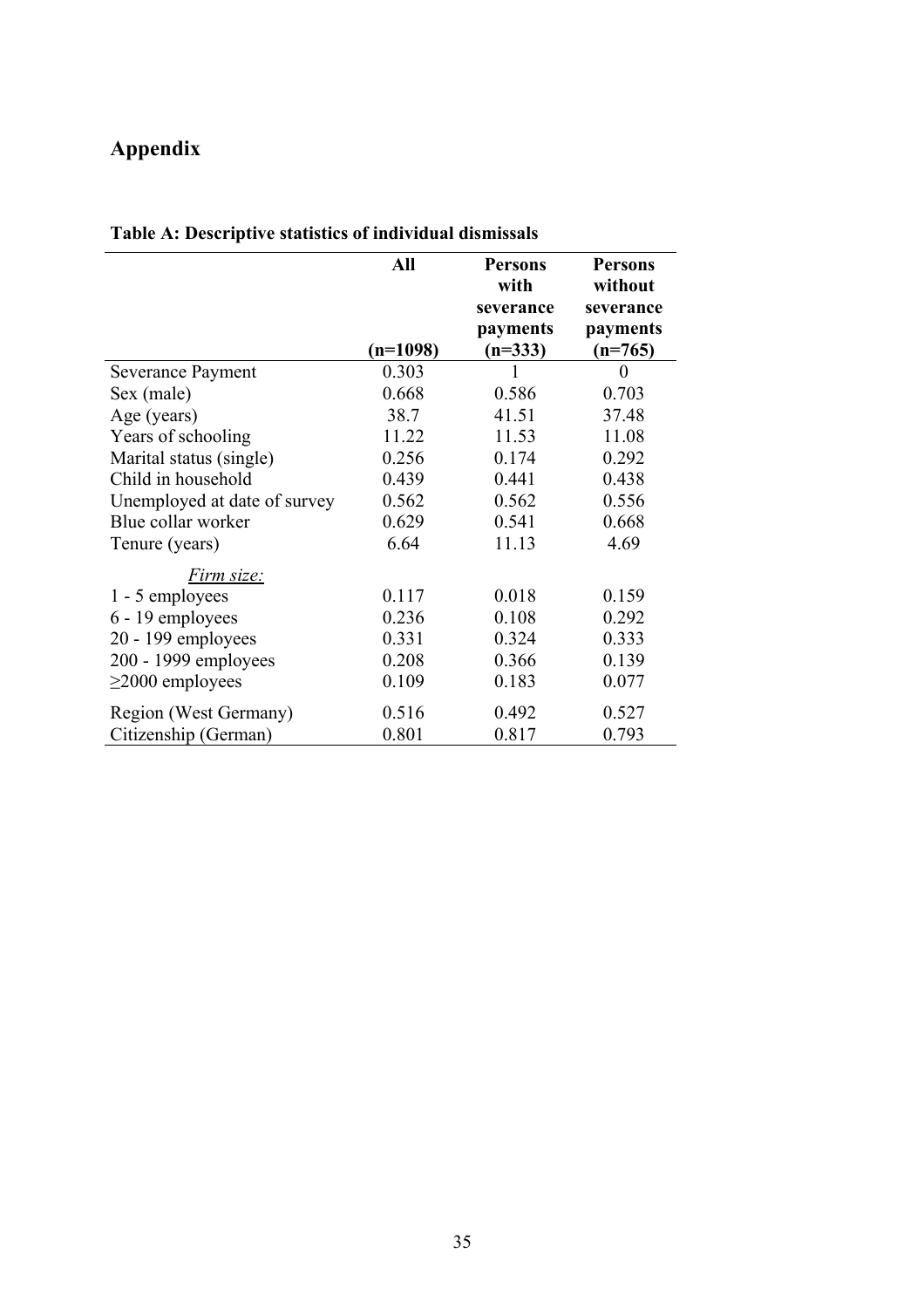|                              | Whole<br>sample<br>$(n=615)$ | <b>Persons</b><br>with<br>severance<br>payments<br>$(n=221)$ | <b>Persons</b><br>without<br>severance<br>payments<br>$(n=394)$ |
|------------------------------|------------------------------|--------------------------------------------------------------|-----------------------------------------------------------------|
| Severance Payment            | 0.359                        | 1                                                            | $\theta$                                                        |
| Sex (male)                   | 0.636                        | 0.620                                                        | 0.645                                                           |
| Age (years)                  | 40.88                        | 42.55                                                        | 39.94                                                           |
| Years of schooling           | 11.62                        | 11.54                                                        | 11.66                                                           |
| Marital status (single)      | 0.197                        | 0.127                                                        | 0.236                                                           |
| Child in household           | 0.450                        | 0.425                                                        | 0.464                                                           |
| Unemployed at date of survey | 0.399                        | 0.407                                                        | 0.335                                                           |
| Blue collar worker           | 0.567                        | 0.586                                                        | 0.556                                                           |
| Tenure (years)               | 10.48                        | 14.25                                                        | 8.37                                                            |
| Firm size:                   |                              |                                                              |                                                                 |
| 1 - 5 employees              | 0.109                        | 0.032                                                        | 0.152                                                           |
| 6 - 19 employees             | 0.185                        | 0.095                                                        | 0.236                                                           |
| 20 - 199 employees           | 0.359                        | 0.367                                                        | 0.355                                                           |
| 200 - 1999 employees         | 0.228                        | 0.326                                                        | 0.173                                                           |
| $\geq$ 2000 employees        | 0.119                        | 0.181                                                        | 0.084                                                           |
| Region (West Germany)        | 0.465                        | 0.439                                                        | 0.480                                                           |
| Citizenship (German)         | 0.847                        | 0.842                                                        | 0.850                                                           |

## **Table B: Descriptive statistics of collective dismissals**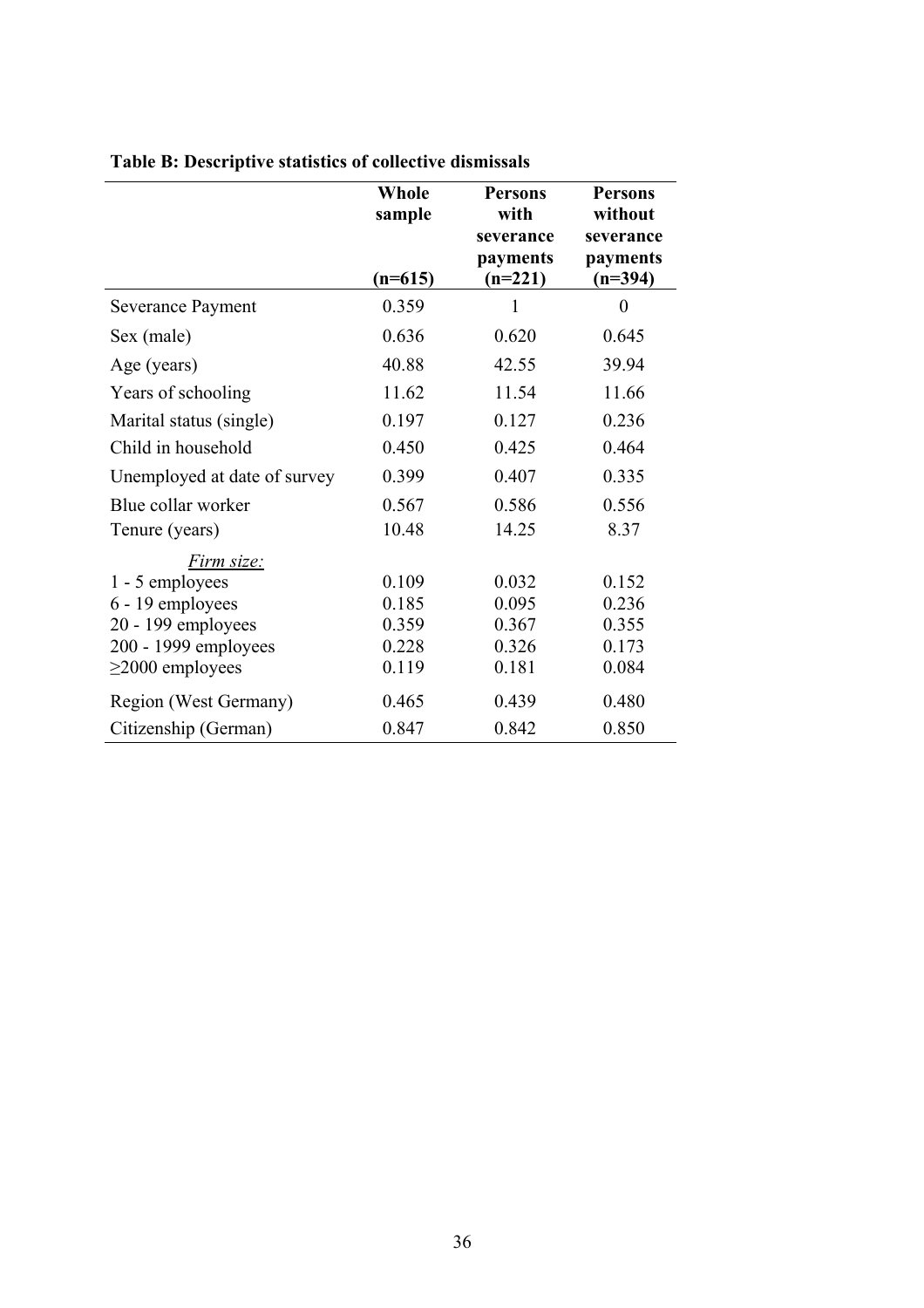| Year | Fraction of dismissed persons, who<br>received severance payments | $\triangle$ GDP |
|------|-------------------------------------------------------------------|-----------------|
| 1991 | 0.343                                                             | …*              |
| 1992 | 0.386                                                             | 0,079           |
| 1993 | 0.351                                                             | 0,028           |
| 1994 | 0.433                                                             | 0,052           |
| 1995 | 0.341                                                             | 0,034           |
| 1996 | 0.239                                                             | 0,023           |
| 1997 | 0.215                                                             | 0,028           |
| 1998 | 0.255                                                             | 0,037           |

**Table C: Fraction of dismissed persons with severance payments and ∆GDP in the 1990s (corresponds to Figure 1)** 

Note: \*: Value for ∆GDP is missing in 1991 because of the German re-unification in 1990.

| Table C: Distribution of severance payments and severance pay factors |  |
|-----------------------------------------------------------------------|--|
| (corresponds to Figure 2 and 3)                                       |  |

|            | <b>Amount of severance payment</b> |                          | Severance pay factor        |                          |
|------------|------------------------------------|--------------------------|-----------------------------|--------------------------|
| Percentile | Individual<br>dismissals           | Collective<br>dismissals | Individual<br>dismissals    | Collective<br>dismissals |
| 0.1        | 1,975                              | 1,800                    | 0.12                        | 0.09                     |
| 0.2        | 3,000                              | 3,000                    | 0.19                        | 0.13                     |
| 0.3        | 4,000                              | 4,650                    | 0.24                        | 0.17                     |
| 0.4        | 5,000                              | 6,000                    | 0.29                        | 0.24                     |
| 0.5        | 7,000                              | 8,000                    | 0.37                        | 0.28                     |
| 0.6        | 9,900                              | 10,000                   | 0.45                        | 0.36                     |
| 0.7        | 12,250                             | 15,400                   | 0.54                        | 0.48                     |
| 0.8        | 20,000                             | 25,000                   | 0.67                        | 0.62                     |
| 0.9        | 30,000                             | 44,000                   | 0.89                        | 0.87                     |
|            | $\sim$                             | $\sim$                   | $\epsilon$<br>$\sim$ $\sim$ |                          |

Note: Severance pay factor = amount of severance pay / (gross monthly wage  $*$  tenure)